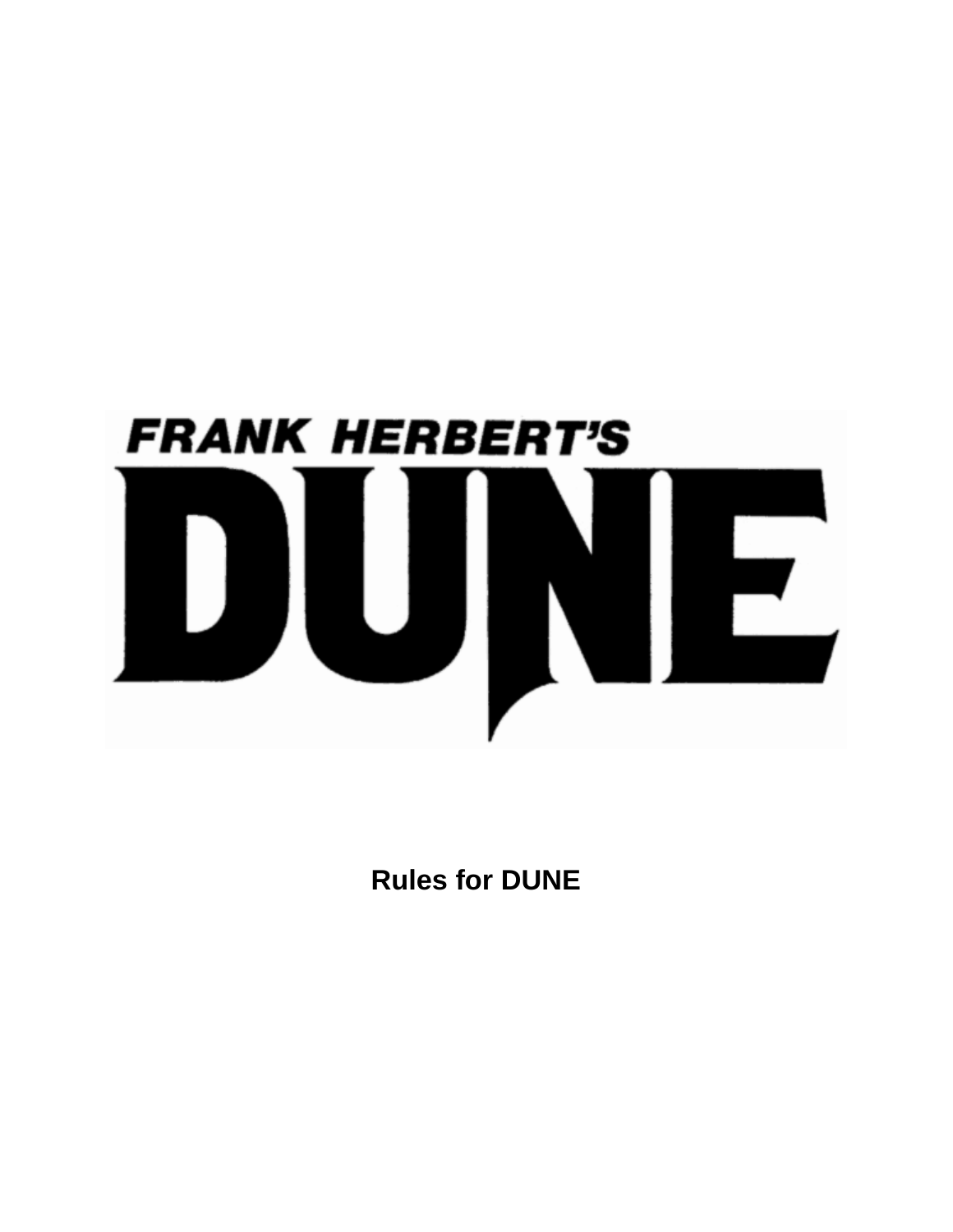## **I. INTRODUCTION**

Frank Herbert's classic science fiction novel*Dune* will live for many generations as a masterpiece of creative imagination. In this game you can bring to life the forbidding alien planet and the swirling intrigues of all the book's major characters.

Dune - the very name conjures up desolation. Desert sandscapes cover most of the planet surface, broken only be great rock ridges. Giant worms a quarter mile long live beneath the sand and attack any who linger on it. Human life exists in a few scattered places where precious water is available, but even those settlements are buffeted by terrifying coriolis storms.

Yet the planet is crucial to the destiny of a galactic empire. Because only on Dune can *spice* be harvested. Spice is the key to interstellar travel. Only by ingesting the addictive drug can the Guild Steersman continue to experience visions of the future, enabling them to plot a safe path through hyperspace. Spice is also a geriatric medicine which prolongs life. Only by assuring a stable supply of it throughout the galaxy can any Emperor avoid civil revolt. With spice, in short, one can buy whatever he wants.

Powerful forces struggle for control of Dune. Imperial troops, aristocratic families, Guildsmen, a secret sisterhood, and the nomadic native Fremen all vie for power on the planet.

All are subject to the rigid economics of their joint merchant combine, CHOAM; resources are expensive, shipping is costly, excellence has a price. And that price must be paid in the universal currency, the measure of all value: spice.

All need spice. Some will harvest it directly when it blows in an isolated area of sand, risking the onslaught of worm and storm alike. But others will take it violently in battle, or quietly in taxes and fees.

Those controlling large settlements will have access to ornithopters and cover great distances quickly. Other will have to pick their way slowly across sand and rock. And all anxiously await the decision-making nexus signaled by the sudden appearance of the great sand worm 'Shai-Hulud'.

Massive battles will occur, but often be decided by a single brilliant leader or an act of low treachery. But death on Dune need never be tragic. The dead are routinely rendered up for their body's water -- so that life on the arid planet may continue. And even one surviving cell of an individual may be cultured by the Tleilaxu technicians until the original person is regrown.

You will be one of these characters:

- *The youthful Paul Atreides (Muad'dib)* - rightful heir to the planet, gifted with valiant lieutenants and a strange partial awareness of the future, but beset by more powerful and treacherous opponents.
- *The decadent Baron Vladimir Harkonnen* - master of treachery and cruel deeds.
- *His majesty the Padishah Emperor Shaddam IV* -- keen and efficient, yet easily lulled into complacency by his own trappings of power.
- *Guild Steersman Edric (in league with smuggler bands)* -- monopolist of transport, yet addicted to ever increasing spice flows.
- *Fremen ecologist Liet-Kynes* commanding fierce hordes of natives, adept at life and travel on the planet, and dedicated to preventing any outside control while bringing about Dune's own natural regeneration.
- *Gaius Helen Mohiam, Reverend Mother of the Bene Gesserit sisterhood* -- ancient and inscrutable, carefully trained in psychological control and a genius at achieving her ends through the efforts of others.
- *Speaker of the Lansraad House* -- with the Great Houses of the Lansraad, the Imperial governing body, behind you the benefits of numbers and the advantages of the legal system make others wary of your power.
- *Scytale of the Bene Tleilax* as a force beyond the Imperium's normal boundaries you delve into a good deal, from recreating the dead from as little as a singe cell, your mystical presence is pervasive.
- *Inquisitor of Ix* -- you come from a system whose strength is derived from manufacturing things, from the exotic to the mundane. You find mobility and technology easy to come by and hold the keys to new frontiers.

In Dune you can explore many of the possible interactions which might have taken place among these fascinating characters with their own drives, need, and special advantages.

Dune has been divided into a Basic Game, and Advanced Game, and Optional Rules. Learn and play the Basic Game several times before venturing into the Advanced Game. The Optional Rules add extra flavor to the game.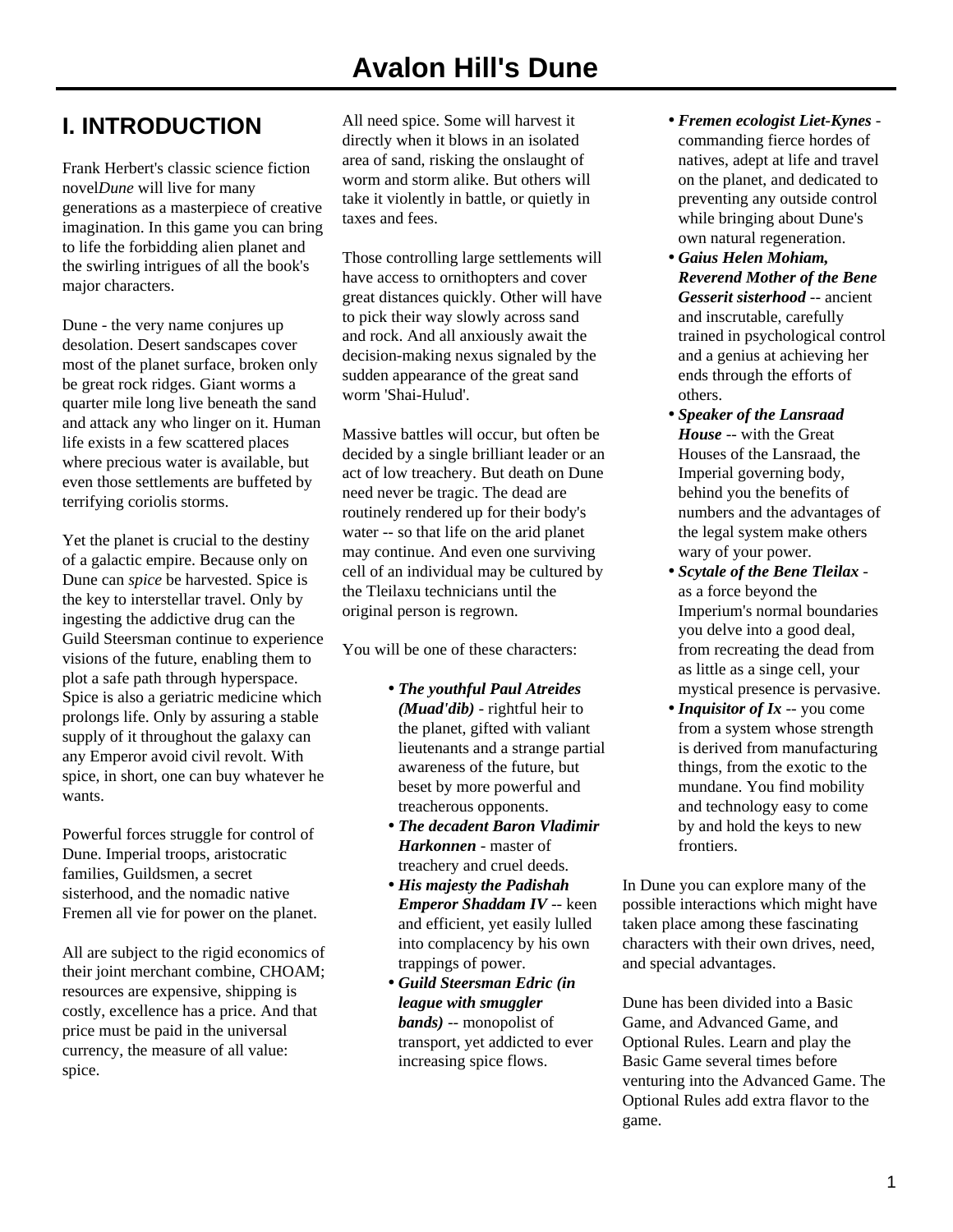## **II. EQUIPMENT**

### **A. Game Board**

**1.** Printed on the board is a map of the planet Dune. The map contains four types of territories.

Sand -- yellow, orange or brown Rock -- grey Stronghold -- red Polar Sink -- blue

**2.** The map is also divided by longitude lines into 18 sectors which extend from the edge of the Polar Sink to the horizon.

**3.** Six player dots surround the map.

**4.** Places have been provided for the Spice and Treachery Decks

## **B. Character Sets**

**1.** Each set is composed of three types of components:

**a.***A playing shield* bearing the likeness of the character and its advantages.

**b.***5 large discs* - each showing a leader and his fighting strength.

**c.***20 small tokens* (the starred tokens have no significance in the Basic Game).

**2.** All components of each player set have the same colour for identification.

### **C. Two Battle Wheels:**

(must be assembled and joined with the center pin included in game).



### **D. Card Decks**

The game includes a number of card decks:

**1.***Spice Deck* **2.***Treachery Deck*

#### Spice Harvest Decks

**3.***Spice Harvest Deck* **4.***Voting Deck* **5.***Shares Deck* **6.***Access Card Deck*

#### The Duel Decks

**7.***Dueling Card Deck* **8.** *Block Tokens* (with little wavy lines) used in the Kanly Duels

### **E. Spice Tokens**

(in denominations of 1, 2 and 4 and printed on both sides).

### **F. Storm Marker**



A brown storm maker to denote the section of Dune currently under storm.

### **G. Storm Movement Markers**

Six storm movement markers numbered 1-6, these are not printed on the back

### **H. Player Aid Pad & Instructions**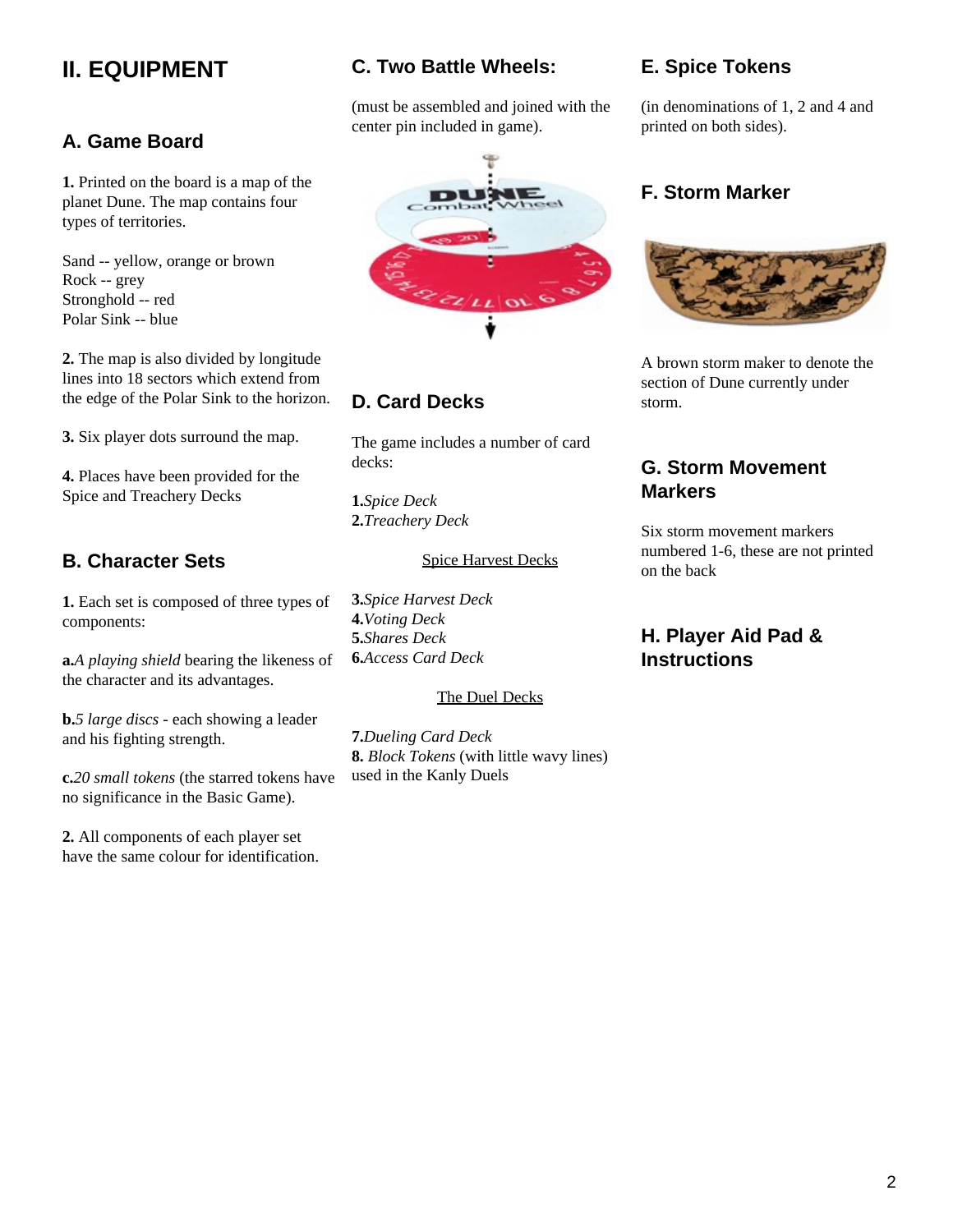## **III. SET-UP FOR PLAY**

**A.** The board is set out on a flat surface

**B.** All spice tokens are located in a convenient place hereafter known as the *spice bank*.

**C.** The spice and treachery decks are shuffled and placed face down in the appropriate location on the game board. Played cards will be piled face up next to the decks and discards reshuffled to restock the treachery deck as necessary.

**D.** Each player gets one *Player Aid Sheet.*

## **IV. OBJECT OF PLAY**

Each character has a set of unique economic, military, strategic, or treacherous advantages. The *object of the game* is to use these advantages to gain control of Dune. Consult the following chart to determine the number of strongholds needed to win.

## **V. SEQUENCE OF PLAY**

DUNE is played in turns to a maximum limit of 15 turns. Each turn is composed of six specific rounds that must be completed in the exact sequence presented below.

## **A. Storm Round**

The storm marker is moved around the map.

**E.** Each player selects *one character set*. If players cannot agree on the selections, each player chooses a character randomly. He reads the shield's instructions and sets up his character as follows. (Note: A player character has special powers that may contradict the rules. Its particular powers always have precedence over the rules.)

**1.** He places his shield at the closest player dot to his seat at the table.

**2.** All leader discs (excepting the main character [which is a 10 or an 8 value]) are placed face down in the center of the board and thoroughly mixed. Each player then draws *four discs* at random from the pile and secretly selects *one* of the opponents' leaders (if he drew one)

| <b>Cities Needed For Victory</b> |                     |   |      |
|----------------------------------|---------------------|---|------|
|                                  | <b>Faction Size</b> |   |      |
| Players                          |                     | 2 | $3+$ |
| 2                                |                     |   |      |
| 3                                |                     | 5 |      |
| $\overline{4}$                   |                     |   |      |

to be in his pay as a traitor. The traitor's name is then circled on his Player Aid Sheet. All leaders are returned to the pile which is then re-mixed. The leader discs are then turned face up and recovered by the owning player.

**3.** Spice tokens equal to the amount indicated on each shield are removed from the Spice Bank and given to that player.

**4.** Each player's tokens are placed on the board and in reserves as instructed.

**5.** One card from the treachery deck is dealt to each player.

## **B. Spice Blow**

The top card of the spice deck is turned over and spice tokens are placed in the territory indicated.

### **C. Bidding Round**

Players bid spice to acquire treachery cards.

### **D. Revival and Movement Round**

First, players reclaim tokens from the

'Bene Tleilaxu Tanks'. Then each player, in turn, lands and moves his tokens on the map.

## **E. Battle Round**

Players resolve battles in every territory which is occupied by two or more characters' tokens.

## **F. Collection Round**

Tokens in territories which contain spice may collect the spice.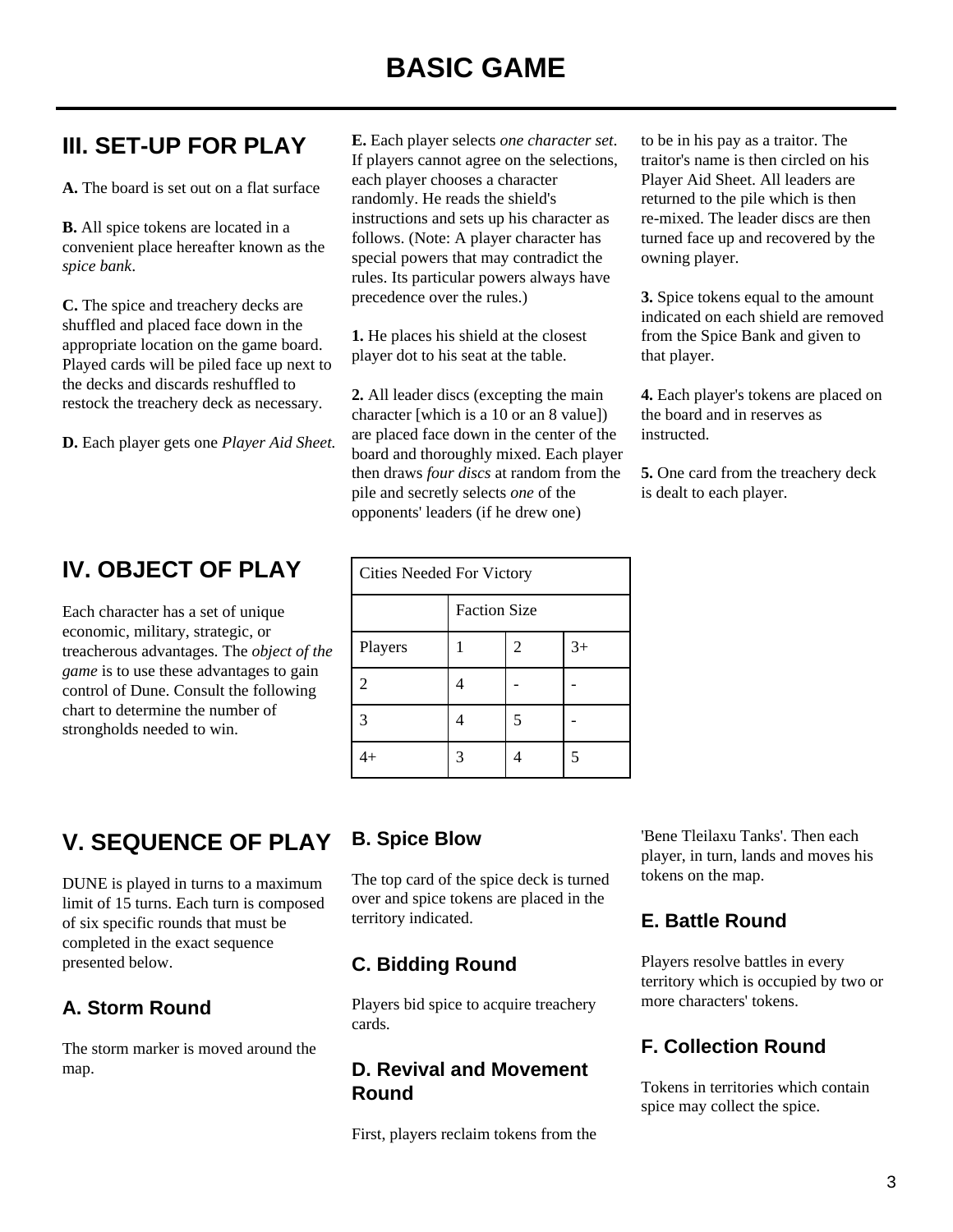## **VI. STORM**

**A.** In the first storm round only, the storm marker is placed at a random location along the map edge using the following procedure. The player whose player dots are nearest on either side of the storm 'at start' sector will independently dial a number from 'zero' to 'twenty' on the wheels. The two numbers are revealed simultaneously, totaled, and the storm marker moved

## **VII. SPICE BLOW**

**A.** The top card of the spice deck is turned over.

**1.** If it is a*territory card*, the amount of spice indicated on the card is placed from the *spice bank* onto the territory in the sector containing the asterisk. If the asterisk sector is currently in storm, no spice is placed that turn.

## **VIII. BIDDING ROUND**

**A.** One of the players deals from the *Treachery Deck* a number of card *equal* to the number of players who can bid for *Treachery Cards* this round. A player cannot bid for *Treachery Cards* if he already holds*4 Treachery Cards*.

**B.** The dealt cards are placed face down in a row along one board edge. The first card in the row is now auctioned for spice.

**1.** The player whose player dot the storm next approaches begins the bid for the first card.

**2.** The first player may bid one or more spice or pass. Bidding then proceeds to the player to his right who may raise the bid or pass and so on around the table until a top bid is made and all other players pass. The top-bidding player then pays the number of spice he bid into to the *spice bank* and takes the card.

from the 'at start' sector *counterclockwise* that number of sectors around the map.

**B.** In all subsequent storm rounds, the two players who last used the wheels will independently dial a number from '1' to '3', simultaneously reveal the numbers, add them and advance the storm marker from its current position *counterclockwise* that number of sectors around the map.

**C.** Any tokens in a sector of sand territory (except the Imperial Basin) over which the storm passes or stops are sent to the *'Tleilaxu Tanks'*. Any spice in a sector over which a storm passes or stops is removed to the*spice bank*.

**2.** If it is a *worm card*, all spice and tokens in the territory last turned up in the *spice deck* are removed to the *spice bank* and *tanks*, respectively, AND another card is turned over, and so on, until a *territory card* appears and spice is placed.

**B.** If a *worm card* appears, a *Nexus* occurs immediately during which alliances can be formed and broken. (See XII. Alliances).

**C.** No player may bid more spice than he has.

**D.** In subsequent bidding that round, the first player to the right of he player who opened the bid for the previous card begins the bidding for the next card. In this way every player gets a chance to open the bidding for a *Treachery Card*.

**E.** Bidding for *treachery cards* continues until all cards available for bid have been auctioned off or a card is not bid on by anyone. If a card is passed by everyone, all remaining cards are returned to the top of the Treachery Deck and the bidding round is over.

**F.** The number (not the type) of Treachery Cards each player holds must always be open to the other players during the bidding round. Nobody is allowed to hide the number of cards he hold at this time.

**C.** If a worm card is drawn, any additional worm cards drawn that round are ignored (excepting the Fremen free ride benefits)

**D.** During the first turn's spice blow only, all worm cards turned over are reshuffled back into the spice deck. A *nexus* will not occur on turn 1.

**G.** A player can never have more than four cards in his hand at any one time. If he has a full hand, he must pass on all cards up for bid.

**H.** Each player must bid quickly after the previous player or he is assumed to have passed. Five seconds is the recommended time frame**.**

#### **I. CHOAM Charity**:

At the start of the bidding round, any player who has no spice may collect two spice from the *Spice Bank* by calling out *"CHOAM Charity"*.

**J.** *A description of each Treachery Card is given in the Player Aid Pad*.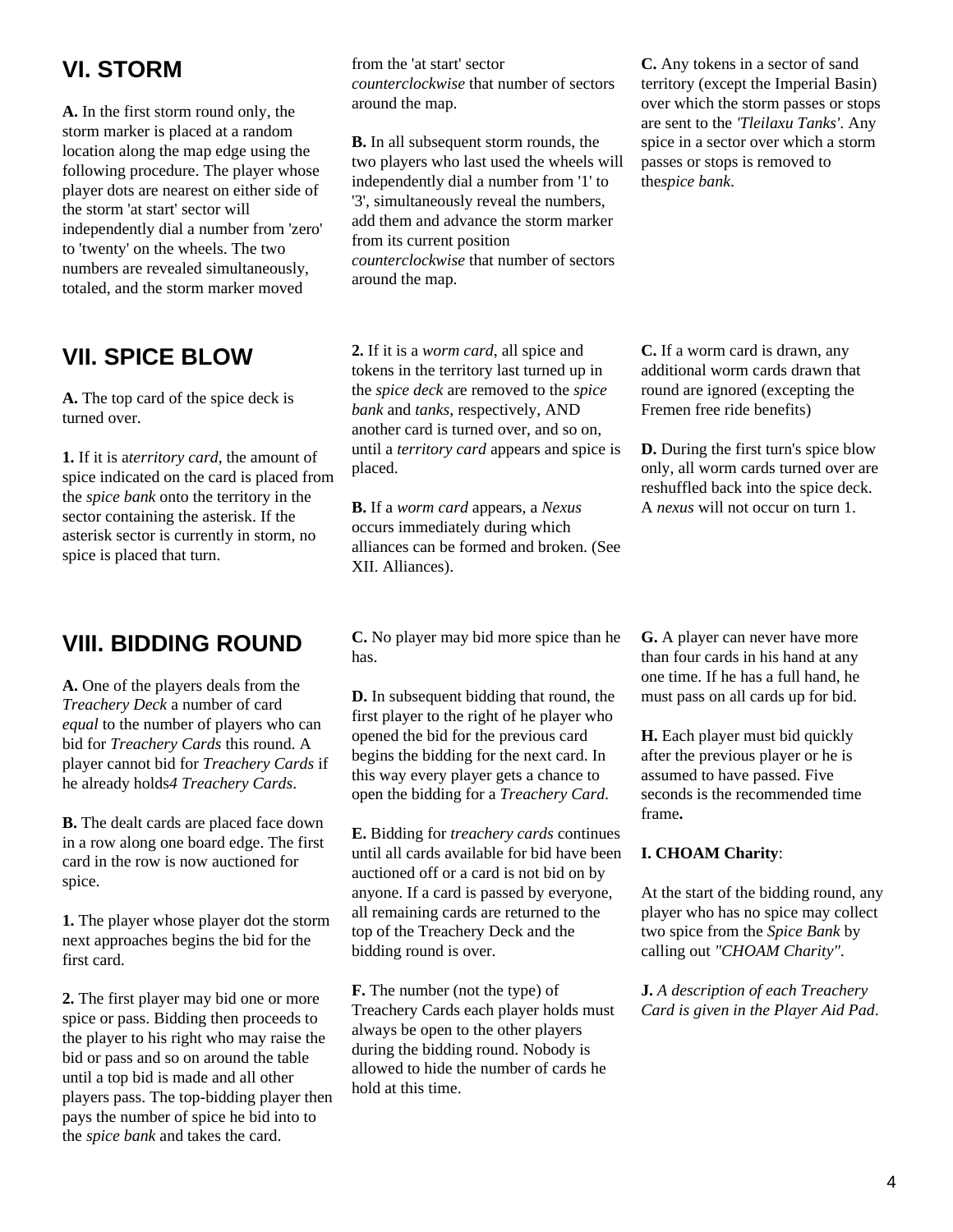## **IX. MOVEMENT**

**A.** The player whose player dot the storm next approaches is termed the '*first player*'. He always opens the bidding for the first *Treachery Card* and makes the first move in a turn. If a storm is on the player dot, it is considered to have passed that player.

#### **B.** Token Revival

Before any movement is made, all players may revive up to three tokens from the 'Tleilaxu Tanks'.

**1.** A certain number of tokens are revived for free as stated on the shield Any additional tokens that may be revived must be done at a cost of two spice per token. All spice expended for token revival is placed in the *spice bank*.

**2.** A player cannot revive more than three tokens per turn (excepting Treachery Card usage or Bene Tleilaxu alliance)

**3.** Revived tokens must be placed in that players' Reserves.

**C.** The '*first player*' takes his move first. Play then proceeds to the right until all players have taken their moves. Each player's moved is composed of two segments.

#### **1.***Shipment*:

**a.** A player may make one shipment of any number of tokens from his reserves to any one territory on the map.

**b.** A player must pay spice to the *spice bank* for his shipment. The cost of shipping off-planet reserves is one spice per token shipped into any stronghold and two spice per token shipped to any other territory. The Fremen player does not have to pay as his reserves are on the far side of DUNE. Please see his instructions regarding limitations on which areas may be shipped to.

**c.** No player may ship into a sector in storm or a stronghold already occupied by two other players. Otherwise, shipments may be placed in any territory.

**d.** No player may ship tokens from the board back to his reserves.

#### **2.***Token Movement*

**a.** Each player may move, as a group, any number of his tokens from one territory into one other territory.

**1)** A player who starts his move with one or more tokens in either Arrakeen, Carthag, or both has access to ornithopters and may move his token group through up to three adjacent territories. The token group does not have to be in Arrakeen or Carthag to make the three territory move. The location of the storm marker on the map does not deprive the owning players of this benefit. *Example:* A player with one or more tokens in Arrakeen would be able to move tokens starting in Tuek's Sietch through Pasty Mesa and Shield Wall to the Imperial Basin where they must stop.

**2)** A player without a token in either Arrakeen or Carthag at the start of his move does not have access to ornithopters and can only move his token group by foot to one adjacent territory.

**b.** Each player may make only one move per turn

**c.** Sectors have no effect on movement, i.e., tokens can move into or through a territory ignoring all sectors. As sector's only function is to regulate the movement and coverage of the storm and spice collection. No token may move into, out of, or through a sector in storm (including non-sand territories). Many territories occupy several sectors, so that a player may move into and out of a territory which is partly in the storm and part out, so long as the group does not pass through the part covered by the storm.

**d.** When ending a move in a territory lying in several sectors, a player must make clear in which sector of the territory he chooses to leave his tokens.

**e.** The polar sink is never in storm.

**f.** Tokens do not block movement with one exception: Like shipment, tokens cannot be moved into or through a stronghold if tokens of two other players are already there. Otherwise, tokens are free to move into, out of, or through any territory occupied by any number of tokens.

**D.** Leader Revival

**1.** If all 5 of a player's leaders are in the 'tanks', a player may revive one leader per turn until all of his leaders have been revived.

**2.** To revive a leader the player must pay the leader's fighting value in spice to the *spice bank*.

**3.** A revived leader can be played normally and is still subject to being a traitor.

**4.** A player may revive a leader onlyat the end of his move.

**5.** If a revived leader is again killed and sent to the *'tanks'* it cannot be revived again until all of the player's other revivable leaders have been revived, killed and sent to the *'tanks'* again.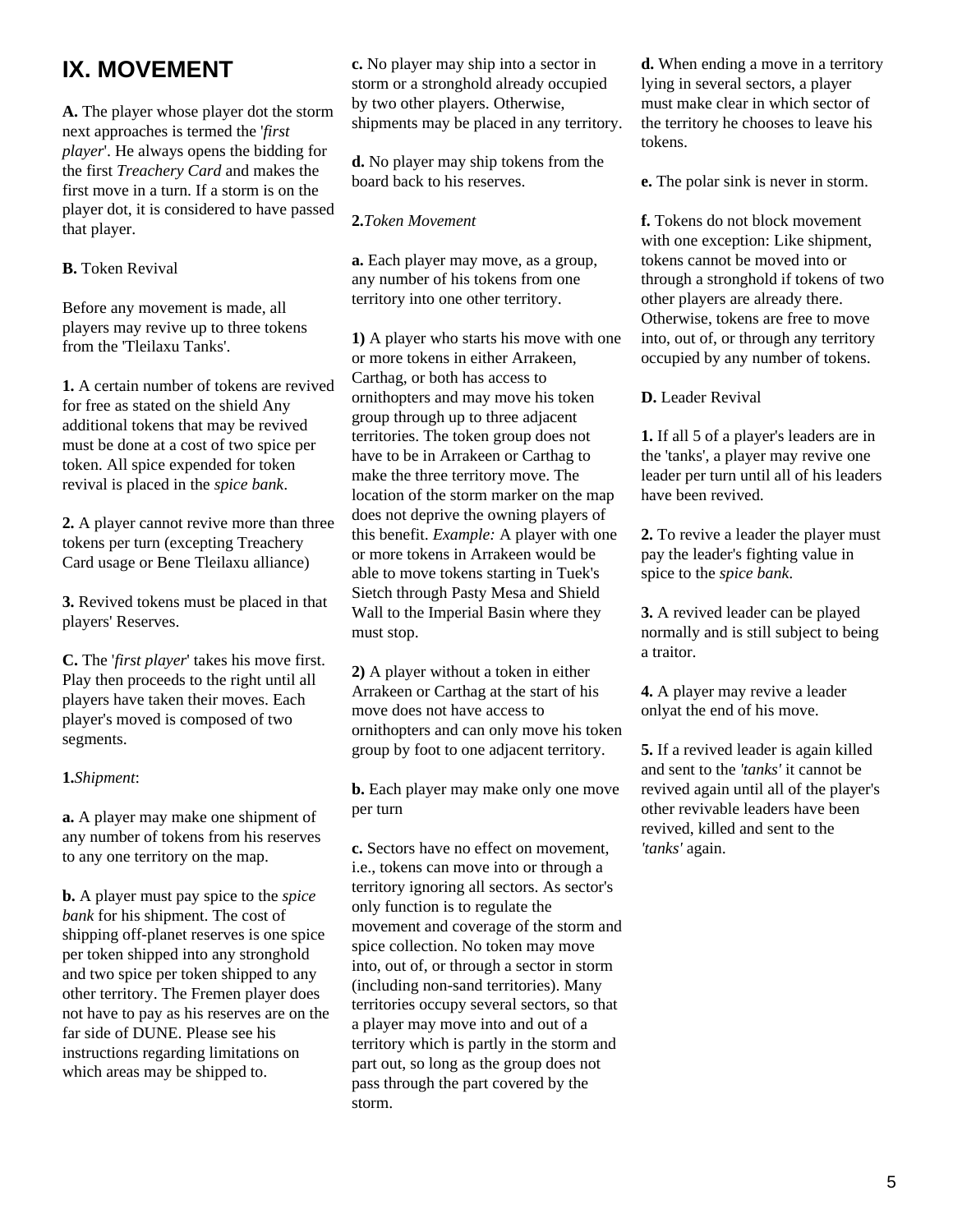## **X. BATTLES**

### **A. Battle Determination**

**1.** Battles must occur between players whose tokens occupy the same territory.

**2.** Battles continue until just one player's tokens or no tokens remain in all territories on the map with two exceptions:

**a.** Players cannot battle one another in a territory if their tokens are separated by a storm sector. Their tokens can remain the same territory (in separate sectors) at the end of the round.

**b.** Players cannot battle in the Polar Sink. It is a free haven for everyone and may be occupied by more than one faction at a time.

**3.** When resolving battles, the *'first player'* is named the aggressor until all of his battle have been fought. The aggressor chooses the order in which he wishes to fight his battles. Then the player to his immediate right becomes the aggressor and so on, until all battle situations are resolved.

**4.** If three or more players are in the same territory, the aggressor picks who he will battle first, second, etc., for as long as he survives.

### **B. Battle Plan**

**1.** To resolve a battle, each player must secretly formulate a battle plan. Each combatant picks up a 'battle wheel' and secretly dials a number from zero to the number of tokens he has in the disputed territory.

**2.** One leader disc is selected and placed face up in the slot on the wheel.

**3.** He may play either a weapon or defense Treachery Card or both by holding them against the wheel.

**4.** When both players are ready, the battle plans are revealed simultaneously.

**5.** If the Bene Gesserit 'voice' and the Atreides 'prescience' are both present in the same battle, the 'voice' is used first, the 'prescience' second.

**6.** A Truthtrance Treachery Card if available could be played at any point in this procedure.

### **C. Battle Resolution**

**1.** The winner is the player with the higher total of number dialed plus leader's fighting strength (value).

**2.** In the case of a tie, the aggressor has won.

**3.** If the opponent played a weapon Treachery Card and the player did not play the proper defense Treachery Card the player's leader is killed and cannot count toward his total. Both leaders may be killed and neither count in the battle. Both leaders could survive and be counted.

**4.** Any leaders killed are immediately placed in the 'tanks'. The winner receives their value (including his own leader, if killed) in spice from the spice bank. Surviving leaders are retained by their owner.

**5.** The losing player loses all the tokens he had in the territory to the *'tanks'* and must discard *all Treachery Cards* he used in that battle.

**6.** The winning player loses only the number of tokens he dialed from the territory to the tanks. He may keep or discard any of the Treachery Cards he played.

**7.** Note that the loser does not lose his leader as a result of battle. Leaders are killed only by *weapon Treachery Cards*. **8.** No player may use a surviving leader in battle in another territory during the same round. The leader may be played in another battle in the same territory, however.

**9.** If a player has at least one leader or *'cheap hero(ine)' treachery card* available, he must use one in the battle plan. A player cannot choose not to play a leader.

**10.** If a player cannot play a leader in battle, i.e., they are all in the *'tanks'* or have fought in another territory that round, he must still battle but he must declare that he is without a leader and he cannot play any *Treachery Cards* as part of his battle plan. His total is simply the number of tokens he dials.

### **D. Traitors**

1. If during a battle, the player's opponent displays a leader as part of his battle plan which the player selected as a traitor in his pay at the start of play, he immediately calls out, *'Treachery'* and reveals the circled name on his *Player Aid Pad*. The player immediately wins the battle and the opponent must lose all of his tokens in the territory and the traitorous leader to the*'tanks'* and discards all cards he played.

2. The player loses nothing, regardless of what was played in the battle plans. He also receives the traitorous leader's fighting strength in spice.

3. If both leaders are traitors, each in the pay of his opponent, both players' tokens in the territory, their cards played and their leaders are lost. Neither player receives any spice from this.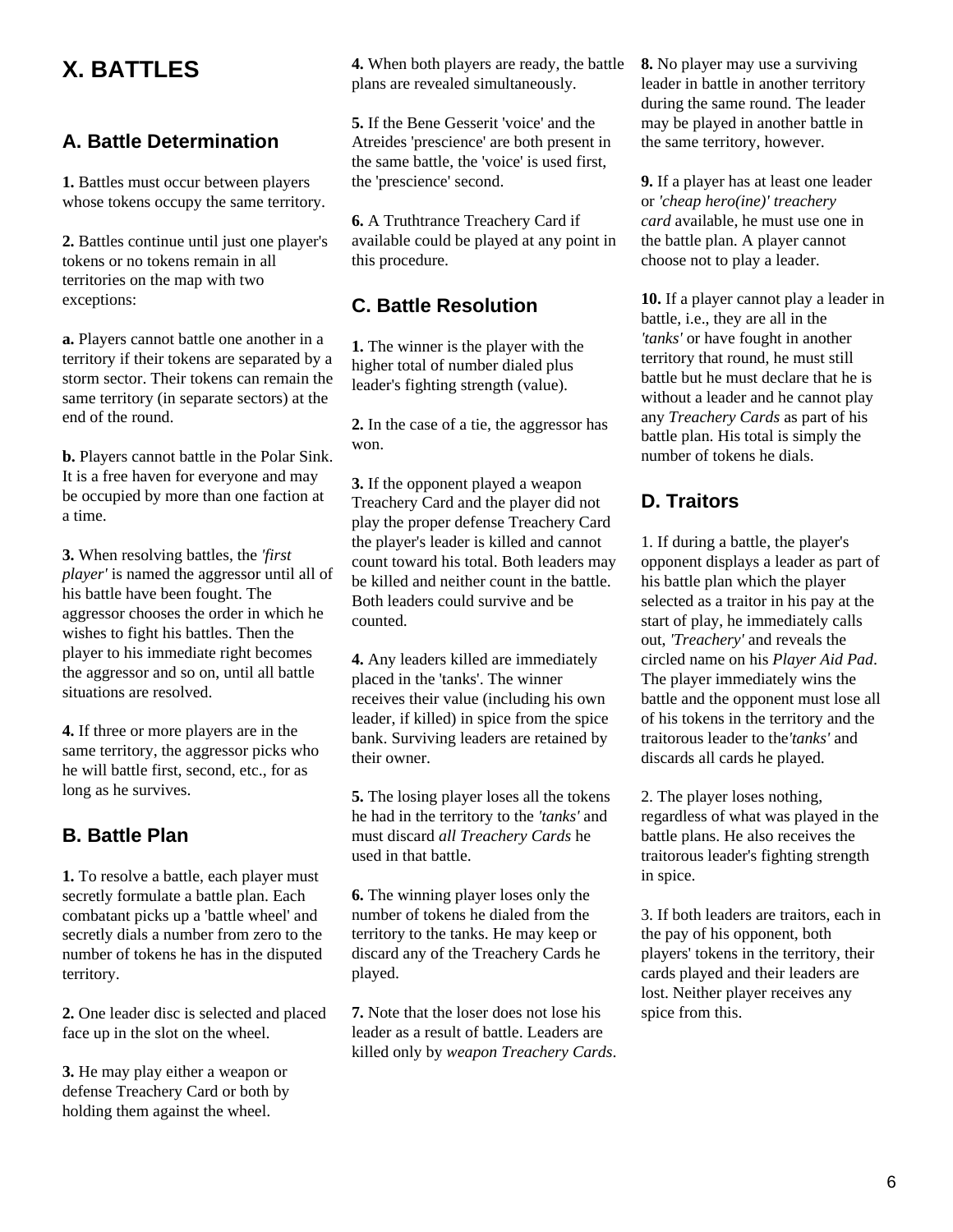## **XI. SPICE COLLECTION**

**A.** Any player with tokens in a sector of a territory in which there is spice may now collect that spice. The

## **XII. ALLIANCES**

**A.** Once a *worm (Shai-Hulud) spice card* is turned over on the second or subsequent turns, a *nexus* occurs and play stops immediately.

**B.** All players have a chance to make, join or break alliances. Once players have had a chance to do so, play continues with the *worm* devouring spice and tokens and/or giving a free move to the Fremen.

**1.** If using the optional Kanly (Duel) rules, a War of Assassins occurs if no alliances exist at the conclusion of the nexus.

**C.** Forming an alliance

**1.** Players may discuss among themselves the advantages and disadvantages of allying and with whom.

**2.** An alliance may contain any number of players although a larger number will require more sietches for victory (see Rule IV).

## **XIII. BRIBERY**

**A.** Players are never required to keep secret the strength of their reserves, cards, or spice held, or traitors selected although they are never obligated to reveal this information.

collection rate is three spice per token if the player occupies *Carthag* or *Arrakeen*. It is two spice per token if the player does not occupy *Carthag* or *Arrakeen*.

**3.** The members of an alliance must be revealed to all. Alliances are not kept in secret, although the agreements made in reaching an alliance may be.

**4.** Several alliance may be formed at a nexus but no player may belong to more than one alliance.

**5.** Once all players have had a chance to ally, no further alliances can be made until the next nexus.

**D.** Breaking An Alliance

**1.** Any player may break an alliance during a *nexus*. He just announces that he is breaking from an alliance.

**2.** Players who break from an alliance have an opportunity to immediately join or form a new alliance.

**E.** How an Alliance Functions

**1.** Allied players tokens are considered the same for purposes of victory. If, together, they hold the required strongholds at the end of the turn, they have jointly won the game.

**B.** All reserves and spice should be kept behind the shield. The number of treachery cards held must be kept open during the bidding round but can be kept secret at all other times.

**C.** Players can make any kind of verbal deals or bribes between one another. Once made, these deals and bribes may be stated aloud and must be honored. A player cannot renege on a deal or bribe. Spice can be part of the bribe or deal.

**B.** Uncollected spice remains where it is for future turns.

**2.** Allies may discuss strategy secretly at any time.

**3.** During the bidding round, allies may help each other by paying some or all of the cost of each other's treachery cards so that one can bid more spice than he actually has.

**4.** During the movement round, allies may pay for each other's shipments.

**5.** Allies may not enter any territory (excepting the Polar Sink) in which one of their allies already has a token(s) and, thus, may never battle one another.

**6.** Allies may assist one another as specified on their shields.

**D.** A deal or bribe cannot involve the transfer or gift of Treachery Cards, Leaders, tokens or character powers. A player cannot make a deal or bribe that would contravene the rules or his character's powers. These are the only limitations.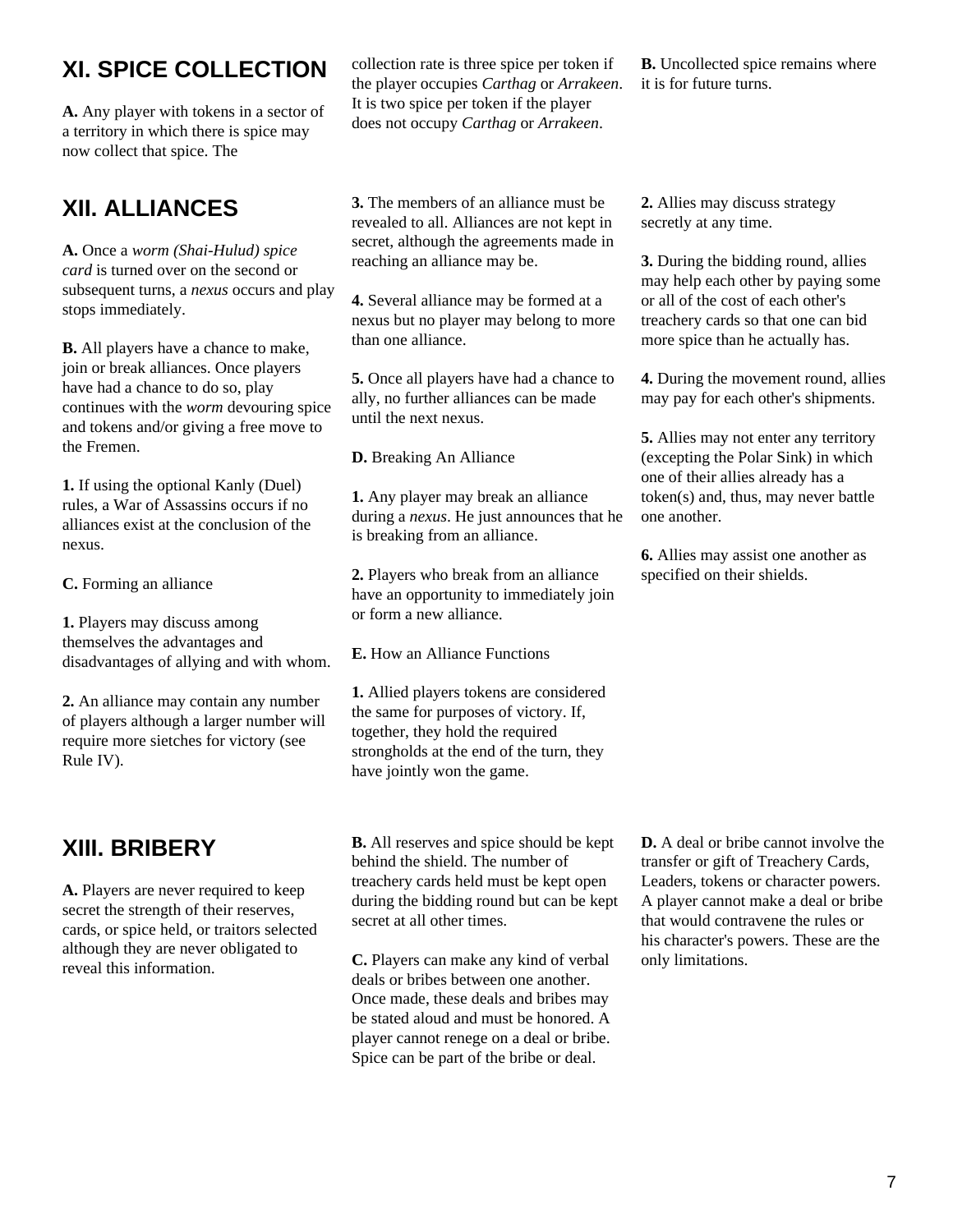## **XIV. INTRODUCTION**

*Each of the optional rules stands by itself. These may be added in part or in aggregate.*

## **XV. ADDITIONAL CHARACTER ADVANTAGES**

**A.** Players may include the additional character advantages listed on the back of the Player Aid Sheet with their regular character powers.

**B.** Because a description of the Bene Gesserit ability to coexist is somewhat detailed, it is presented here rather than in the Player Aid Pad.

**1.** You start one token in any territory of your choice (instead of just the Polar Sink). This is done after the Fremen placement.

**2.** Beginning with the second turn, you automatically receive *CHOAM charity* each bidding round whether you have spice or not.

## **XVI. WEATHER**

**A.** After the first turn's placement of the storm marker by the battle wheel, all subsequent weather movement is determined randomly.

**B.** In the first turn during the storm round, the Fremen player randomly selects one weather movement marker from the six placed in a coffee cup. He looks at it and places it face down on the margin of the game board.

**3.** Whenever any other player ships tokens to Dune from off-planet, you may ship, free, one token from your reserves (spiritual advisors) into the same territory (instead of the *Polar Sink*).

**4.** Your tokens may coexist peacefully with all other players' tokens in the same territory. While coexisting, your tokens have no effect on the play of the other players whatsoever. They are treated as if they are not even on the board, i.e. they cannot collect spice, cannot be involved in combat, cannot prevent another player's control of a stronghold, cannot receive three territory movement bonus. They are still susceptible to storms, worms and lasegun/shield explosions.

**C.** In the next storm round the number is revealed; the storm is moved *counterclockwise* that number of sectors; and the number marker is returned to the cup. The Fremen player then selects a number marker for the next turn's storm movement. This is repeated each turn. After the first turn the battle wheels are no longer used to move the storm.

**5.** You must announce at the beginning of the movement round, before any movement is started, all territories in which you no longer wish to remain in coexistence. Anytime you end your move in an occupied territory in which you previously have no tokens or another player moves his tokens into a territory only you occupy, you must announce immediately whether or not you will coexist there. You cannot ship with another player (as spiritual advisors) into a territory in which you have stated (or intend to state when you land) that you are not in coexistence that turn. Those territories in which you choose to be (or remain) in coexistence must stay in coexistence for the rest of the turn. Your tokens in territories not in coexistence are treated as normal tokens. It is assumed you are in coexistence unless you state otherwise.

**D.** If the Fremen player is not in the game, it is suggested that this rule not be used.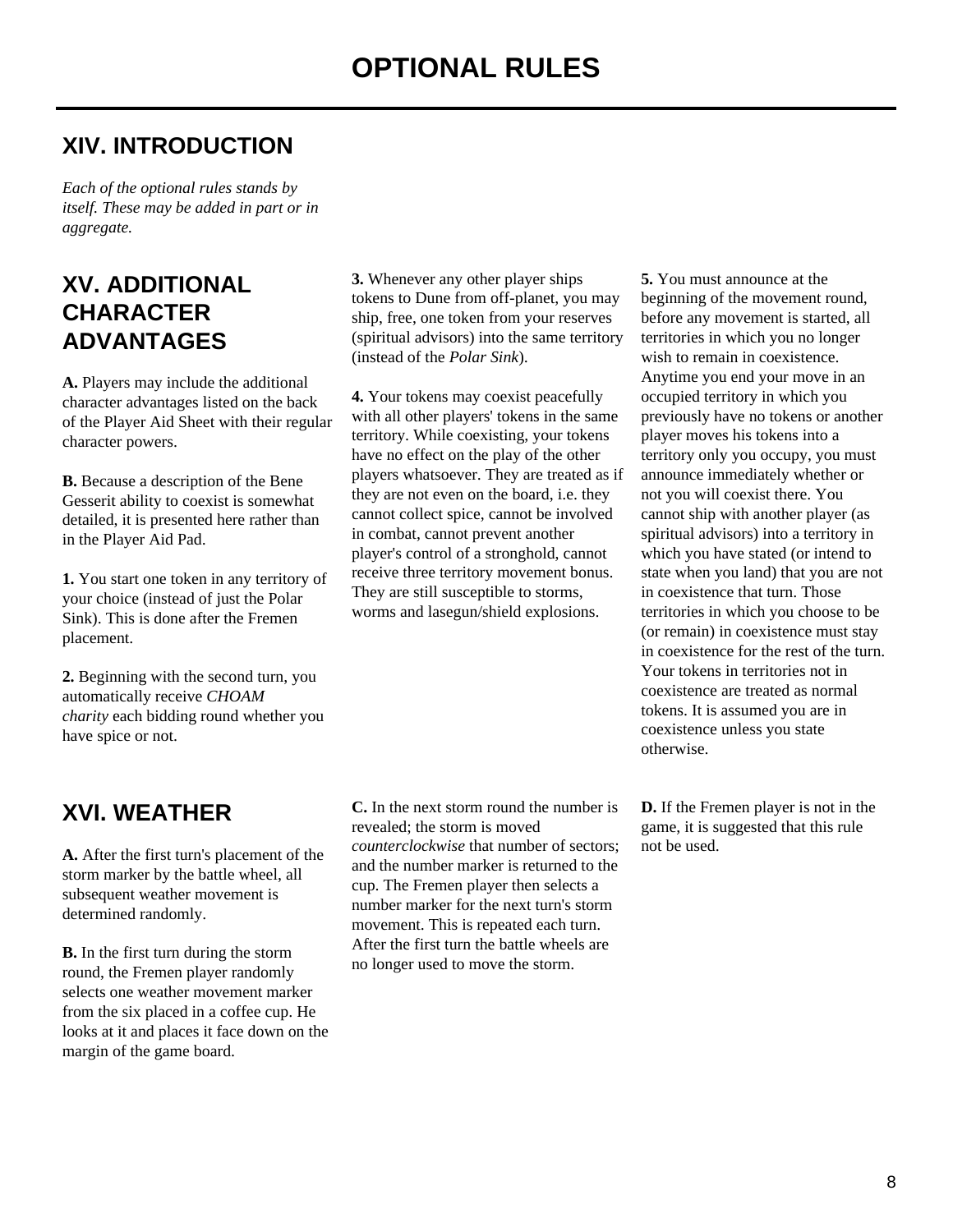## **XVII. SPECIAL KARAMA POWERS**

**A.** In addition to regular *Karama* powers listed in the *Player Aid Pad*, each character has a unique power that can be used when a player plays a *Karama card*.

#### **B.** When playing a *Karama card*, a player may now use it to prevent one opponent from using one of his character's advantages or he may use it to implement his character's special *Karama* power once.

## **XVIII. LONGER GAME**

**A.** If players wish to play a longer game, they might use one or both of the following modifications.

**1.** Eliminate alliances or restrict them to no more than two players.

**2.** Increase the number of strongholds needed for victory by one from three to four or (for two players) from four to five.

**B.** If players find it too difficult to win by occupying four or five strongholds, they may add the Shield Wall as an additional territory for victory. Now players need occupy four of six territories for victory. The Shield Wall is not treated as a stronghold. It retains its identity as a rock territory.

**C.** In a larger game (ie with 6 or more players) the False Wall East territory may be changed to False Wall East Sietches. This is changes the territory to a stronghold. Alternately the Harga Pass Sietches may be used. This is to decrease the high density of players and units with expanded number of players involved. Changing the number of strongholds needed for victory is not changed. Note that if the False Wall East Sietches are used it is adjacent to the Polar Sink and to the Shield Wall as well. Neither of these are vulnerable as a result of the Shield Wall's demise to Family Atomics. Neither sietch will provide ornithopters.

**1.** Use both of the sietches as outlined, increase the number of strongholds required for victory by two but an alliance/player may count *either* Carthag or Arrakeen as double.

**D.** Highly recommended: Change the Main Character values to "8" instead of "10". This means they are not quite as strong as all 20 tokens in unsupplied combat (advanced game). The kanly rules should restrict protection to "8" spice instead of "10". This means the other characters are also not extremely far away from the Main Character values.

## **XIX. INCREASED SPICE FLOW**

During every collection round, each occupant of *Carthag* and *Arrakeen* collects 2 spice and the occupant of *Tuek's Sietch* collects one spice. To qualify for collection, a player needs to occupy the stronghold only at the time of collection. If a player occupies two or all three of these strongholds, he collects spice for each that he occupies.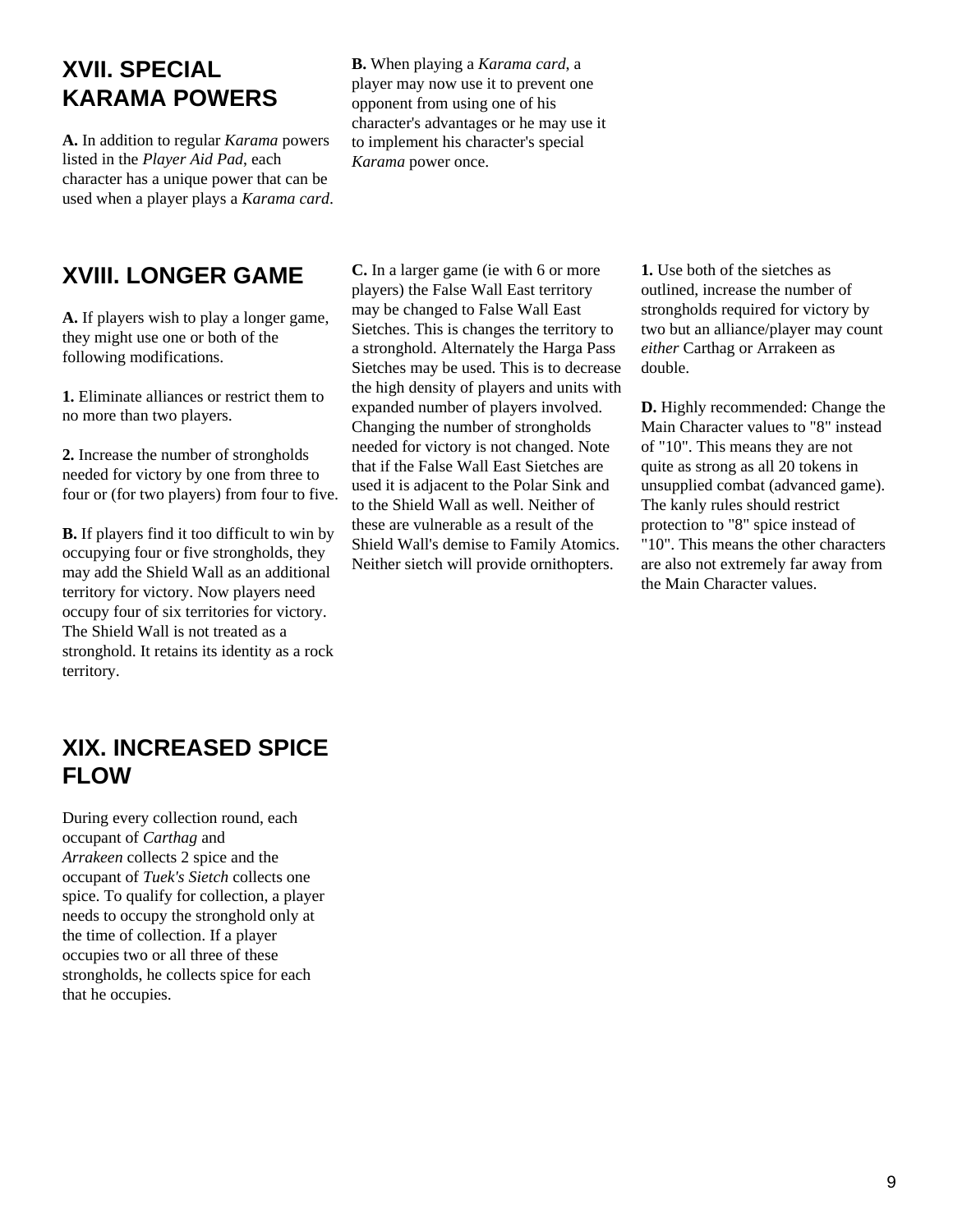## **XX. INTRODUCTION**

The *Basic Game* is changed by increasing the number of spice blows and altering the combat system somewhat.

## **XXI. SPICE BLOW**

**A.** Instead of revealing one territory card each spice blow, two territory cards are now turned over. Two sets of spice blow cards may be used to accomplish this or make two sets of discard piles and reshuffle the cards on turn 8 when they run out. For the first round, all Shai Hulud cards are reshuffled back into the deck. Worm cards showing up for one discard pile have no impact on the other discard pile.

## **XXII. ADVANCED COMBAT**

**A.** Spice now plays an important role in the combat procedure.

**1.** Each token used in a battle is valued at its full strength if one spice is expended to support it. A token used in a battle which is not supported by one spice is valued at half strength.

**2.** When formulating a battle plan, a player must put aside the amount of spice to expend in the battle. If a traitor comes

## **XXIII. COLLECTION ROUND**

During every collection round, each occupant of Carthag and Arrakeen collects 2 spice and the occupant of Tuek's Seitch collects one spice. To

**B.** If using one deck of spice blow cards with two discard piles then on turn 8, only one territory card will remain in the Spice Deck. This will be placed on discard pile #1 and the spice placed at that location on the map. Any cards remaining in the spice deck will be worm cards and will affect discard pile #2. Once the deck has been completely used up, all spice cards including the territory card just turned over for discard pile deck #2 are reshuffled to restock the spice deck. Cards are turned over until a territory appears for discard pile #2. It can be the same territory as was turned over for pile #1. In this case, the territory

up, the winner does not have to expend any spice. Otherwise, spice used in the battle plan must go to the spice bank, win or lose.

**B.** When dialing the Battle Plan, one-half increments can be indicated by lining up the line between the numbers with the line under the window of the battle wheel. When the winner takes his losses he may do so in any manner as long as it agrees with the strength dialed and the spice expended. For example, the Fremen player has one Fedaykin (worth two tokens) and five ordinary tokens in a territory in battle. He dials a strength

qualify for collection, a player needs to occupy the stronghold only at the time of collection. If a player occupies two or all three of these strongholds he collects the spice for each that he controls.

gets a second spice blow. Any worm cards turned over are not reshuffled back into the deck and do affect the last territory turned over in the previous turn. The reshuffled deck will last until the end of turn 15.

**C.** If two separate Spice Decks are used it is possible for both cards to have a spice blow in the same territory on the same turn. If the Spice Harvester Treachery Card is played on the spice blow the combined total is doubled! Kull Wahad.

of "3" and expends one spice. He wins the battle. He may lose one Fedaykin token at full strength (2) and two ordinary tokens at half strength  $(\frac{1}{2} + \frac{1}{2})$  or he may lose one ordinary token at full strength and four tokens at half strength (½  $+1/2 +1/2 +1/2$ ). In once case, he loses a Fedaykin and two ordinary tokens and in the other case he loses five ordinary tokens. Either choice fulfills his spice/strength requirement. Note that the Fedaykin counts as two tokens in combat but requires only 1 spice for supply.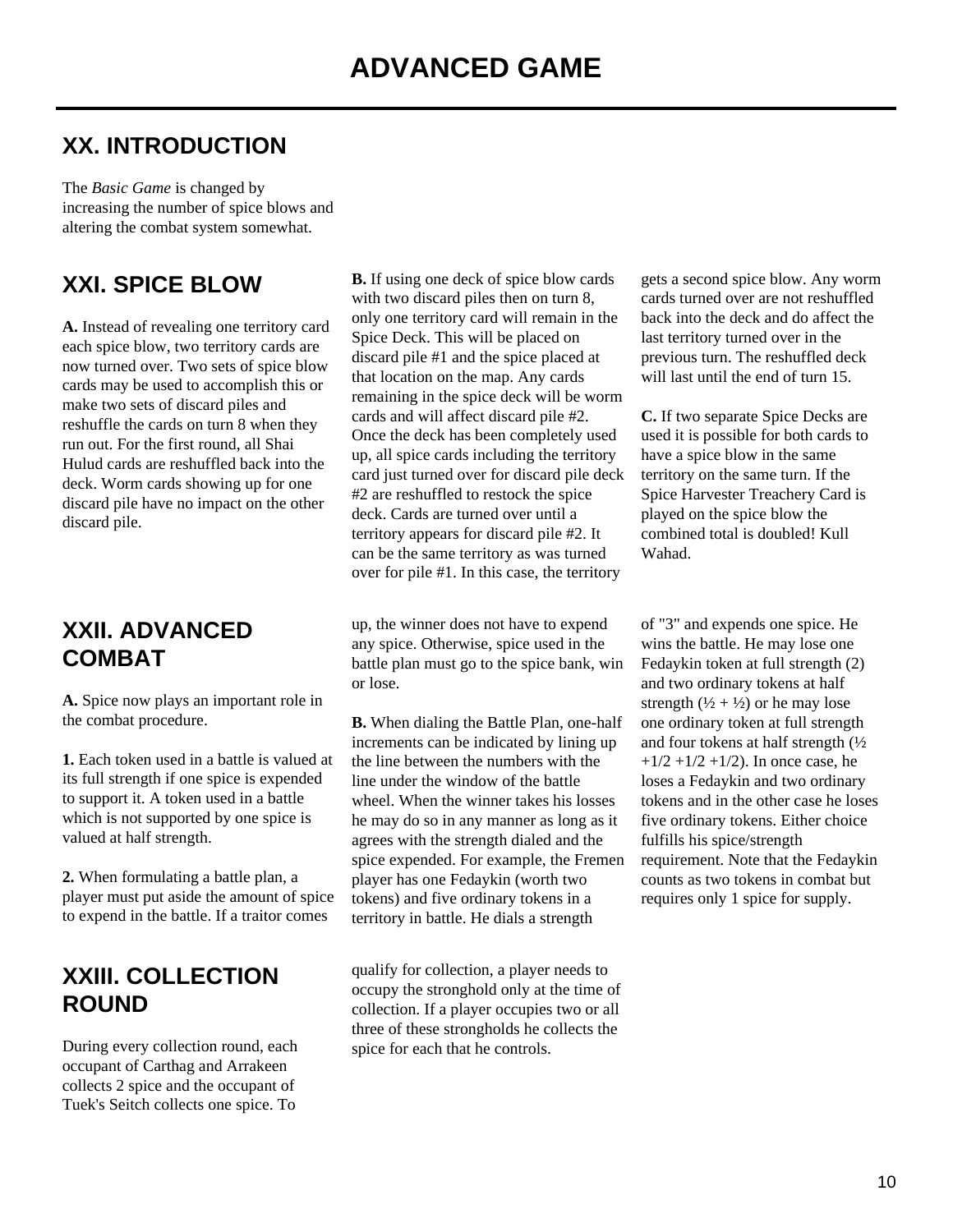## **XXIV. OPTIONAL MODULE THE DUEL**

*This expansion module may be used or deleted in the entirety. The game is complete without it but the expansion module introduces the intrigue and suspense of a Dueling Arena to the struggle for control of Dune.*

At the beginning of the Bidding Round each turn a special stack of the yes/no vote cards are shuffled and handed out to the players. This special stack has a number of 'no' cards equal to the number of players. There is also one 'yes' card in the deck. Make sure the configuration is like this each turn. A card is given to each player (no charge) and one card is not distributed. The player with the 'yes' card will hang on his card and all other players will turn their 'no' cards back in. The 'yes' card represents the opportunity to declare Kanly and enter the dueling arena. Players hang onto their 'yes' cards until they declare a Kanly and then they must turn one card in. These cards may be traded and may be held and accumulated. There is always one opportunity for a new 'yes' card to be drawn each turn.

**Kanly** is a formal blood feud between two factions and results in a duel to the death between two leaders. Leaders from other players must attend as 'seconds' and will gain power or lose their lives according to the results.

**War of Assassins:** During the Spice Blow if a Shai Hulud card is drawn and a Nexus occurs but no Alliances are formed OR maintained, then a War of Assassins occurs. Each player must send a leader to the arena. The War of Assassins it between all leaders and continues until only one leader is left in the arena, there are no 'seconds'.

Each player starts the game with one Dueling card. Highly recommended: using two or three sets of dueling card decks, especially if there are many players.

After a Kanly has been declared the Dueling Arena is now set out and each of the two players involved in the Kanly Duel secretly chooses a leader to enter the arena. At the beginning of the Duel, the identity of each player's leader disc is kept secret. The leader discs are placed face down on the outer edge of the Dueling Arena.

First, the player who threatened Kanly places his or her leader disc, still face down, into any outer section of the arena; then the other player places his or her leader disc face down on any other available outer ring sector of the arena. Each player may now set out in front of his or her shield from 1 to 10 personal spice to "back up" his or her leader (do this simultaneously).

## **A. Supporters**

Every other player must now choose sides. Players place one of their leaders face down next to the player shield of the side they are supporting. If the side you support wins, you regain your leader and collect the value of the leader in any combination of spice from the Spice Bank, troop tokens from the 'tanks' or leaders from the 'tanks'. If the side you supported loses, your leader is killed and goes to the 'tanks'. You do not have to send a supporter if you have only your main character left. Leaders can not be declared as traitors when they are in a Kanly Duel or a War of Assassins as fighter or as supporters.

## **B.The Duel**

The player who threatened Kanly moves first. Turns alternate between players. A player may make one or two moves during a turn. A move may be either physically moving your leader from one sector box of the Arena to another or playing a Dueling Card. Thus you may move twice, play two cards or move and play a card. You may not move your leader into a sector box already occupied by another player.

Whenever you move your leader in toward the center of the arena, you collect a Dueling Card from the top of the deck. However, no players may have more than four Dueling Cards at one time. So, if you have four, you may not collect another card until you have spent one. A leader can be moved out and then moved back in again just so you can collect another Dueling Card.

Concerning orientation, leaders in the arena are always considered to be facing in towards the center. This allows players to always know the right and left side of each leader in the arena. To make this orientation even simpler to visualize, each sector has its sides identified Left (L), Right (R), In and Out.

## **C. Dueling Cards**

There are four types of Dueling Cards: Attack Cards, Defense Cards, Block Cards, and General (Purpose) Cards.

**1.** Attack and Defense

Attack cards allow you to attack a leader who is in a sector of the arena which is adjacent to you; in, out, right or left. The throwing knife allows you to attack a leader who is anywhere one or two sectors away from you.

Note! The "Move or Attack Three" card allows you to make, as one of your two normal moves, up to 3 additional moves in your turn -- that is 3 physical moves, 3 attacks or a combination. (Apparently this could be combined with the second normal move/attack)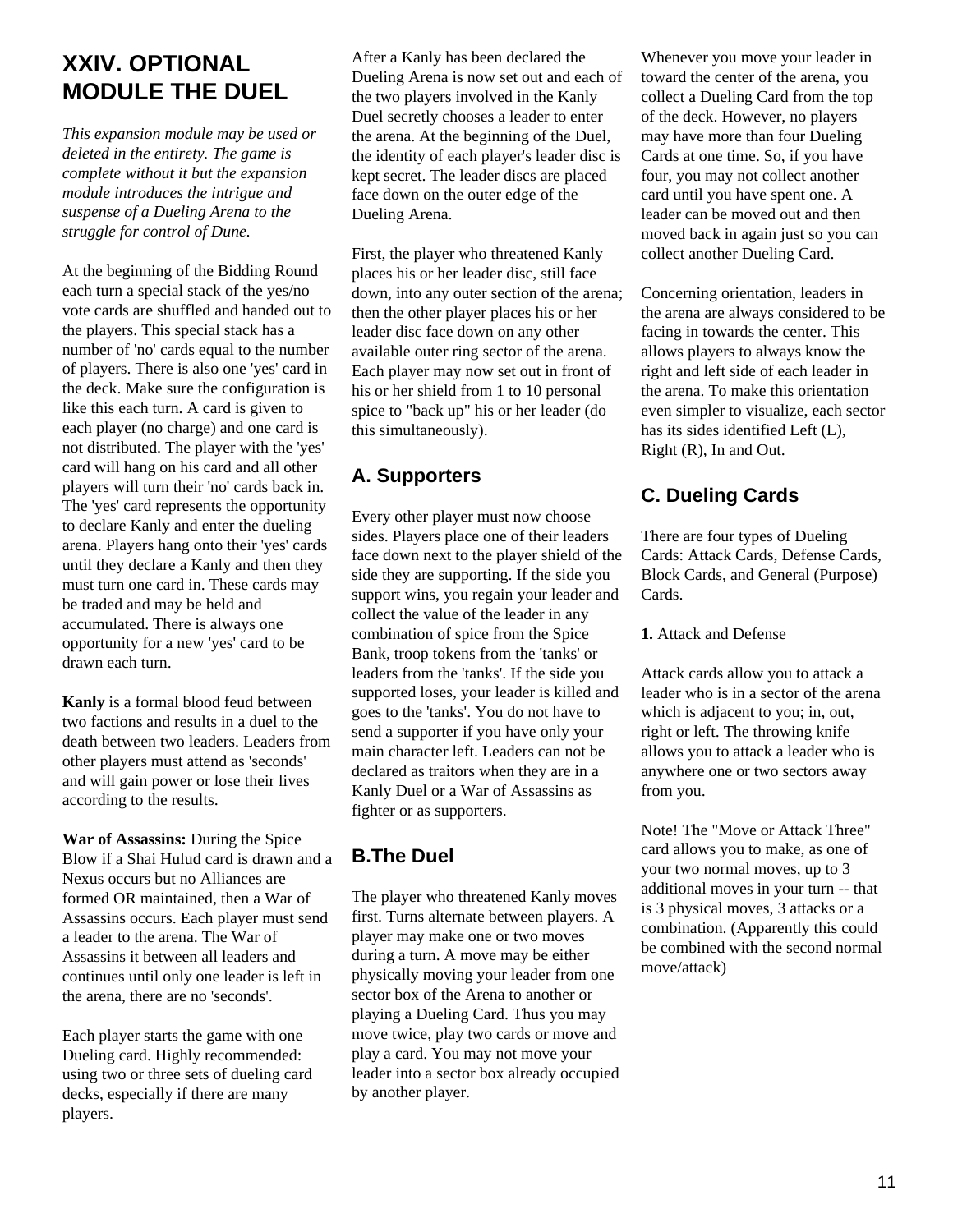**2.** Defense Cards are played only in response to an attack and must be played from the correct relative position. For example, remembering that each leader is facing the center of the arena, if your leader is attacked by a leader to your leader's left, you may play "Poison Attacker From Left". The attacking leader would have played "Attack Right" since your leader would have been on his (her) right. There is no defense card for the thrown knife.

### **D. The Outcome of the Attack**

When you make an attack, you must reveal your leader. You leader's value determines the strength of your attack. The value of your leader is deducted from any spice backing your opponent and then from the value of your opponent's leader and that amount of spice comes to you.

Example: You attacked with lady Jessica (5). Your opponent had 2 spice "backing up" her leader. The 2 spice go to you, but there are 3 more spice to pay on the debt. This forces your opponent to reveal her leader as Stilgar (7). Stilgar's worth must be decreased by the 3 that is owed to you. You opponent takes Stilgar's's spice-worth (7 spice) from the box and pays you 3 spice. The remaining 4 spice are placed on the Stilgar Disc to show Stilgar's new value. Stilgar now has a value of 4. Any attack where the attacker's value is equal to or greater than 4 will mean the end of Stilgar, and when Stilgar attacks, his opponent will lose only 4 spice.

The spice which you win in an attack is placed behind your shield as part of your personal spice reserves. It is not counted as part of the spice you have "backing up" your leader in the duel.

When an attack has a value equal to or greater than the worth of the leader plus any backing spice, then the attacked leader is killed and removed to the 'tanks'. The attacking player collects whatever spice is available and any spice-worth the leader has. In the

example above; if the Lady Jessica attacked again, Stilgar would be killed and the Atreides player would get the last 4 spice from Stilgar.

### **E. Defending**

When you are attacked, you may play a defense card from the appropriate position. The value of your leader is then deducted from the attacker's backing spice and spice-worth. The process of showing the diminishing value of the attacker is the same as in the above example. When you play a defense, you receive the value of your defender from the attacker in spice, first from any backing spice and then from the leader as described above.

Attacks and defenses are presumed to occur simultaneously. The outcome could be the simultaneous demise of both leaders. For example, if Stilgar has lost 2 (and is worth 5) and attacks Jessica at her full value and Jessica plays the appropriate poison attacker card, Stilgar will lose 5 and so will Jessica. Both will be dead. The spice will still go to both players. The seconds get nothing, but then, they don't forfeit their lives, either. When you play a defense card, you must reveal your leader if still face down.

### **F. Survivors**

Leaders surviving a Kanly Duel once again regain their full face value.

## **G. Blocking**

As one of the moves on your turn you may play a "Place Block" card. Discard the card and select a block counter. Place the block on any vertical border (straight line) in the arena. Consider your cards and anything you know about your opponent and place blocks where you can use them to your strategic advantage. Players can not attack or move across a border with a block token on it. You may use the Jump Block card to go over a block in your way or a Remove block card to take a block out of the arena. You may never have more than six block tokens in the arena at one time.

### **H. General**

Flee Arena With Honor> Play this card to escape the arena with no loss to yourself or your seconds. The opponents second's collect nothing. It ends your participation in the Kanly Duel or the War of Assassins. This card may not be played by players acting as seconds.

### **I. Duel Deck**

Once you have used a Duel card, you must discard it. Whenever the Duel Deck becomes depleted, immediately collect and re-shuffle the cards to start a new deck.

### **J. War of Assassins**

If a *Nexus* occurs (i.e. Shai Hulud appears in the Spice Deck), every player must place a leader in an outer sector of the arena face down while alliance discussions are taking place. The player who plays first in the turn places first and so on to the right (if more than five players, then place leaders on the second level sectors as well). If no alliance is achieved, a War of Assassins is declared and proceeds following the rules for a duel except that all of the players have leaders in the arena participating in a free-for-all duel. Again the player who plays first in the turn moves first, then the player to his right. There are no spice backing the leaders and there are no supporters. Only one leader will leave the arena alive. A player who can neither play a card or move must forfeit his remaining move(s) for that turn.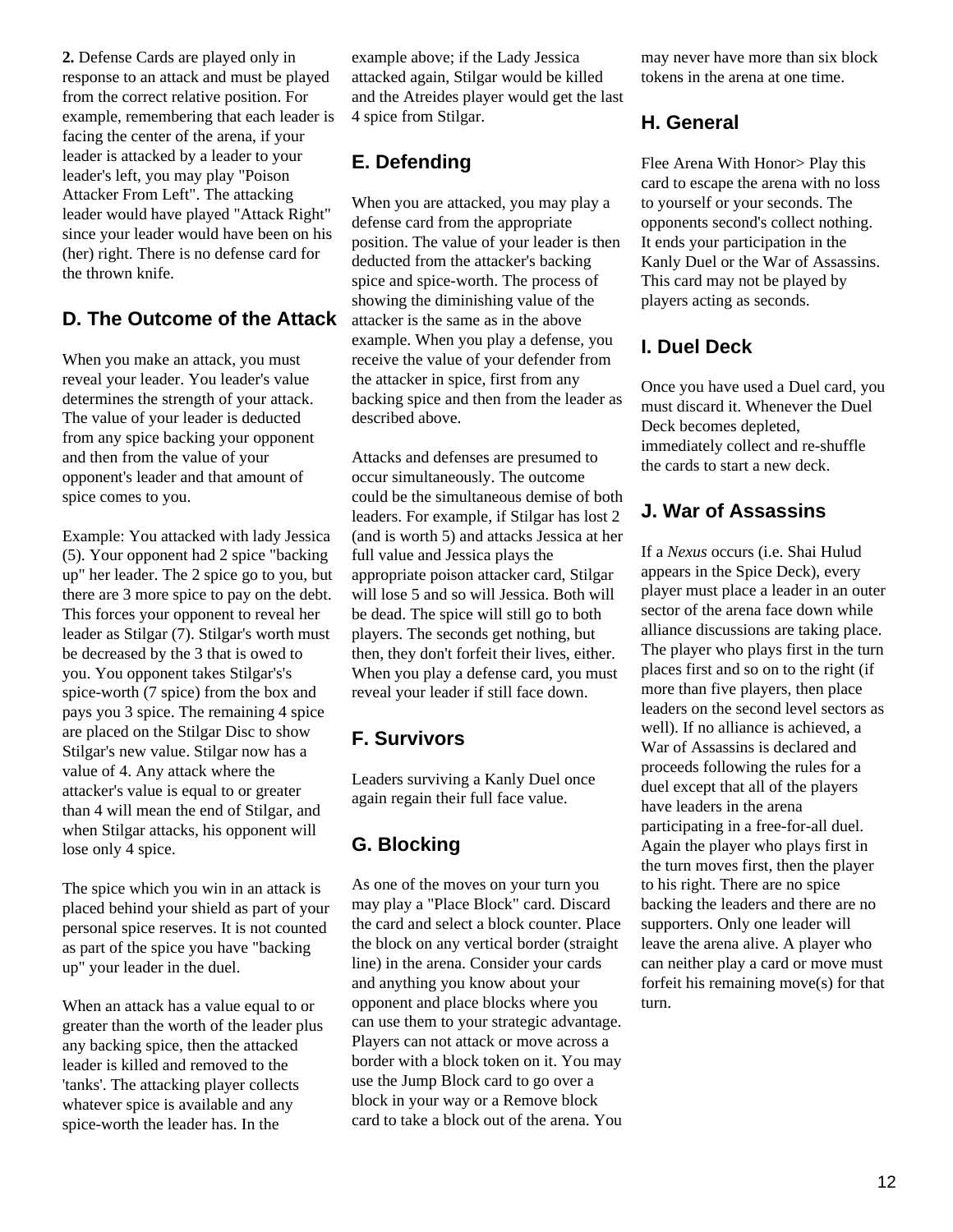### **K. Cheap Hero(ine)s**

Cheap Hero(ine)s cannot be substituted for a leader in either the Kanly or War of Assassins. At the end of the Duel or War of Assassins all Duel Cards in a player's hand remain there for future use.

### **L. Dueling Deck**

Poison Attacker From In 2 Poison Attacker From Out 2 Poison Attacker From Left 2 Poison Attacker From Right 2 Attack Out 6 Attack In 6 Attack Left 6 Attack Right 6 Throw Knife 2 Attack/Move 3 2 Flee Arena with Honor 2 Place Block 8 Pick up Block 2 Jump Block 2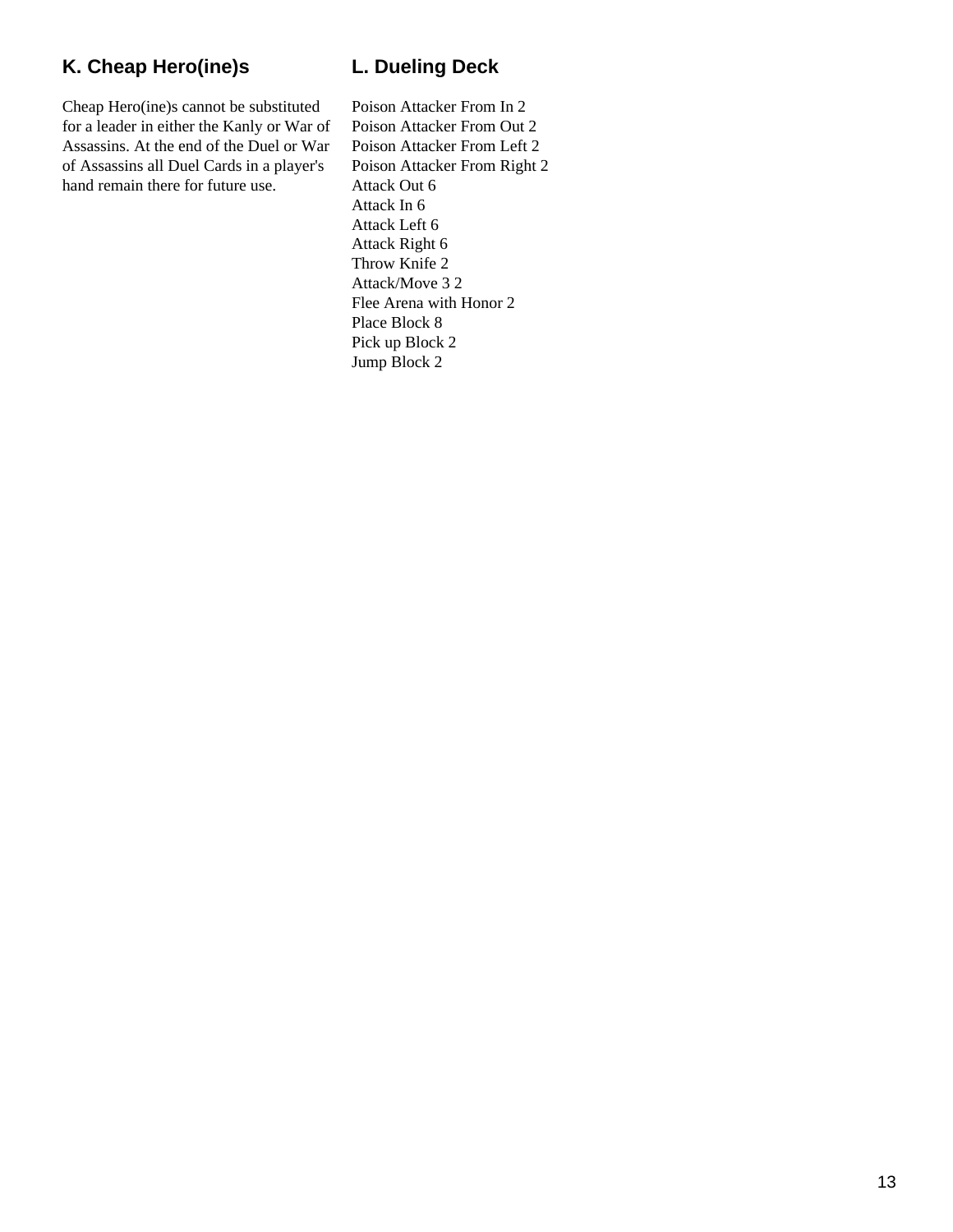## **XXV. OPTIONAL MODULE SPICE HARVEST**

This expansion module takes the place of the regular setup in the game. Players will not place troops on the planet according to the starting positions and allotments on the player shields. Instead they will engage in a preliminary economic and political intrigue which focuses on the management of the Dune spice harvests and the assignment of profits to the Emperor, the Great Houses, and the other powerful members of the CHOAM (the Combine Honnete Ober Advancer Mercantiles). The objectives of these economic intrigues is control of the best starting positions and superior troop strengths on the planet-- the best foothold on Arrakis to begin the strategic and treacherous contest for the ultimate goal, control of DUNE itself.

### **A. Setting up the Game using the Spice Harvest**

Each player draws a Planet Card to determine his or her main character (or by another method chosen by the players to determine who is playing whom). The Planet Cards show "home" planets for each main character. Special abilities for each character are printed on the character's home Planet Card for the Spice Harvest module. The abilities listed pertain to this module and will not be in effect during the main game. To begin, set your home Planet Card out in front of you, collect the rest of your components for your character and set up your character shield. Do not collect your main game spice allotment and do not locate your troops on Dune.

#### **1. Spice Allotment**

Put all the spice tokens into the Spice Bank. Each player draws 10 spice from the Spice Bank. For the Spice Harvest module portion of the game the players will not draw the spice allotment named for the main game.

#### **2. The Cards**

Separate the Spice Harvest cards into four piles: Harvest Cards, Access Cards, Share Cards, and Voting Cards. Shuffle the Harvest Cards and then the Access Cards and place them in separate piles face down and to one side. Place all Share Cards and Voting Cards to one side; Share Cards and Voting Cards need not be shuffled, they will be used by the Manager and other players.

#### **3. The First Manager of Dune**

One player will have an opportunity to start this expansion set game as the "Manager" of the Dune Spice Harvest. A canny Manager will be able to maximize personal gain and keep other players poorer.

#### **4. Determining the First Manager**

To determine who gets to be DUNE's first Manager, each player secretly commits an amount of spice he would be willing to willing to pay for this honor by hiding that number of spice tokens in hand. Players simultaneously reveal their spice commitment and the player who reveals the most spice value gets to be the first Manager of DUNE. This player, however, must pay all spice he reveals to the player who reveals the next highest amount of spice. All other players keep their spice. Ties may be settled by a die roll or coin flip. After the Manager has been selected, the other players each take a "yes" and a "no" Voting Card. The Manager never needs to hold Voting Cards since he never votes.

### **B. Spice Harvest Play**

Five Dune spice harvests will take place during this expansion module. After the fifth harvest and the competitive set-up which follows, players will start the main Dune game. The five harvest rounds each consist of a Manager's Harvest Report, a CHOAM Meeting (accepting or challenging the Manager's Report), and a Bid for Power in which Access Cards are sold to the highest bidder. The end game

competition includes an opportunity to trade Access Cards, the return of all leftover spice, collection of spice for the main game, and a struggle for troop placement on DUNE using Access Cards.

#### **1. The Harvest Manager's Report**

**a.** Announcing the Harvest

As Manager, you must first pay the Emperor (or the Bank if there is no Emperor player) one spice. If you do not have a spice to pay, then the player counterclockwise from you gets to be the Manager and must pay. Then you draw the top Harvest Card and secretly read the amount shown on the card. This number represents how much spice was harvested this year. Now, you must make your annual harvest announcement to CHOAM (the other players). At this time you publicly state how much spice was harvested. You may tell the truth or you may lie and claim a lower number.

**b.** Distributing the Harvest: Next, you must inform each other player what his share of the harvest is. To do this, decide on how much of the harvest you want to give each player. These amounts may vary from player to player. Give each other player Share Card(s) showing the amount you decided that player should get. Place cards face down in front of each player. Players may look at their Share Cards but may keep the amount secret from other players. The shares you pass out may equal the amount you announced or may add up to a lower number. You do not give yourself a share. You are limited to the number of cards in the Share Cards. This may make distribution a problem if you are trying to use the same number card over and over.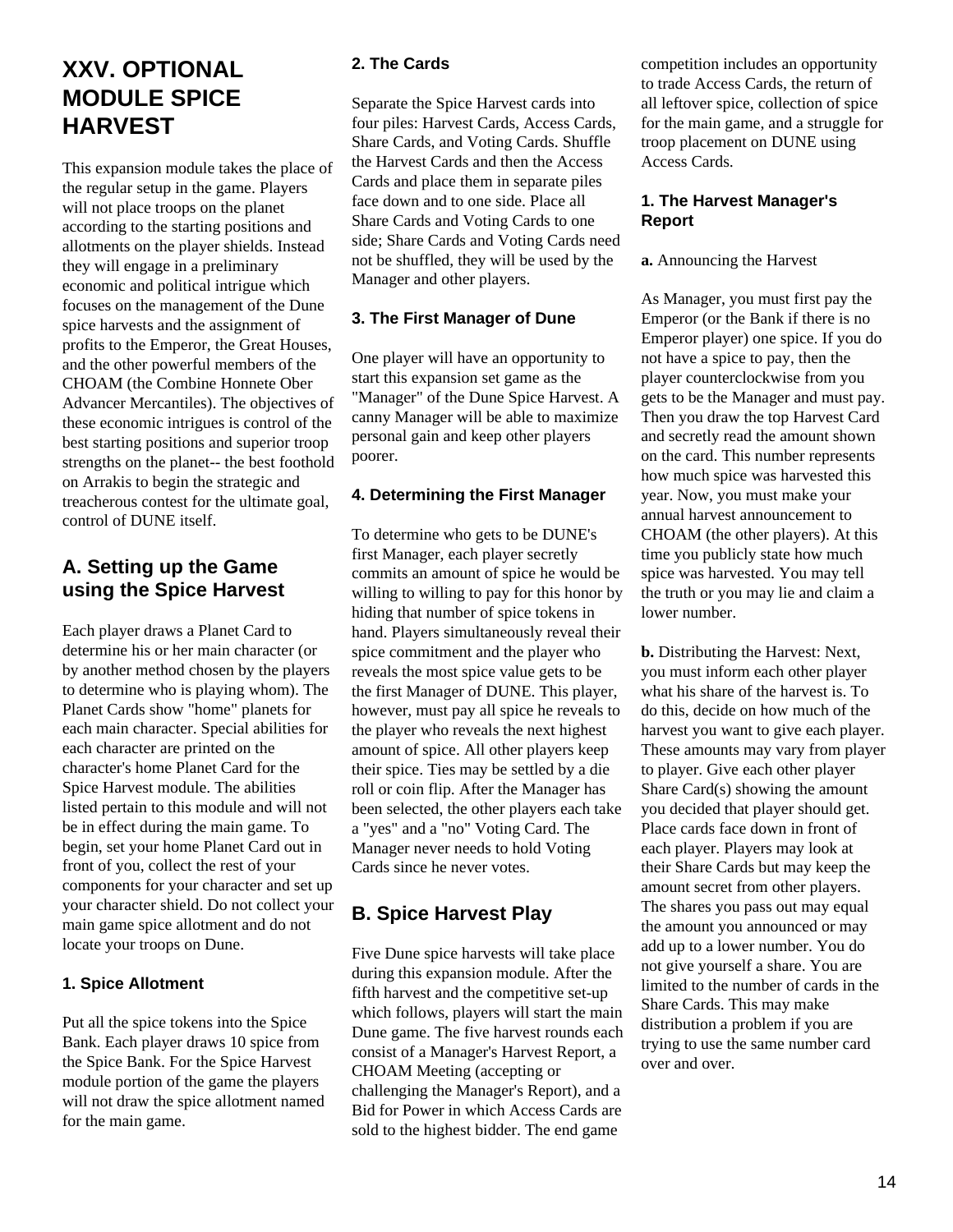### **C. The CHOAM meeting**

#### **1.** Voting

After the Manager has made the Harvest Report and after any discussion with one another, each other player must accept or reject the report by playing a "yes" or "no" Voting Card face down. If you think that the Manager both announced and distributed the same amount of spice as was harvested, play a "yes" card face down in front of you. If you think that the Manager did not announce or did not distribute the same amount as was harvested, play a "no" card face down in front of you. After all players have committed their Voting Cards, the cards are turned over simultaneously.

#### **2.** Distributing the Harvest

**a.** First, the Manager reveals the Harvest Card he or she drew, collects that amount of spice from the spice reserves in the box, and collects an additional 3 spice from the box as an administrative fee. The Manager sets this Harvest Spice and the 3 administrative spice to one side as the "pot".

**b.** Each player who played a "Yes" card, gives his share card(s) to the Manager and collects the amount of spice on that card from the pot.

**c.** Then, after the "Yes" voters have collected their spice, one of two events takes place: EITHER

each player who played a "no" Vote Card turns in his Share Card to the Manager but collects nothing

#### OR

if more players played "no" Vote Cards than "Yes" Vote cards AND, in fact the Harvest Report was dishonest (the amount on the Harvest Card was not the amount announced by the Manager OR the total of the shares passed out does not equal the amount announced by the Manager), then the players who played "No" Vote Cards divide the balance of

the pot among themselves and the Manager gets nothing. If the pot cannot be divided equally among the players and they cannot all agree upon a fair distribution, the excess is returned to the reserves. When a majority of players vote "no" and the Manager's report is dishonest, the DUNE Manager is relieved of his or her duties and the player to the right (counterclockwise) of the old Manager becomes the new DUNE Manager.

**d.** So unless a majority of the other players vote "no" and the Manager's Harvest Report is dishonest, the Manager keeps any spice left in the pot and continues as Manager by drawing the next Harvest Card and reporting and distributing the harvest as described above.

### **D. The Bid for Power**

#### **1. Bidding**

After each harvest, players compete to buy Access Cards which represent the strategic strongholds on DUNE and certain troop strengths. The number of cards available for purchase after each harvest is equal to the number of players in the game. The Manager deals this number of cards off the top of the Access Card deck, sets them face down to one side, and offers them sight unseen one by one for bid. Players bid and pay using spice. Bidding starts with the player to the right of the Manager and continues counterclockwise. The bidding for each card continues until the card is bought by the highest bidder. Spice used to purchase cards goes into the box. Players should be given a reasonable amount of time to bid (5 seconds).

#### **2. Stockpiling Access Cards**

After you buy Access Cards, you may look at them but must keep them secret and set them aside face down until after the last (fifth) spice harvest and last Access Card purchase. Access Cards will be used to determine initial placement on DUNE to begin the game. There are two types of Access Cards, Stronghold and Troops. Stronghold Cards represent the cities and sietches on DUNE. Troop cards indicated numbers of troops you may use to occupy a stronghold.

## **E. Trading**

After the five spice harvests have been reported and five Bids for Power have taken place you may trade our Access Cards with other players. Trades may be sight unseen or may be verified in advance (players who each other the card(s) they intent to trade). Whether a card is a troop or sietch card does not restrict tradeability.

### **F. Returning the Spice**

After all trades have been announced, players return any leftover spice to the Spice Bank.

### **G. Placement on Dune**

#### **1. Committing Troops on DUNE**

Once all trades have taken place, players commit troops to the planet DUNE. The DUNE playing board is set out. Players place face down any Access Cards representing strongholds on DUNE they wish to occupy. Next to each stronghold, they place face down one or more troop cards. Note: the total number of troops committed by a player to all strongholds can not exceed 20.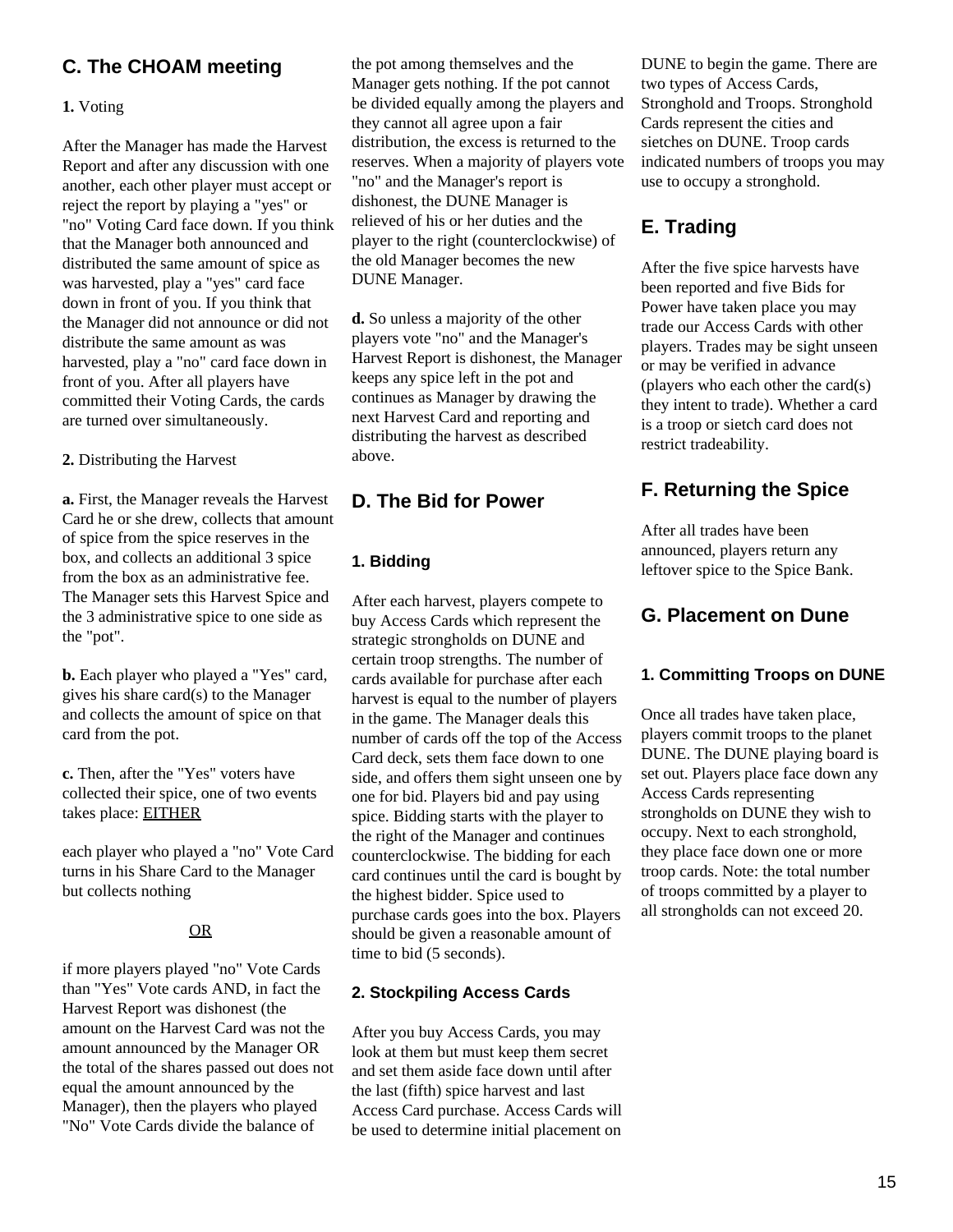#### **2. Collecting Spice**

Players now convert any uncommitted troop Access Cards to spice on a one to one basis by discarding each card and drawing the amount of spice showing on the card from the Spice Bank. At this time, all players also collect their regular spice allotment for their characters as stated on their character shields.

#### **3. Winning Strongholds**

Each stronghold on DUNE is now read out in counter-clockwise order, starting with Carthag and ending with Arrakeen. As each name is called, any player who has committed troops to that stronghold, reveals the stronghold card and the troop card(s) backing it up.

**a.** If only one player has committed for a stronghold, that player places the number of his character's tokens (from the main game) which shows on the troop card(s) he revealed on that stronghold.

**b.** If no players commit for a stronghold, that stronghold is vacant at the start of the game.

**c.** If two players commit for the same stronghold, the player with the highest number of committed troops gets the stronghold, but that player must subtract the number of troops the other player committed from the number of troops he committed to determine how many tokens he can place on the stronghold. For example, if you committed 12 troops to Arrakeen and another player committed 8 troops to Arrakeen, you would occupy the stronghold with (12-8) or 4 of your troop tokens. Troop tokens that counter-eliminate each other from this process are placed in "reserves" not the tanks.

### **H. Beginning the Game**

Play now beings normally, except that the opening strongholds as specified on the character shields are ignored. The Harvest, Access, Share and Voting Cards are not used during the main game.

### **I. Special Abilities in Spice Harvest**

Each major character has special abilities as outlined on his home Planet Card.

**Atreides** - As the Atreides, during each Harvest Report you may look at the Share Card(s) passed to one other player before making you decision on the validity of the harvest report. You may also look at one Access Card before it is bought during each Bid for Power.

**Bene Gesserit** - As the B.G., you may look at all of the Access Cards that other players buy. You may tell any players anything you wish about your observations. You may make your B.G. prediction after you observe the opening positions on DUNE.

**Guild** -- As the Guild, you may sell the Manager the right to draw an extra Spice Harvest card from the deck for an agreed upon fee of 4-8 spice. You may not look at this card. The Manager, now, "reports" on the combined amounts of the two Harvest Cards.

**Fremen** - As the Fremen, you automatically become DUNE's Manager whenever a worm comes up in the Harvest Deck. When the worm appears another Harvest card is drawn (there is at least one numbered harvest card per turn) You may start tokens in False Wall South and False Wall West without using Access cards provided you retain at least 10 tokens in reserve. If using access cards to make all token placements there is no reserve requirement.

**Emperor** -- As Emperor, you collect a tax of one spice from the Manager before each harvest. If the Manager cannot pay you, the player to the right of the Manager becomes the new Manager and must pay you.

**Harkonnen** -- As the Harkonnen, if you get caught presenting a dishonest Harvest Report as Manager, you can keep on being Manager -- until you get caught a second time.

**Lansraad** -- If a Dune Manager relieved of his duties, the Lansraad player may block the appointment of the new Manager. In this case, then it is the second player to the right of the old Manager who becomes the new Manager. The Lansraad may not block the automatic appointment of the Fremen to the Dune Manager position brought on by the appearance of a Worm in the Harvest Deck. The Lansraad has no "home planet" but do have a headquarters on Kaitain, the seat of the Imperial Court.

**Bene Tleilaxu** -- The Bene Tleilaxu may get their 10 spice like everybody else does in the module. They may give spice to one or more other players before the players determine who will be the first Manager of Dune in return for future considerations during the game. Any spice left over at the end of the Spice Harvest module portion of the game does not have to be turned in; instead they may keep it as additional spice to start the main game. The Bene Tleilaxu do not receive any spice during harvest distribution, and do not bid on any Access cards.

**Ix** -- If the Ixians are Manager, all Harvest Card values that the Ixians draw are increased by 50% (fractions round down). The home planet of the Ixians is Komos, better known as Ix [the ninth planet in their solar system].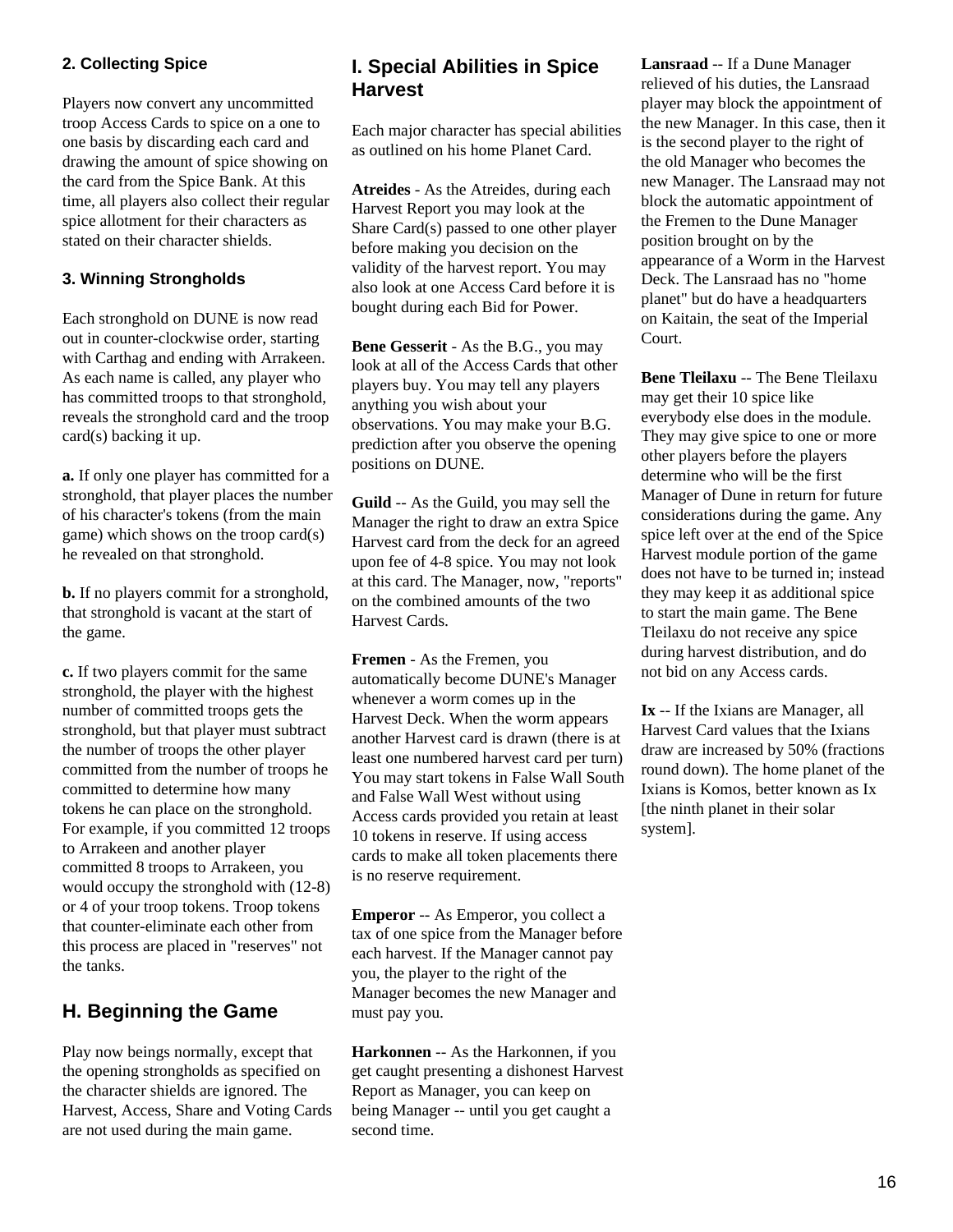### **XXV.B. RAPID ACCESS VARIANT**

**Access Deck Description**

*If you don't have time for a full fledged Spice Harvest module try these rules out:*

Shuffle the Access Card deck and deal an equal number of cards to each player (five cards suggested). The Bene Tleilaxu receive none. The Emperor then draws an extra card. The Atreides player may then pick a random card from any other player, and give that player a chosen card from his own hand. The Harkonnen player may decide to receive two extra cards, but in that case must draw a card randomly from the Harvest Deck. If that card is a worm, he forfeits and discards all his Access Cards including the two extra ones. The Fremen player then openly selects one of the discarded Access Cards and adds it to his hand.

The Trading Access Cards step is conducted and players complete the Spice Harvest and deploy on Dune as outlined above.

"1" 8 "2" 8 "3" 8 "5" 8 "7" 8 "8" 3 Carthag 3 Arrakeen 3 Tuek's Sietch 3 Habbanya Ridge Sietch 3 Optional Sietch 3 *Voting Card Description* Yes 10 No 10 *Harvest Deck Description* 5 Spice 4 8 Spice 4 10 Spice 4 12 Spice 4 15 Spice 4 25 Spice 2 40 Spice 2 Worm Sign 4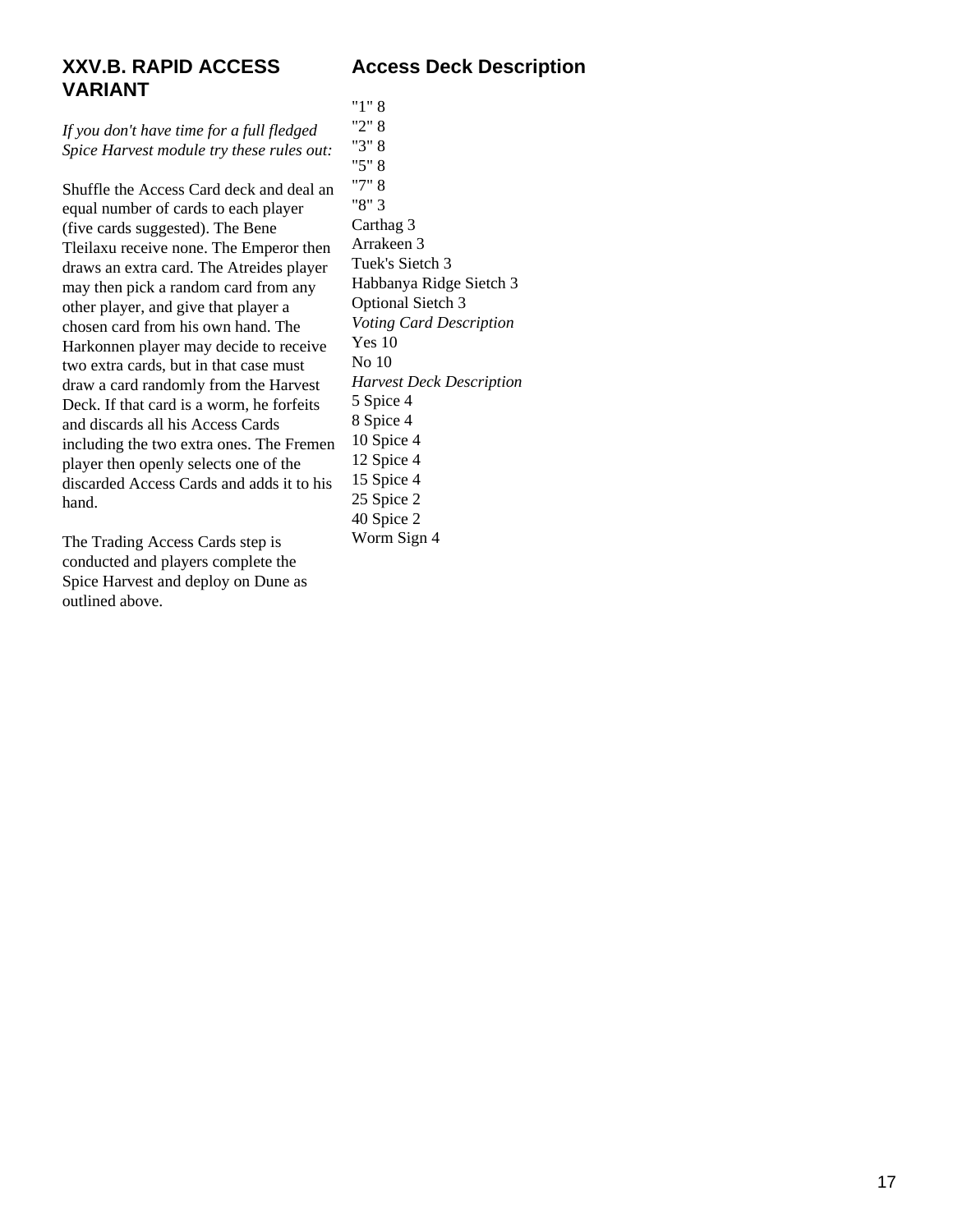## **XXVI. OPTIONAL LEADERS - THE MAIN CHARACTERS**

Included in the game are the main character discs for each faction. These are marked with a "10" numeral although I recommend using them in the game with a value of "8". These leaders are not included in the traitor selection process, i.e. your main character will never be a traitor. If your main character is killed (in battle, kanly, war of assassins, etc.) your faction is not out of the game. You still maintain your holdings and all spice in your possession. However, your faction will lose certain advantages and/or have certain limitations laid on it. The advantages will be restored and limitations removed only when the Main Character Leader is revived from the 'tanks'. A player may revive (for the usual cost) his Main Character Leader on any turn in which he has at least one leader alive. If he has only his Main Character Leader left alive, he may start reviving his other leaders per the normal rules.

When all of the leaders, including the Main Character Leader, of a faction are in the tanks at the same time, that faction is out of the game. All of that faction's tokens are removed from the board and all treachery cards are discarded. Spice is returned to the spice bank. Any leaders of that faction that are prisoners remain prisoners until used and if directed to be returned to that faction they are removed as well.

**Paul Muad'dib Atreides** is the gifted individual who give the Atreides faction its advantages. When he dies, all of those powers go with him and will not come back until he is brought back to life. If Paul Muad'dib Atreides is dead:

> • The Kwisatz Haderach may not be used. Note: Paul is also killed when the Kwisatz Haderach is blown up in a lasegun-shield explosion

- Treachery cards may not be previewed.
- The top card of the Spice Deck may not be previewed.
- You may not force your opponent to show you any element of his battle plan or allow your allies the same privilege.

**Baron Harkonnen** holds all secrets to himself. While some of his lieutenants, such as Feyd-Rautha and Piter de Vries, may know some of those secrets, they are usually the same few secrets that the Baron will share. When the Baron dies, knowledge of traitors in his pay and of how to get extra weapons (treachery cards) is lost and can not be regained until the Baron is brought back to life. If the Baron dies:

- Only one of the four traitors picked at the beginning of the game may be used. The Harkonnen player must record which traitor is active at the time the Baron is killed. The others are inactive
- You may not pick up the extra treachery card when you buy one.
- You may not randomly select one leader from a loser of a battle for any purpose.

**The Bene Gesserit Sisterhood** will have an internal struggle for succession and may not provide a united front. If Reverend Mother Mohiam is dead:

- Your faction loses the power to co-exist with other factions in the same territory. All tokens on the board are treated as normal tokens.
- You may not use free shipments for your "spiritual advisors.
- You may not "voice" an ally's opponent.

**Liet Kynes** is a leader who brought all of the Fremen sietches together as a united whole. When he dies, various Fremen groups go back to their sietches. Only when Liet Kynes is brought back to life will the Fremen again have a fanatical leader to whip them up into a religious frenzy and transform the war into a Jihad. If Liet-Kynes is dead:

- Token revival isn't free, but instead costs two spice per token (to the spice bank
- Fedaykin counters on the board are treated as regular troops. Fedaykin in reserve are placed in the tanks.

**House Corrino** has many contenders for the position of Emperor. If Emperor Shaddam IV is dead:

- All spice paid for Treachery cards goes to the spice bank
- Sardaukar tokens on the board are treated as regular tokens. Sardaukar in reserve are placed in the 'tanks'.

**Edric** is a third stage Guild navigator who is the manager of Guild operations on Dune and in the surrounding space. In the event of his death, local Guild operations on Dune will suffer disruption but not at a catastrophic level. The smugglers and lower level navigators take more than their share of spice, using the disruption as a cover for their embezzlements. If Edric is dead:

- You must take your move when it occurs in
- Your allies must pay normal (rule) shipping rates and it is paid to the spice bank instead of the Guild.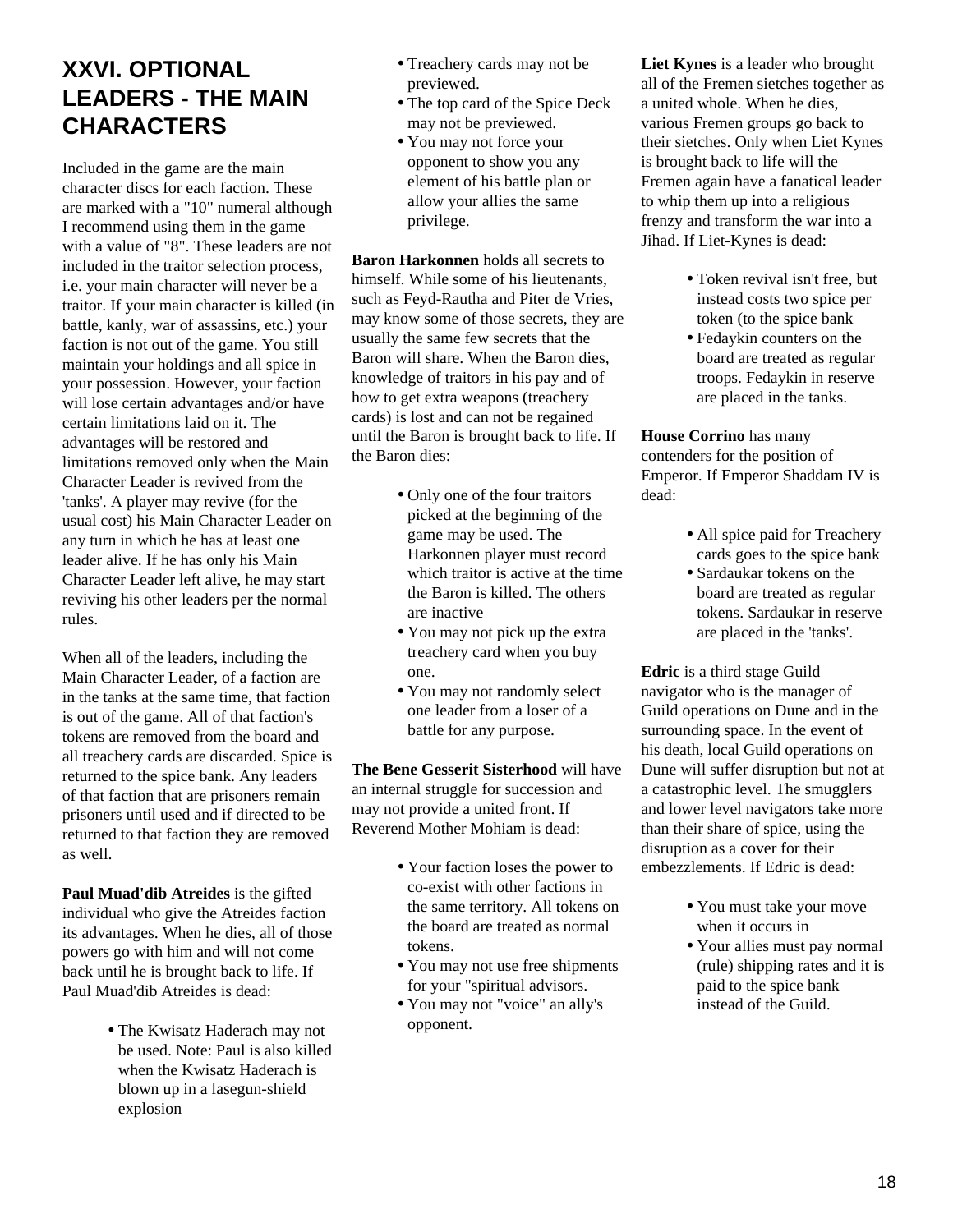**The Lansraad** has many houses and factions vying for political control. If the Speaker of the Lansraad House is dead:

- You lose the power to influence the other major powers during the revival/movement and battle rounds.
- You lost the power to restrict non-sietch territories to other major powers

**The Bene Tleilaxu** does not have Main Character Leader nor any other leader discs. The Bene Tleilaxu may not make traitors out of the Main Characters being revived from the tanks, and they receive the spice only for the Baron Harkonnen, Paul Muad'dib Atreides, and Liet-Kynes. The other Main Characters are revived by paying the spice bank. They do not participate in Kanly, War of Assassins or hold Dueling cards.

**The Ixian Inquisitor** coordinates the operations of all Ixian military forces. When she dies, the various military units act in an uncoordinated fashion and various Ixian functionaries embezzle spice into their own private fortunes. If the Inquisitor of the Ixian Confederacy is dead:

- Your tokens may only move one territory per turn
- You may not receive you automatic 10 spice per turn, they are considered to be lost.
- The Inquisitor cannot be revived for free.

sacrificing a leader to rid himself of the cards. In such a case the opponent may not be sure what is going on and may spend several of his tokens in an unnecessary defense. Generally, any player with an advantage, whether it be cards, leaders, tokens, or strategic advantages, is well advised to press forward and force battles.

Collection of spice is of course advantageous, especially to those who need it, but also to those who want to keep others from having it to then use for cards or shipping. But collection carries with it the risks of destruction by storm or worm.

Alliances will usually force an end to the game within a few turns. In larger games it is difficult to win alone, and alliances will be necessary. It is generally wise to ally with someone who can compliment your advantages. If you are strong on strategic ability but short on resources, seek an alliance with someone who has access to spice. If you are rich, look for strategy or treachery in your partner.

## **XXVII. DUNE STRATEGY TIPS**

Each player in DUNE must amass spice, convert it to effective weaponry, defenses, and other strategic aids, and then position himself with enough troops to be able to suddenly move into key strongholds and defend them. The game will be won by daring, strategy, mobility, and treachery.

The storm is important because it determines who is first player. Being first player is an advantage in battles (ties go to the first player) but being last is an advantage in movement (surprise takeovers by the last player cannot be countered that turn).

The spice blow is important because its location will help determine who gets new spice that turn. Worms are vital because only when they appear can the forces on the planet ally during the diplomatic nexus.

The bidding determines who will gain fighting strength (or the threat of it) that turn. It is wise to have several cards at all times to keep your opponents guessing, but it is also wise if you have off-planet reserves to retain enough spice to ship more troops onto the board.

The movement round determines battles, spice collection, and often the win. Players should always stay within striking distance of several strongholds, and may want to keep some forces mobile (the Polar Sink is ideal for this as it connects to most territories by short routes and is not affected by worm or storm). Sometimes a player who moves last may go for the win if earlier players have left strongholds unprotected. But generally it is not wise to move for the win unless you can defend your forces against all players within range.

Battles are they key test of strength. With good weapons and defenses, and a good memory for what other players have, a player can swiftly reverse the balance of strength in the game. Strategic players will carefully watch what weapons and defenses have been played and discarded or retained, and by whom. He will also remember what leaders he can trust, and pit himself when he can against a player who has one leader who will betray him.

Since the loser must discard his cards and the winner may keep his as well as render up any killed leader for his value in spice, battles are the turning point of the game. However, since worthless cards can only be discarded by playing them in battle, often a player with several will send one token against a large force,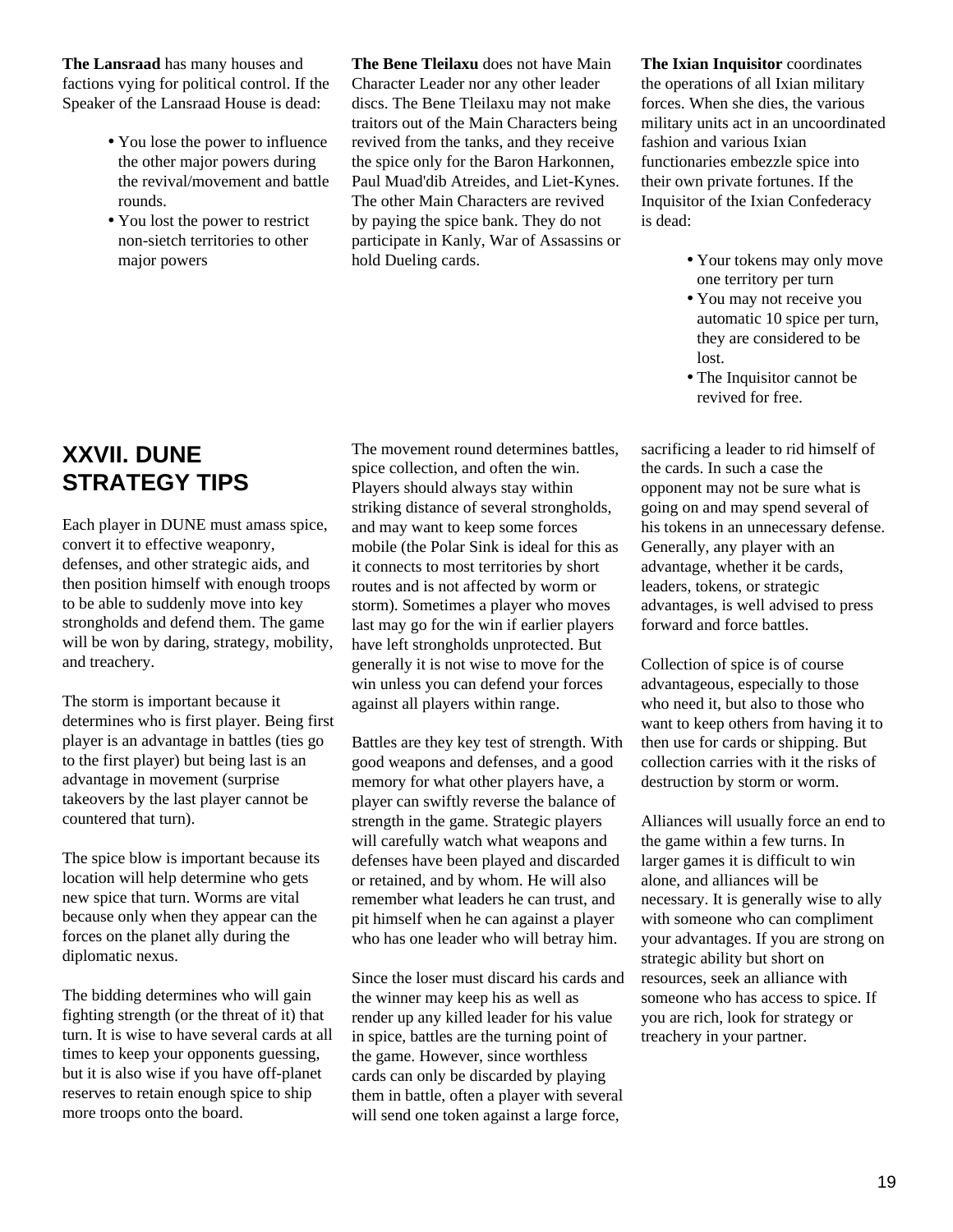## **XXVIII. HARKONNEN**

**AT START** - 10 tokens in Carthag and 10 tokens in reserve (off-planet). Start with 10 spice.

#### **FREE REVIVAL** - 2 tokens.

**ADVANTAGES** - You excel in treachery.

**1.** At the start of the game you write down the name of **all** leaders belonging to other players which you draw. All are in your pay.

**2.** You may hold up to 8 treachery cards. At first, you are dealt 2 cards instead of 1, and every time you buy a card you get an extra card free from the deck (if you have less than 8 total).

**ALLIANCE** - Leaders in your pay may betray your allies opponents, too.

#### **ADDITIONAL CHARACTER ADVANTAGES**

**1.** Every time you win a battle you can select randomly one leader from the loser (including the leader used in battle, if not killed, but excluding all leaders already used elsewhere that turn). You can immediately turn the leader into the tanks for 2 spice; or use the leader once in a battle after which you must return him (her) to the original owner. If all your own leaders have been killed, you must return all captured leaders immediately to their original owners. Killed captured leaders are put in the 'tanks' from which the original owners can revive them (subject to the revival rules). A captured leader is automatically in the pay of the original owner.

#### **KARAMA POWERS**

You may use a Karama card to take without looking at any number of cards, up to the entire hand of any one player of your choice. For each card you take you must give him one of your cards in return.

#### **STRATEGY**

Your major handicap is your difficulty in obtaining spice. You are at your greatest relative strength at the beginning of the game and should capitalize on this fact by quickly buying as many treachery cards as you can, and then surging into battle. Since you get 2 cards for every one you bid for, you can afford to bid a little higher than most, but if you spend too lavishly at first you will not have enough spice to ship in tokens or buy more cards at a later date. There is nothing so pitiful to see as a Harkonnen on Choam Charity. The large number of cards you may hold will increase your chances of holding worthless cards. To counteract this you should pick your battles, both to unload cards and to flush out the traitors in your pay.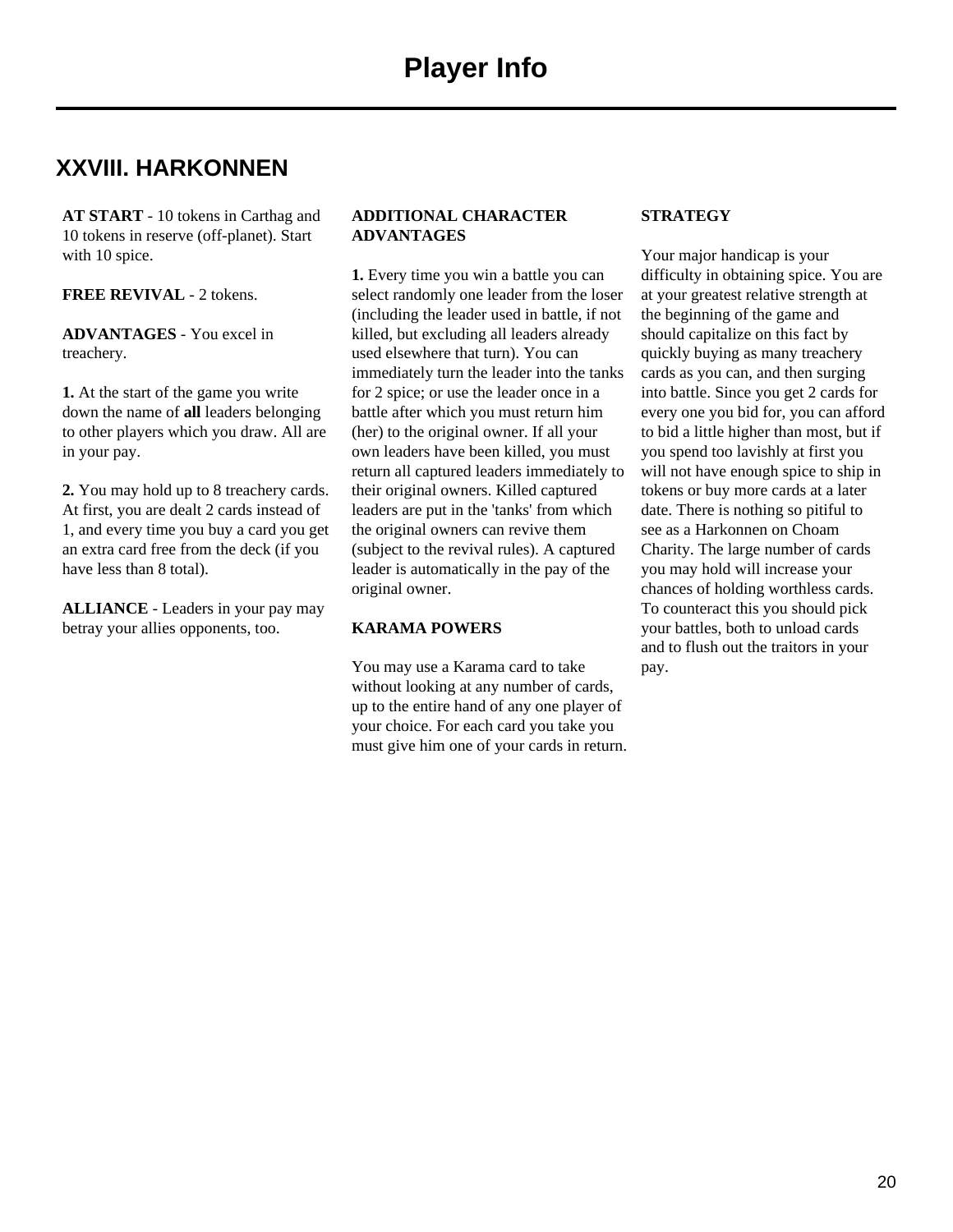## **XXIX. ATREIDES**

**AT START** - 10 tokens in Arrakeen and 10 in reserve (off-planet). Start with 10 spice.

**ADVANTAGES** - You have limited prescience.

**1.** During the bidding round, you may look at each treachery card as it comes up for purchase before any player bids on it.

**2.** At the start of the movement round, you may look at the top card of the spice deck.

**3.** During the battle round, you may force your opponent to show you your choice of **one** of the four elements he will use in his battle plan against you; the leader, the weapon, the defense or the number dialed. If your opponent shows you that he is not playing a weapon or defense, you may not ask to see another element of the plan.

**ALLIANCE** - You may assist your allies by forcing their opponents to show them one element of their battle plan.

#### **ADDITIONAL CHARACTER ADVANTAGES**

**1.** Any turn after losing a total of at least 7 tokens in battle(s), you may use the Kwisatz Haderach counter. It cannot be used alone in battle but may add its  $+2$ strength to any one leader or cheap hero(ine) per turn. If the leader or cheap hero(ine) is killed, the Kwisatz Haderach has no effect in the battle. Kwisatz Haderach can only be killed if blown up by a lasegun-shield explosion. A leader accompanied by Kwisatz Haderach cannot turn traitor. If killed, Kwisatz Haderach must be revived like any other leader. If not killed, it has no effect on Atreides leader revival.

#### **KARAMA POWERS**

You may use a Karama card to look at one player's entire battle plan.

#### **STRATEGY**

You are handicapped by the fact that you must both purchase cards and ship onto Dune, and you have no source of income other than the spice on the planet's surface. This will keep you in constant battles. Since you start from Arrakeen you have the movement advantage of 3 from the outset, and it is wise to protect this. Your prescience allows you to avoid being devoured by the worms and helps you to get some slight head start on the spice blow. In addition, you can gain some slight advantage over those who would do battle with you by your foreknowledge of one element of their battle plan.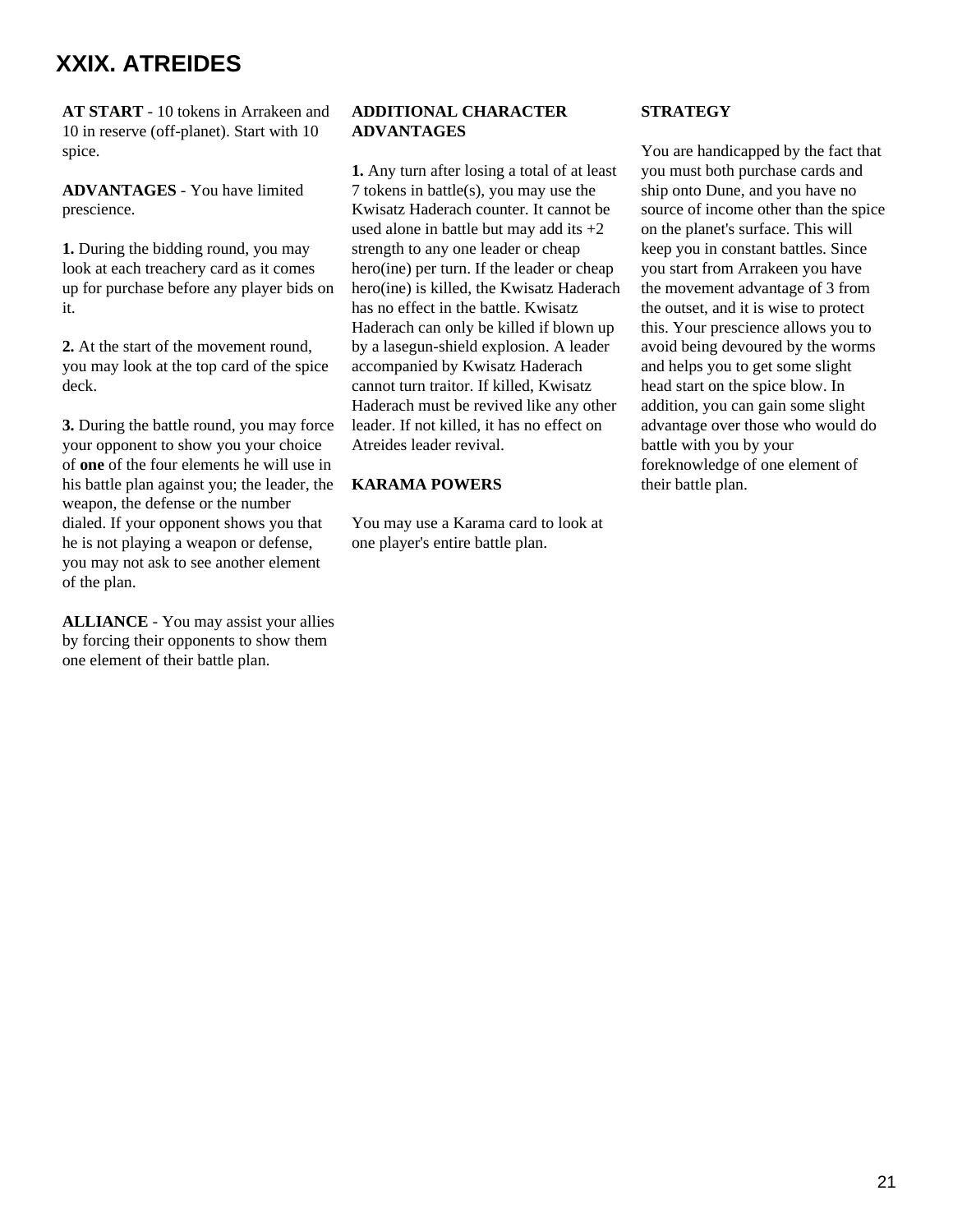## **XXX. GUILD**

**AT START** - 5 tokens in Tuek's Sietch and 15 tokens in reserve (off-planet). Start with 5 spice.

#### **FREE REVIVAL** - 1 token.

**ADVANTAGE** - You control all shipments onto and off Dune.

**1.** You are capable of making one of three possible types of shipments each turn. You may ship normally from off-planet reserves to Dune; or you may ship any number of tokens from any one territory to any other territory on the board; or you may ship any number of tokens from any one territory back to your reserves.

**2.** You need pay only half the fee when shipping **your** tokens. The cost for shipping to your reserves is one spice for every two tokens shipped or fraction thereof.

**3.** When any other player ships tokens onto Dune from off-planet reserves, he pays the spice to you instead of to the spice bank.

**4.** If no player has been able to win the game by the end of play, you have prevented control of Dune and automatically win the game.

**ALLIANCE** - Allies may use the same types of shipments and a the same cost as you. They may win with you if no one else wins.

#### **ADDITIONAL CHARACTER ADVANTAGES**

**1.** You are not required to take your movement when it occurs in the turn sequence during the movement round but may take it at any turn in the sequence that you wish. The rest of the players must take their turns in the proper sequence. You do not have to reveal when you intend to take your turn until the moment you wish to take it.

#### **KARAMA POWERS**

You may use a Karama card to stop one off-planet shipment of any one player.

#### **STRATEGY**

Your major handicap is your weak array of leaders and your inability to revive quickly. In addition, you usually cannot buy treachery cards at the beginning of the game. You are vulnerable at this point and should make your stronger moves after building up your resources. If players do not ship on at a steady rate you will have to fight for spice on the surface or collect only the isolated blows. Your major advantage is that you can ship on to Dune inexpensively and can ship from any one territory to any other. This mobility allows you to make surprise moves and is particularly useful when you are the last player in the movement round. If the game is out of reach and well along, try suicide battles against the strongest players to weaken them and prevent a win until the spice deck runs out: the victory is then yours.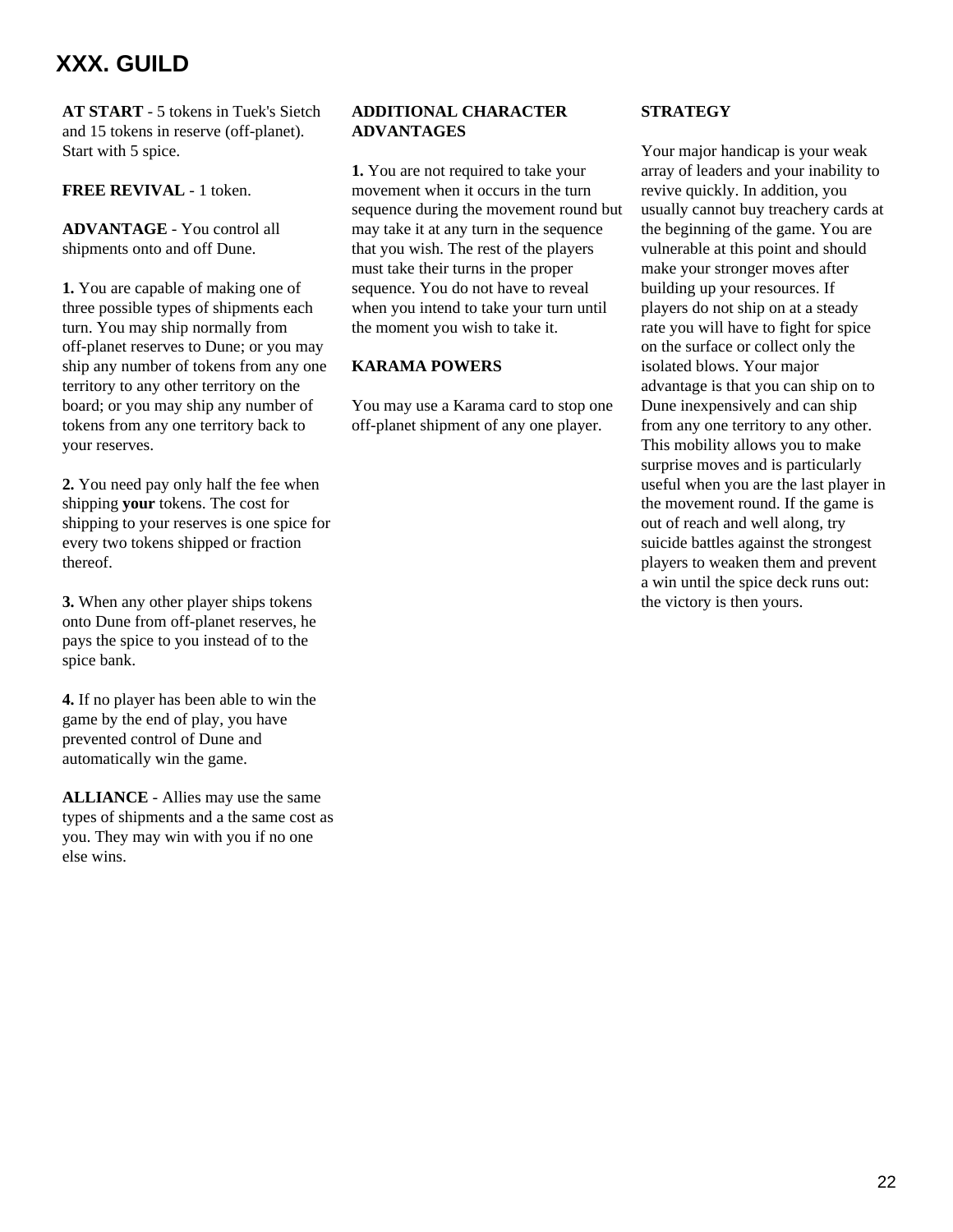## **XXXI. BENE GESSERIT**

**AT START** - 1 token in the Polar Sink and 19 tokens in reserves (off-planet). Start with 5 spice.

**FREE REVIVAL** - 1 token.

**ADVANTAGES** - You are adept in the ways of mind control.

**1.** At the start of the game (before traitors are picked) you write down the name of one other player and the turn in which you think he will win (you can't predict the automatic Guild or Fremen victory at the end of play). If that player wins (alone or as an ally, even your own) **when** you have predicted, you reveal the prediction and you alone have won. You can win normally, of course.

**2.** Whenever any other player ships tokens onto Dune from off-planet, you may whip free 1 token from your reserves (spiritual advisors) into the Polar Sink. You may also ship normally, of course.

**3.** You may 'voice' your opponent to do as you wish with respect to **one** of the cards he plays in his battle plan, i.e., to play or not to play a projectile, shield, poison, snooper, lasegun or worthless card. You cannot voice a cheap hero (ine) card. If he can't comply with your command, he may do as he wishes.

**ALLIANCE** - In an alliance you may 'voice' an ally's opponent.

#### **ADDITIONAL CHARACTER**

**ADVANTAGES** - You have the power to coexist.

**1.** You start one token in any territory of your choice (instead of just the Polar Sink). This is done after the Fremen placement.

**2.** Beginning with the second turn, you automatically receive *CHOAM charity* each bidding round whether you have spice or not.

**3.** Whenever any other player ships tokens to Dune from off-planet, you may ship, free, one token from your reserves (spiritual advisors) into the same territory (instead of the *Polar Sink*).

**4.** Your tokens may coexist peacefully with all other players' tokens in the same territory. While coexisting, your tokens have no effect on the play of the other players whatsoever. They are treated as if they are not even on the board, i.e. they cannot collect spice, cannot be involved in combat, cannot prevent another player's control of a stronghold, cannot receive three territory movement bonus. They are still susceptible to storms, worms and lasegun/shield explosions.

**5.** You must announce at the beginning of the movement round, before any movement is started, all territories in which you no longer wish to remain in coexistence. Anytime you end your move in an occupied territory in which you previously have no tokens or another player moves his tokens into a territory only you occupy, you must announce immediately whether or not you will coexist there. You cannot ship with another player (as spiritual advisors) into a territory in which you have stated (or intend to state when you land) that you are not in coexistence that turn. Those territories in which you choose to be (or remain) in coexistence must stay in coexistence for the rest of the turn. Your tokens in territories not in coexistence are treated as normal tokens. It is assumed you are in coexistence unless you state otherwise.

#### **KARAMA POWERS**

You may use any 'worthless' card as a Karama card.

#### **STRATEGY**

Your major handicap is your low revival rate. You must not allow large numbers of your tokens to be sent to the tanks or you may find yourself without sufficient reserves to bring onto the planet. Your strengths are that you have the ability to win by correctly predicting another winner and the secretly working for that player. In addition, you can be quite effective in battles by voicing your opponent and leaving him weaponless or defenseless. You can afford to bide your time while casting subtle innuendoes about which player you have picked to win.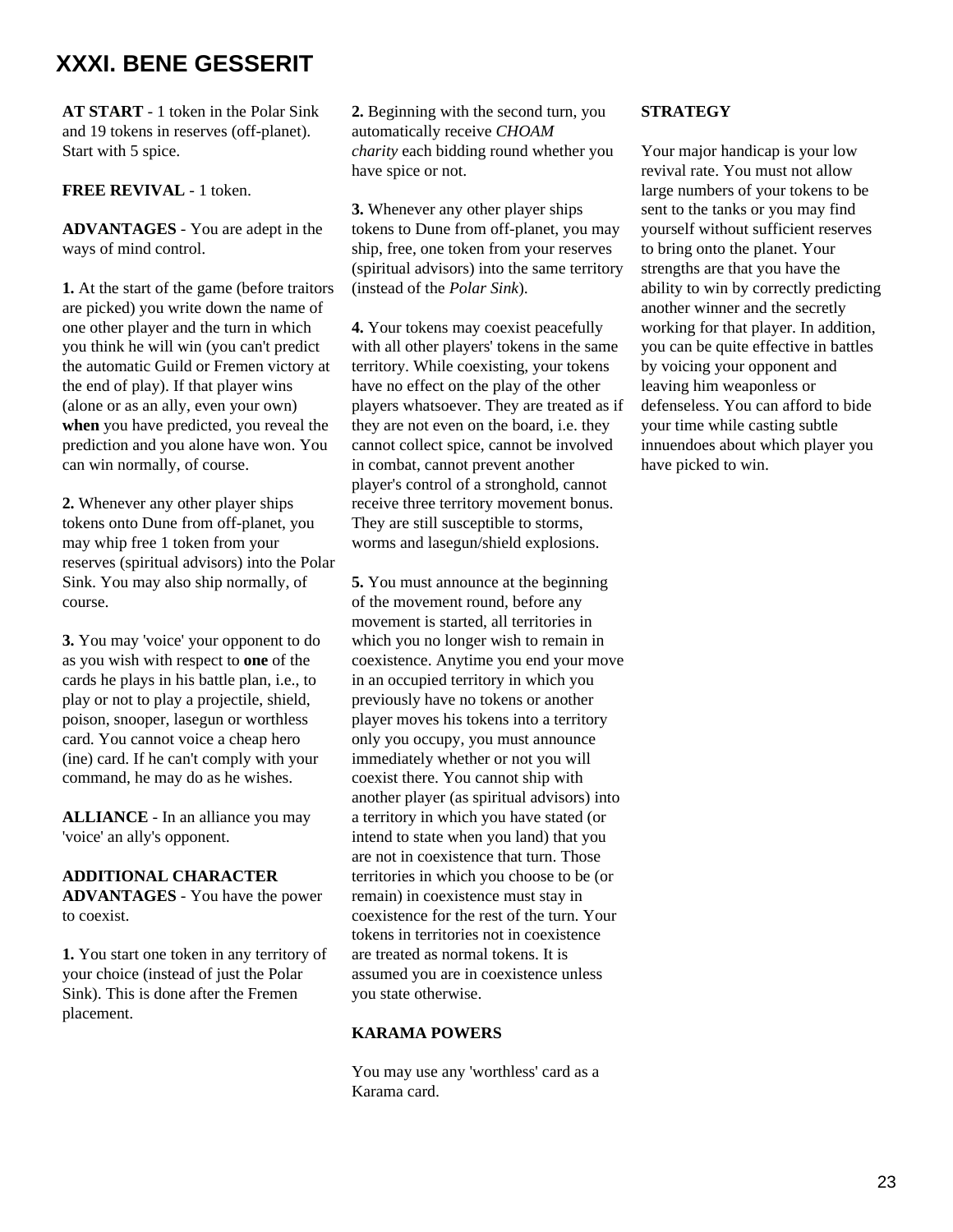## **XXXII. FREMEN**

**AT START** - 10 tokens distributed as you like on Sietch Tabr, False Wall South, and False Wall West; and 10 tokens in reserve (on the far side of Dune). Start with 3 spice.

**FREE REVIVAL** - 3 tokens (you cannot buy additional revivals).

**ADVANTAGES** - You are native to Dune and know its ways.

**1.** You may move your token group two territories instead of one.

**2.** You may bring any or all of your reserves onto any territory within two territories of and including the Great Flat (subject to storm and occupancy rules). You may not move onto Dune in any other way than this.

**3.** If a worm appears in a territory where you have tokens, they are not devoured but, immediately upon conclusion of the nexus, may move to any one territory on the board (subject to storm and occupancy rules).

**4.** If no player has won by the end of the last turn and if you (or no one) occupies Sietch Tabr and Habbanya Ridge Sietch and neither Harkonnen, Atreides nor Emperor occupies Tuek's Sietch, you have prevented interference with your plans to alter Dune and you automatically win the game.

**ALLIANCE** - Your allies are not devoured by worms. They win with you if you win at the end of the last turn.

#### **ADDITIONAL CHARACTER ADVANTAGES**

**1.** You select and may look at next turn's storm movement marker (used only with optional rule XVI).

**2.** During a spice blow, all additional worms which appear after the first worm can be placed by you in any territory you wish. They cannot devour tokens if not in a desert territory.

**3.** If caught in a storm, only half your tokens are killed (any fractions are rounded up). You may bring your reserves into a storm at half loss.

**4.** Your three starred tokens (Fedaykin) have a special fighting capability. They are worth two normal tokens in battle and in taking losses. They are treated as one token in revival. Only one Fedaykin token can be revived per turn.

#### **KARAMA POWERS**

You may use a Karama card to cause a worm to appear in any territory that you wish. The worm is not drawn from the spice deck. A worm cannot devour tokens if not in a desert territory.

#### **STRATEGY**

Your major handicap is poverty. Usually you can't purchase treachery for several rounds, since the others will outbid you. You must be patient and move your forces into any vacant strongholds, avoiding battles until you are prepared. You can afford when you do battle to dial high and sacrifice your troops since they have a high revival rate and you can bring them back into play at no cost. To your advantage is better mobility than those without a city, and good fighting leaders. Your game plan will be to bide your time and wait for an accessible spice blow that no one else wants in order to build up your resources.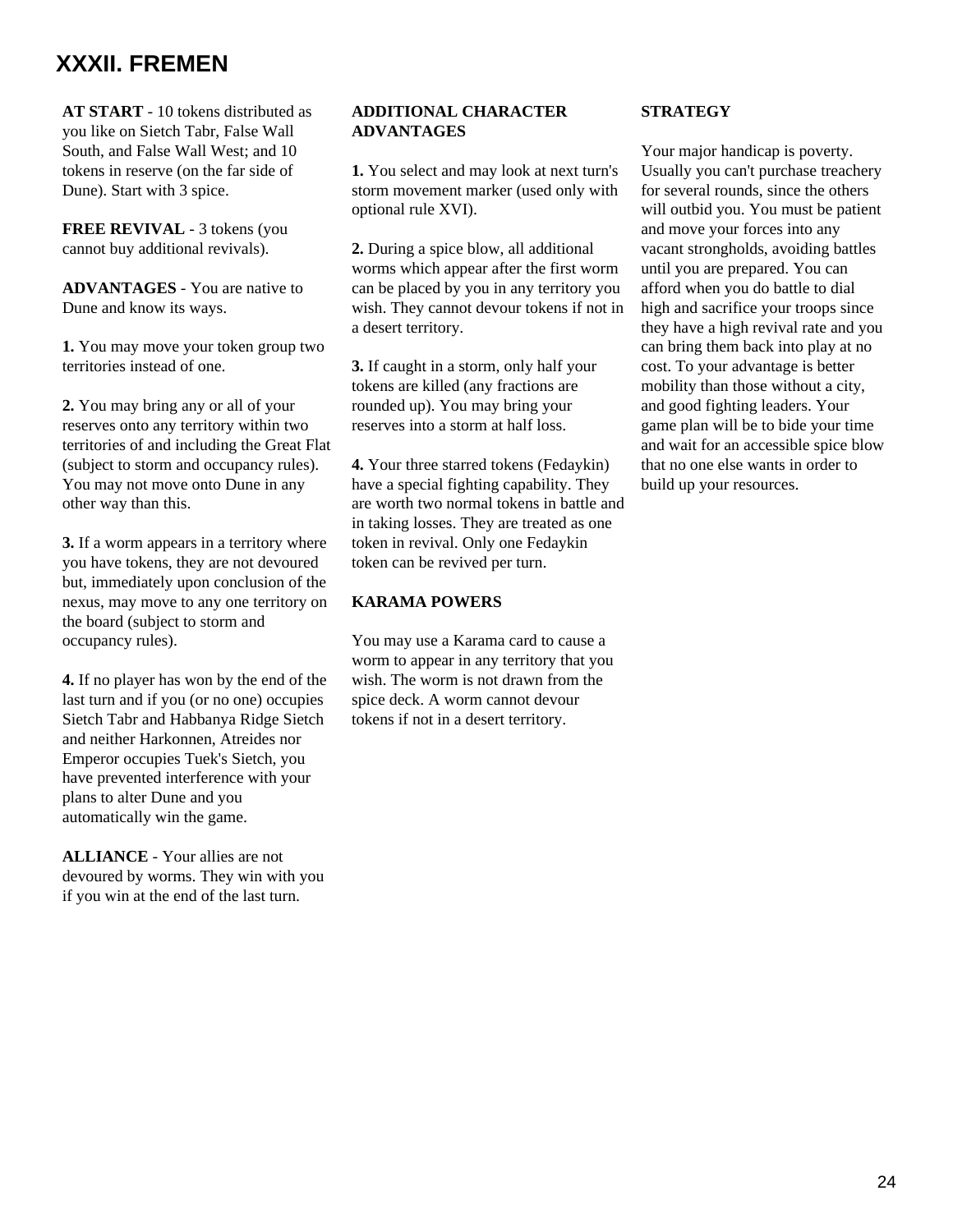## **XXXIII. EMPEROR**

**AT START** - 20 tokens in reserve (off-planet). Start with 10 spice.

#### **FREE REVIVAL** - 1 token.

**ADVANTAGE** - You have access to great wealth.

**1.** Whenever any other player pays for spice for a treachery card, he pays it**to you** instead of to the spice bank.

**ALLIANCE** - You may give spice to your allies to purchase treachery cards, to revive tokens and to make shipments. Their payment for any treachery card even with your own spice comes right back to you.

#### **ADDITIONAL CHARACTER ADVANTAGES**

**1.** Your five starred tokens (elite Sardaukar) have a special fighting capability. They are worth two normal tokens in battle and in taking losses against all opponents except Fremen. Your starred tokens are worth just one against Fremen. They are treated as one token in revival. Only one starred token can be revived per turn.

#### **KARAMA POWERS**

You may use a Karama card to revive up to three tokens or one leader for free.

#### **STRATEGY**

Your major handicap is that you must ship in all of your tokens at the start of the game, and often this move requires a battle before you are prepared. Even though you do not need to forage for spice on the surface of Dune often, you still are quite subject to attack since you are likely to concentrate on the cities for the mobility they give you. On the plus side you will never need spice badly, since the bidding will keep you supplied.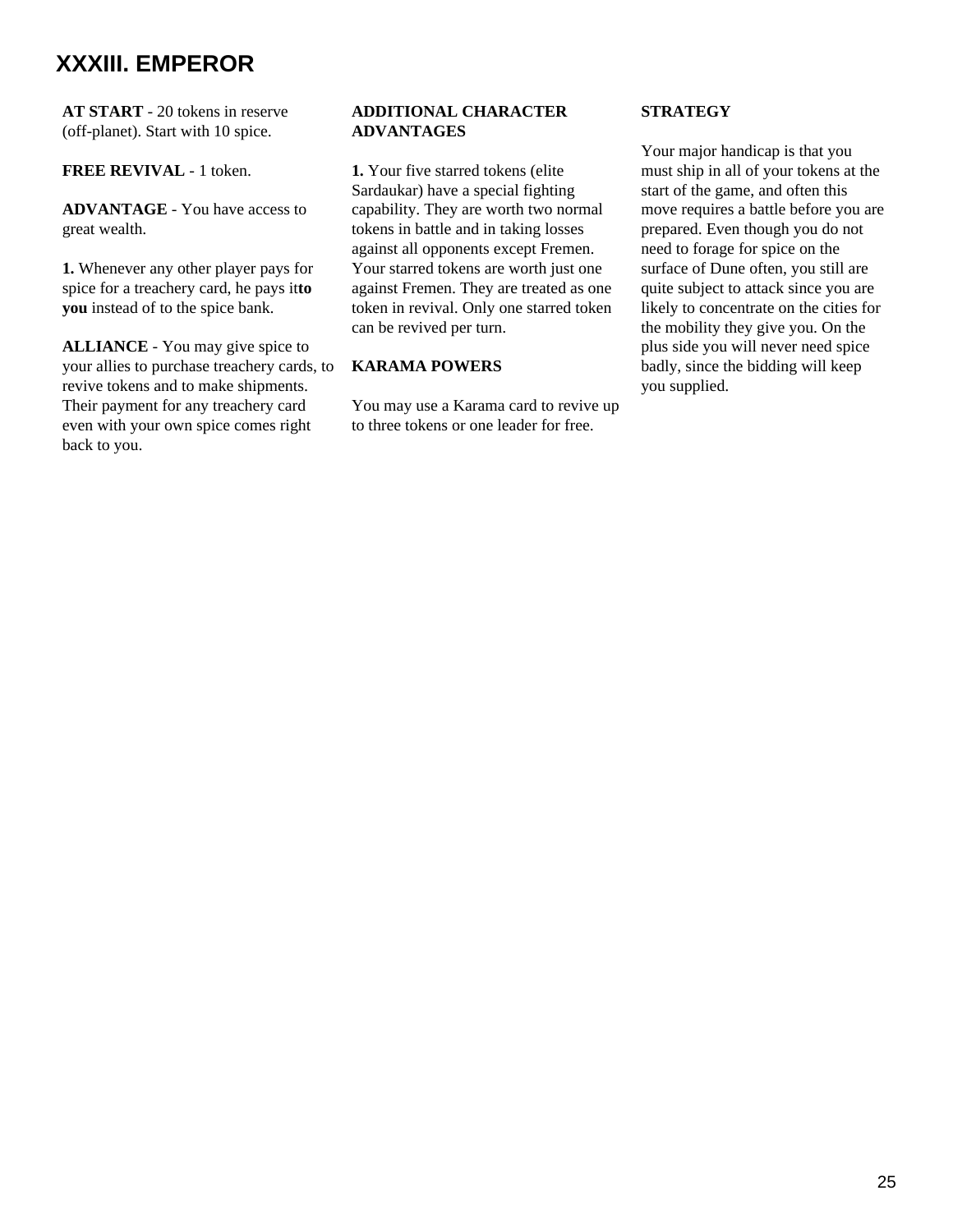## **XXXIV. BENE TLEILAXU (OPTIONAL)**

**AT START** - Start with 5 spice and 4 Treachery cards. They have no tokens, player dot, or traitors.

**ADVANTAGE** - The Bene Tleilaxu control the revived dead.

**1.** Whenever a player revives tokens or leaders, he pays spice to the BT player instead of to the spice bank.

**2.** After all other combat has been completed each turn, you may attack one leader of any player. The leader must have just led tokens in battle and must be attacked in the territory of the battle.

**3.** You may make a traitor of any one revived leader per turn. When your traitor is used in combat to gain a territory, you may announce your traitor and gain control of the territory. You do not receive your traitor's value in spice, but if the territory has spice, you may collect it. You do not have to announce stronghold betrayals immediately (see *Reviving the Ghola* explanation).

**4.** You may win by spice count. At the end of any collection round you may place 35 spice in open view of all players. If at the end of the next collection round you still have over 35 spice and no one else has won, you win.

**ALLIANCE** - You may grant free revival of up to 6 tokens and 2 leaders (one may be made a traitor) per turn to each of your allies.

#### **ADDITIONAL CHARACTER ADVANTAGES**

**1.** The BT can lay traps in strongholds which he controls or in unoccupied strongholds at the start of the game. These traps are Treachery cards laid face down outside the board sector containing the stronghold. The first tokens moved or shipped onto the stronghold trigger the trap. These tokens are frozen and may not move any farther that turn. At the beginning of the combat round, before all other combat, a leader of the triggering once is drawn at random. That leader is attacked by the trap. He may play a defense card. (NOTE: As the trap card has already been played, the Bene Gesserit CANNOT voice it. The Atreides player can, however, look at the card.) Combat is resolved normally, with the trap card being discarded afterwards. If the leader is killed, the BT gains his value in spice. Tokens in the stronghold are not harmed unless a lasegun/shield combination occurs.

**2.** In the Bidding round, AFTER Treachery cards are dealt face down but BEFORE bidding begins, the BT player can give Treachery cards in his hand to any other player. The BT cannot give a player more cards than he can hold. Opponents may not refuse to accept given cards.

**3.** Instead of playing a weapon card in a trap or leader attack, the BT may play a worthless card (Kulon, Trip to Gamont, etc.). The card either: (a) prevents the defender from shipping down any tokens during the next turn; or (b) prevents the defender from moving any on board tokens during the next turn. The BT can choose which power the card has when it is revealed.

#### **KARAMA POWERS**

**1.** You may use a Karama card as a lasegun in an attack on a leader, or (optional rule) as both a lasegun and a shield when played as a trap.

#### **STRATEGY**

The strength of the BT lies in two areas. The first is obvious they are unreachable. There are no BT tokens to blast to the tanks, no Tleilaxu leaders to turn traitor. The only ways the BT can be restrained are through Karama cards and the "voice" of the BG (Bene Gesserit). This strength is also a weakness. The BT has an incredibly hard time making their plans concrete. Their very intangibility makes the other players nervous and reluctant to freely go along with the BT whims. Association and alliance becomes a matter of cost, and even then the aloof mystique that surrounds the BT never diminishes.

The other unalienable strength is the tanks. As long as there is combat, spice will flow into the hands of the BT. The basic problem here is one of attrition only so much battling can be expected before players lose their combat potential. Luckily time has a way of solving these ills.

The most prominent problem with the BT is the multi- sided Tleilaxu paradox. This is first encountered through the BT's ability to ambush an opponent's leaders. This gives the BT the chance to fuel the tanks and doubly collect spice (once for killing the leader and again when the leader is revived). On the negative side, attacking leaders further alienates the player whose leader was liquidated. Such alienation cannot be avoided in the latter turns of the game, but as the game begins it can be damaging.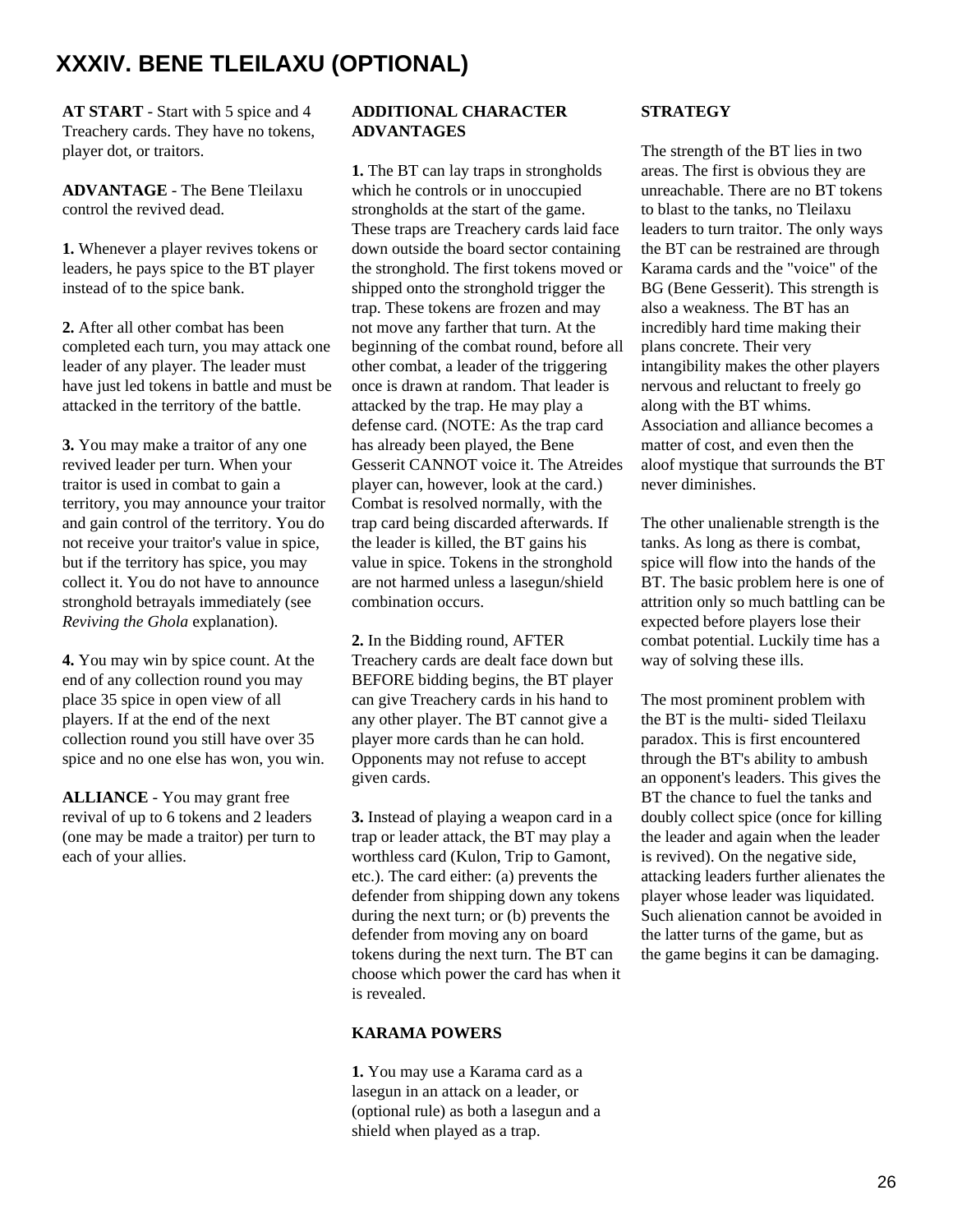The strongest forte of the leader attack is the threat of a leader attack. The BT is not limited to movement and battle they can attack and withdraw unharmed no matter where or how strong the leader or his accompanying token force is. The defenders (all who participated in combat that turn) must be prepared. In this way the leader attack also becomes a diplomatic tool. The BT can become the professional hit man, the ultimate assassin. It is a staggering threat.

In many ways the backbone of the BT is its traitors. Although they can be used to gain any territory, their main targets should be spice and strongholds (the only other logical area of attack would be the shield wall). In this way they grant the BT the chance for a normal win via three strongholds. Therefore the BT should try to build up a large number of traitors.

The natural process of leader deaths to their revival and recirculation is long and tense. The manipulation powers of the BT must be used to spur early pitched battles that will quickly devastate at least one player's stable of leaders. A good byproduct of this is the filling of the tanks with tokens.

Revealing traitors can make or break the Tleilaxu cause. Ideally the BT could reveal three in stronghold victories all in one turn, but that is rare. The BT must face the unhappy prospect of defending his strongholds without tokens. He has three options: (I) laying a Karama trap to blast all who try to take the stronghold; (2) attacking the leader of one of the invaders and hoping for a lasegun/ shield combination; or (3) manipulating the invaders so that they will wipe each other out or again use a BT traitor in victory. All three options should be utilized, if possible . A trap, whether a Karama or not, should be played. It is a threat that probably will not deter determined players from the stronghold, but it may prompt a player to use another Karama to destroy it (and provide a good laugh when the player discovers it was a "shield" trap).

The second point, that of attacking a leader in hopes of a lasegun/shield combo, can be seen as a desperate act of guesswork. That does not have to be true. One of the coldest, yet most successful agreements is that of a player who lost in the stronghold battle sacrificing his leader to a BT attack. The sacrificed leader plays a shield defense to the BT lasegun attack, thereby wiping out the tokens in the stronghold. This act of revenge does not return the stronghold to the control of the BT, but it further strengthens the tanks and thus future revenue through revival. This illustrates another facet of the Tleilaxu paradox, that of the failure of winning by strongholds strengthening the chance of winning by spice. The inverse of this is also true.

If the backbone of the BT is in traitors, the flesh is the BT's manipulative force. This has already been brought out through the threats of traps and leader attacks. The main strength of the BT arsenal of diplomatic ploys is in Treachery cards; indeed the cards are the physical extent of their power. It is also here that the Tleilaxu paradox strikes hardest. To attack leaders or to lay traps the BT must buy Treachery cards, thus draining their spice. Their main diplomatic tool also demands that they buy cards to give them away. The BT therefore continually needs to purchase cards. The costs of this, however, are not as damaging as it may seem.

First, it must be understood that the BT must give cards away. Out of the 33 cards in the deck, there are 14 the BT can use only as fake traps and discards. All are of value to the other players, and therefore bargaining power when the BT inadvertently buys one. Another result of the ability to give cards "AFTER Treachery cards are dealt face down but BEFORE bidding begins" is that it becomes easier to fill an opponents four card hand, leaving a Treachery card on the block that he can no longer buy. The card can then be picked up at a cheaper cost.

Still another result of the giving of cards is a knowledge of the other players' hands. Careful watch by the BT of how other players use their cards can lead to situations where the BT can guide players against each other and predict the results. The BT can also watch for defenses players have for their leaders in preparation for the BT leader attack.

The last factor to be observed in giving cards away is that it makes room for the purchasing of more cards, a good way to fill the BT hand with valuable cards. To this goal, it is also suggested that traps be laid during the bidding round if possible. The cost of this is spice. To survive as a player the BT must buy Treachery cards. which then lowers his chance for a spice win. The giving of cards counters this by coaxing players to battle.

The last power of the BT, the use of worthless cards as movement impairers, is a futuristic one. Timed correctly, this can isolate a token force for accumulated assault not unlike Custer's Last Stand. Occasionally this can be used to keep players from moving onto a BT stronghold. The main pull of this power, however, is as a diplomatic tool. It should not be underestimated.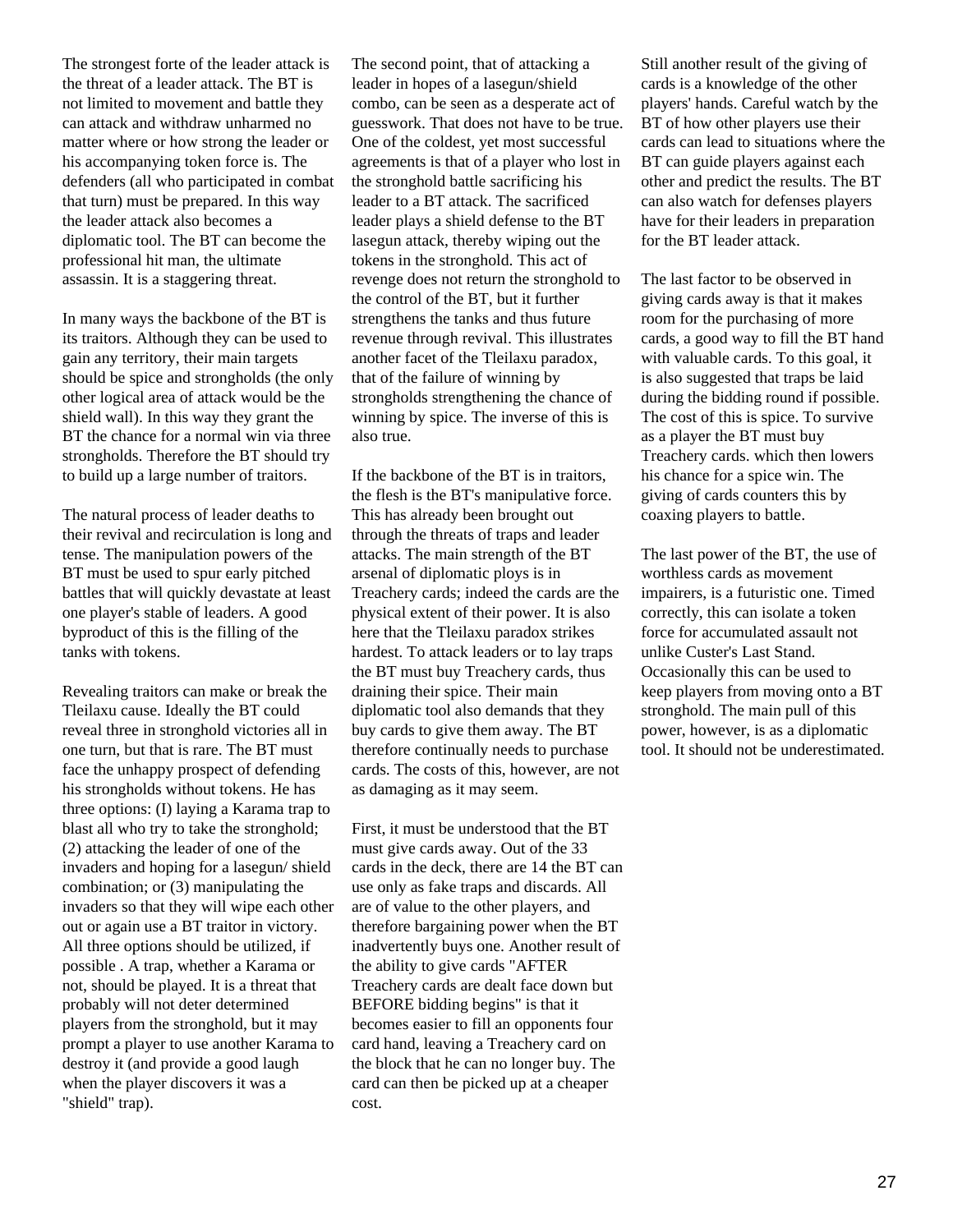## **XXXV. IXIANS (OPTIONAL)**

**AT START** - 20 tokens in reserves (off-planet). Start with 20 spice.

#### **FREE REVIVAL** - 2 tokens.

**ADVANTAGE** - You control production and distribution of illegal machines.

**1.** Your tokens move 2 spaces per turn.

**2.** At the start of each spice collection round, you automatically receive 10 spice per turn in addition to any spice you would normally receive, Choam Charity included.

**DISADVANTAGE** - You must always move first.

**ALLIANCE** - Allies can take advantage of Ixian movement and spice bonuses.

#### **KARAMA POWERS**

**1.** You may use a Karama card to make all Ixian tokens fight at full strength whether or not they are supplied by spice. If also supplied by spice each token counts as 1 ½ for combat (4 tokens counts 6).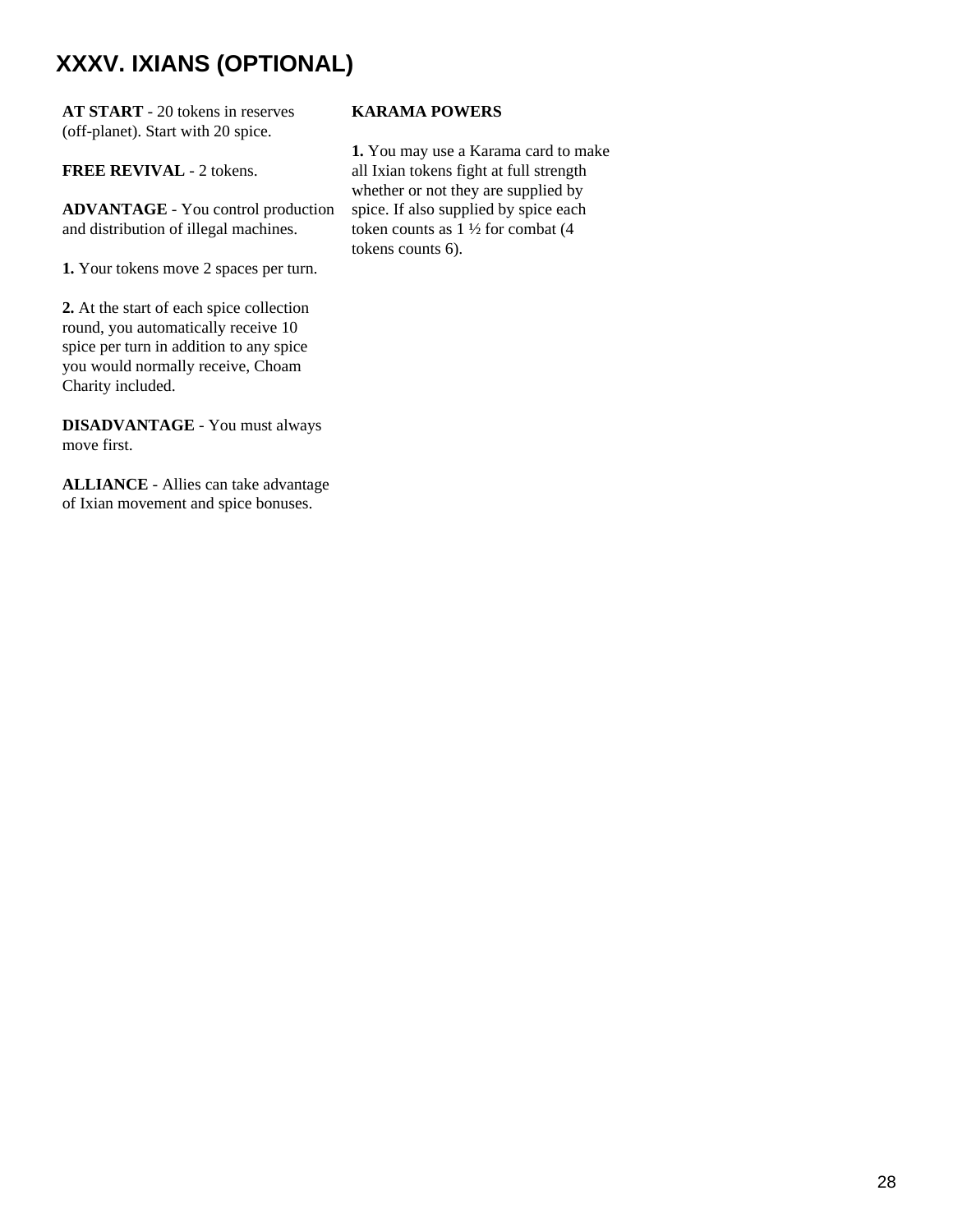## **XXXVI. THE LANSRAAD (OPTIONAL)**

**AT START** - 20 tokens in reserves (off-planet). Start with 30 spice.

#### **FREE REVIVAL** - 3 tokens.

**ADVANTAGE** - You have Influence over almost all major powers (except the Fremen and Bene Tleilaxu) on Dune.

**1.** During a turn, you may use your power of Influence during the revival/movement or the battle round. You may not use the power of influence against the same player two turns in a row.

**a.** In the revival/movement round, you may order any player to "hold in place". That player will not be able to reclaim tokens from the tanks, ship tokens onto or off Dune, or move his tokens on the mapboard during the round.

**b.** During a battle round, you may order any player to "hold in place". That player will not be able to attack anyone during that round, but may defend if attacked by another party.

**ALLIANCE** - You may not ally with the Fremen. Allies may make use of the Lansraad "Optional Advantage" of restricting territories; the same conditions as to who may be affected is imposed.

#### **ADDITIONAL CHARACTER ADVANTAGES**

At the start of any turn, before the Storm marker position is determined, you may declare any non-sietch territory on the map board (except for the Polar Sink) "restricted". AU tokens that do not belong to the Lansraad player, a Lansraad-allied player, the Fremen player, or are co-existing Bene Gesserit tokens must be moved out of this territory during the upcoming revival/ movement turns. Failure to do so results in the tokens being sent to the tanks. With the exception of the above-mentioned token types, tokens may not be moved into the territory during the entire turn. The Lansraad player may not declare the same territory "restricted" for two consecutive turns.

#### **KARAMA POWERS**

**1.** You may use a Karma card once during the game to use your power of Influence during both the revival/movement *and* combat rounds of the same game turn. The card would be played at the start of the battle round.

#### **STRATEGY**

Plentiful spice, a high revival rate, decent leaders, and a very effective special power are the Lansraad's good points; its starting with all its tokens off planet and commencing play with a natural enemy (the Fremen) are its bad ones. If you decide to start a seven-player game with a sietch invasion, I advise against invading any Fremen sietch. Any victory you gain against the desert dwellers will be short-lived. As time passes, the wise Lansraad player will join in an alliance, preferably of an anti-Fremen nature. His power of "restriction" can allow his allies to cordon off spice territories for their own use. But, you must be careful who you pick as your friends and what they get out of the deal, for someday they may be your enemies.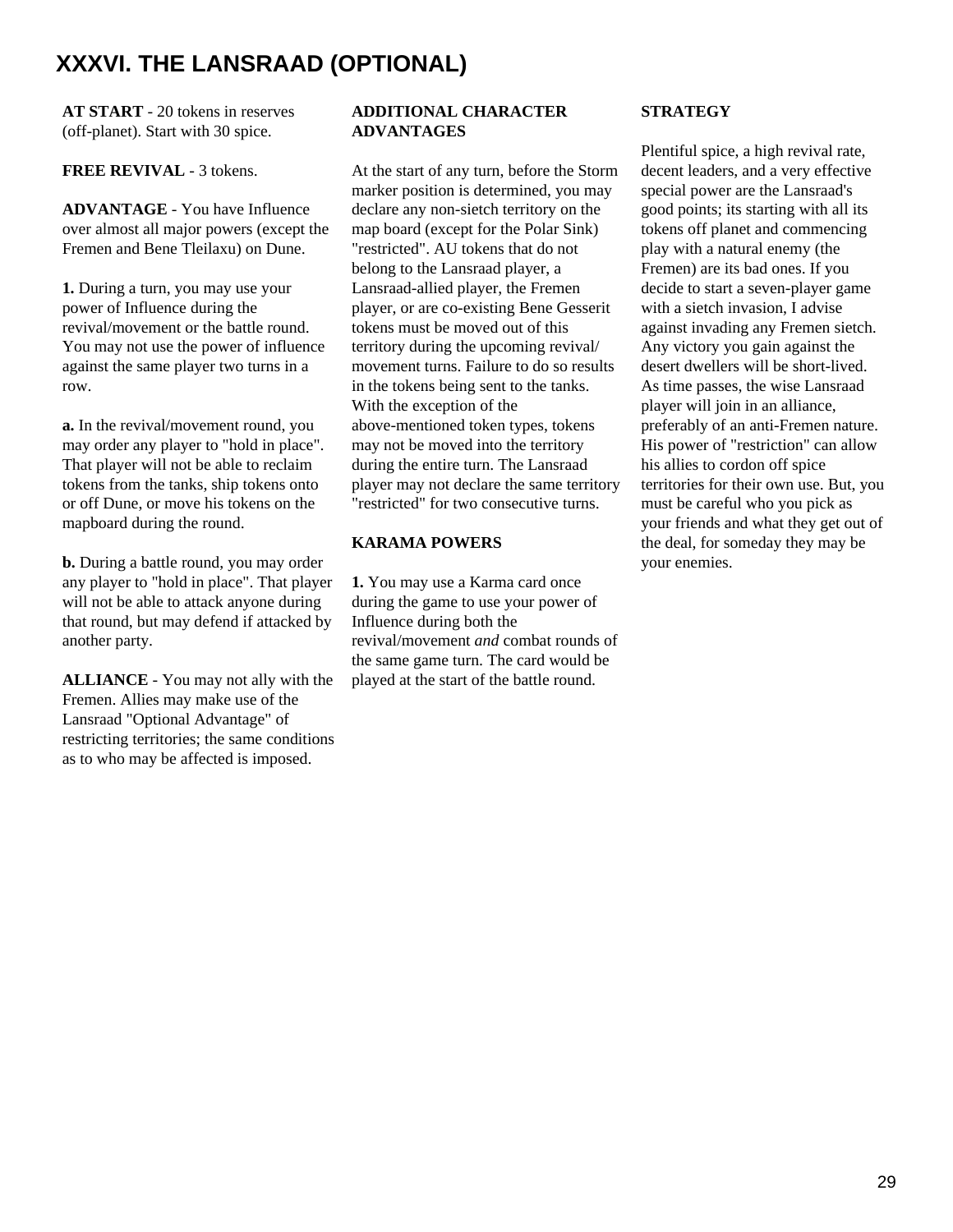# **XXXVII. TREACHERY CARDS**

**A.** *The first section of cards are used in combat and may be reused, see combat rules*

**1. Projectile Weapons** [6 cards] -- Use as a weapon in combat, stopped by the Shield defense.

**2. Shield** [7 cards] -- Defends a leader against projectile weapons in combat. See also Lasegun.

**3. Poison Weapons** [6 cards] -- Use as a weapon in combat, stopped by the Snooper defense.

**4. Semuta Drug** (Poison) [1 card] - used as a poison weapon. This weapon is played in a battle normally and can be blocked by a snooper. If not blocked by a snooper, it does not immediately kill the opposing leader. Instead, it reduces the fighting strength of the leader by one. The Semuta card remains with the leader after the battle, unless the leader is killed. At the beginning of each following game turn, that leader's fighting strength is further reduced by one until the turn it reaches zero, in which case the leader is sent to the tanks and the Semuta card is discarded. Such a leader is revived normally and at full strength. Leaders who have a Semuta card on them lead battle and duel at their reduced strength. When the drugged leader is killed, the winner of the battle collects only the amount of spice equal to their current reduced strength at the time of death.

Semuta is a powerful narcotic derived from the Ellaca Drug. One dose causes permanent addiction. The drug causes the addict to slowly lose his or her abilities as the addict spends more and more time in drug-induced euphoria. Addicts do not die from the drug itself but from deprivation of food, sleep, and other necessities that the addict denies himself.

**5. Poison Snooper** [7 cards] -- Defends a leader against poison used in combat.

**6. Lasegun** [1 card] -- Use as a weapon in combat. There is no direct defense against a lasegun. It automatically kills an opponent's leader. But should you or your opponent play a shield in the same battle, a nuclear explosion occurs and all tokens and spice (even those not involved in the battle) in the territory are lost to the 'tanks' as well as all leaders played (no spice is paid for them). All treachery cards played in the battle must be discarded.

**7. Stone Burner** [1 card] -- used as a special weapon. This weapon, played normally in battle, automatically kills an opponent's leader and all of his tokens in the territory, plus the friendly leader. Both players may use shields to protect their leaders against a stone burner, but all of the opponent's tokens are still removed to the tanks. A player who uses a stone burner in battle still loses the number of tokens he dials for the battle. If a lasegun/shield explosion occurs in the same battle, the lasegun/shield explosion takes precedence, destroying all leaders, tokens, and spice in the territory. Optional Rule: Unless a Karama card has been used in the same battle to prevent Atreides prescience, character Paul Muad'dib is not affected by the blast of a stone burner.

A stone burner is a small nuclear device which is used to bore through solid rock. While not a very powerful explosive device, it emits a particular radiation over a wide radius, which permanently blinds any unshielded person, thus neutralizing any force in the vicinity of the blast, In *Dune Messiah*, Paul was so blinded, but used prescience and the eyes of his children to function.

#### *These are used once and discarded:*

**8. Cheap Hero(ine)** [3 cards]-- Play in battle in place of a leader. This is permitted in addition to the defense and weapon card played (if any). The cheap hero has a 0 value for leadership The cheap hero is used in the leader position and may not be discarded as a weapon or defense.

**9. Worthless Cards** [ Kulon, Trip to Gamont, La La La, Ya Ya Yawn, Baliset, Jubba Cloak (7 all together)] These cards have no value in play. These cards may be discarded by using in the weapons or defense position in combat. They may also be disposed of under the residual poison attack (see Residual Poison).

**B.** These cards may be played at certain times during the game and then must be discarded.

**1. Truth Trance** [2 cards] -- Played at any time against a player. Forces that player to answer truthfully any one "Yes/No" question concerning the game that you ask him.

**2. Weather Control** [1 card] -- Play at the start of the storm round, it enable a player to control the storm that round and move it from 0 to 10 sectors in a

*counterclockwise* direction.

**3. Hajj** [1 card] -- Play during a player's movement round enabling him to take an extra on-planet movement, subject to the normal rules.

**4. Ghola** [1 card] -- Play at any time, permits the player to immediately recover one leader from the 'tanks' without payment, or to revive up to 5 tokens from the 'tanks' to his reserves. A revived leader may not be used until the next battle round.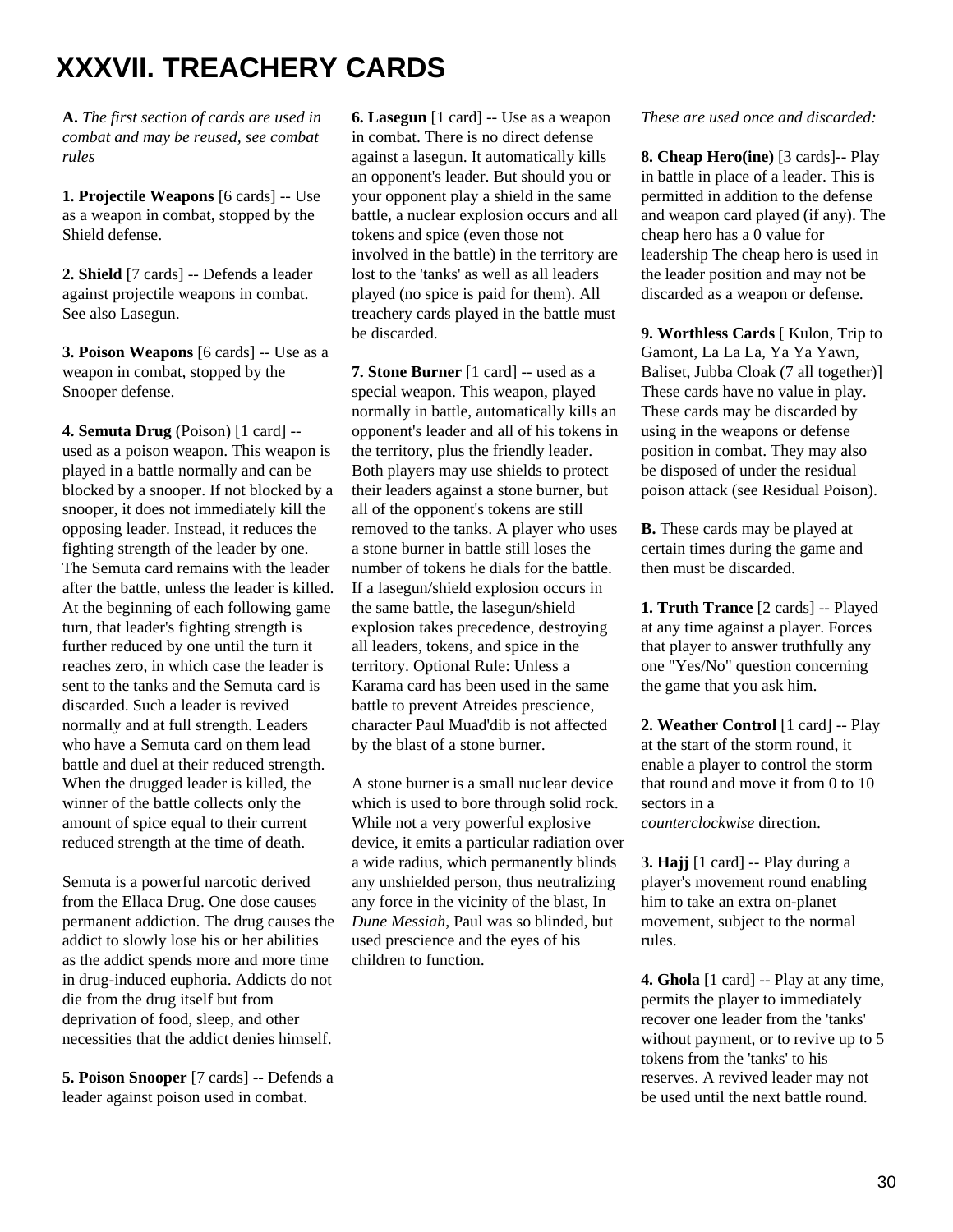**5. Family Atomics** [1 card] -- Play just after the storm has been determined but before it moves by a player who has one or more tokens on the Shield Wall or in a territory adjacent to it. It destroys the shield wall (and all tokens there) so that the Imperial Basin, Arrakeen and Carthag are no longer protected from the storm. Once played, the card is placed off board near the Shield Wall to indicate it has been permanently destroyed. Since the Family Atomics card is played before the storm moves it will impact these areas only if the storm moves into them (not starts in them). The card may be played even if the areas in question are under storm.

**6. Mercenary** [1 card] -- permits the addition of one mercenary leader or five mercenary tokens to the reserves. Fremen mercenaries must be shipped in from off-planet. The mercenary card may be played for you or for the benefit of another player. Lost units are placed back in the mercenary pool, i.e. they are not revivable by the player. Mercenary leaders are not included in the traitor selection process (unless all players wish to include them)

**7. Karama** [2 cards] - When played can do any one of the following:

a. Prevent other players from using some of their advantages once as explained below.

**1.** Prevents the Atreides from seeing the future, once; or (optional rule) prevents the Atreides from using the Kwisatz Haderach once.

**2.** Prevents the Harkonnen from taking a second free treachery card, once; or (optional rule) prevents Harkonnen from capturing a leader once.

**3.** Prevents the Bene Gesserit from accompanying one shipment; using the 'voice' once; or (optional rule) using a worthless card as a Karama card once.

**4.** Prevents the Fremen from controlling a worm once (their tokens in the territory are destroyed and taken to the tanks); or (optional rule) from counting Fedaykin bonus in one battle.

**5.** Enables a player to bid for and buy one treachery card without paying for it; or (optional rule) prevents the Emperor from counting Sardaukar bonus in one battle.

**6.** Enables a player to land tokens from off-planet reserves at the Guild cost (half rate). The payment goes to the spice bank and not the Guild. This takes the place of that player's normal shipment for that round. Or (optional rule) prevents the Guild from taking his move when he wants. He must make his move in his proper turn in the movement sequence.

**7.** Prevents the Bene Tleilaxu from announcing a leader as a traitor. The leader reverts to his/her original allegiance. Or it taxes the BT ten spice which must be paid immediately to the spice bank. If the BT has less than ten spice he must pay what he has. Or (optional rule) it can destroy an untriggered trap.

**8.** Take all the spice owned by the Ixian player and put it back in the spice bank.

**9.** Prevents the Lansraad from using his power of Influence or optional "restriction" once. The card would be played right after the Lansraad ordered a player to hold in place or declared a territory restricted.

**b.** (Optional Rule) Allows players to use a special power suited to their character once.

**1.** Harkonnen - You may use a Karama card to take without looking at any number of cards, up to the entire hand of any one player of your choice. For each card you take you must give him one of your cards in return.

**2.** Atreides - You may use a Karama card to look at one player's entire battle plan.

**3.** Guild - You may use a Karama card to stop one off-planet shipment of any one player.

**4.** Bene Gesserit - You may use any 'worthless' card as a Karama card.

**5.** Fremen - You may use a Karama card to cause a worm to appear in any territory that you wish. The worm is not drawn from the spice deck. A worm cannot devour tokens if not in a desert territory.

**6.** Emperor - You may use a Karama card to revive up to three tokens or one leader for free.

**7.** Bene Tleilaxu - You may use a Karama card as a lasegun in an attack on a leader, or (optional rule) as both a lasegun and a shield when played as a trap.

**8.** Ixian - You may use a Karama card to make all Ixian tokens fight at full strength whether or not they are supplied by spice. If also supplied by spice each token counts as 1½ for combat (4 tokens counts 6).

**9.** Lansraad - You may use a Karma card once during the game to use your power of Influence during both the revival/movement *and* combat rounds of the same game turn. The card would be played at the start of the battle round.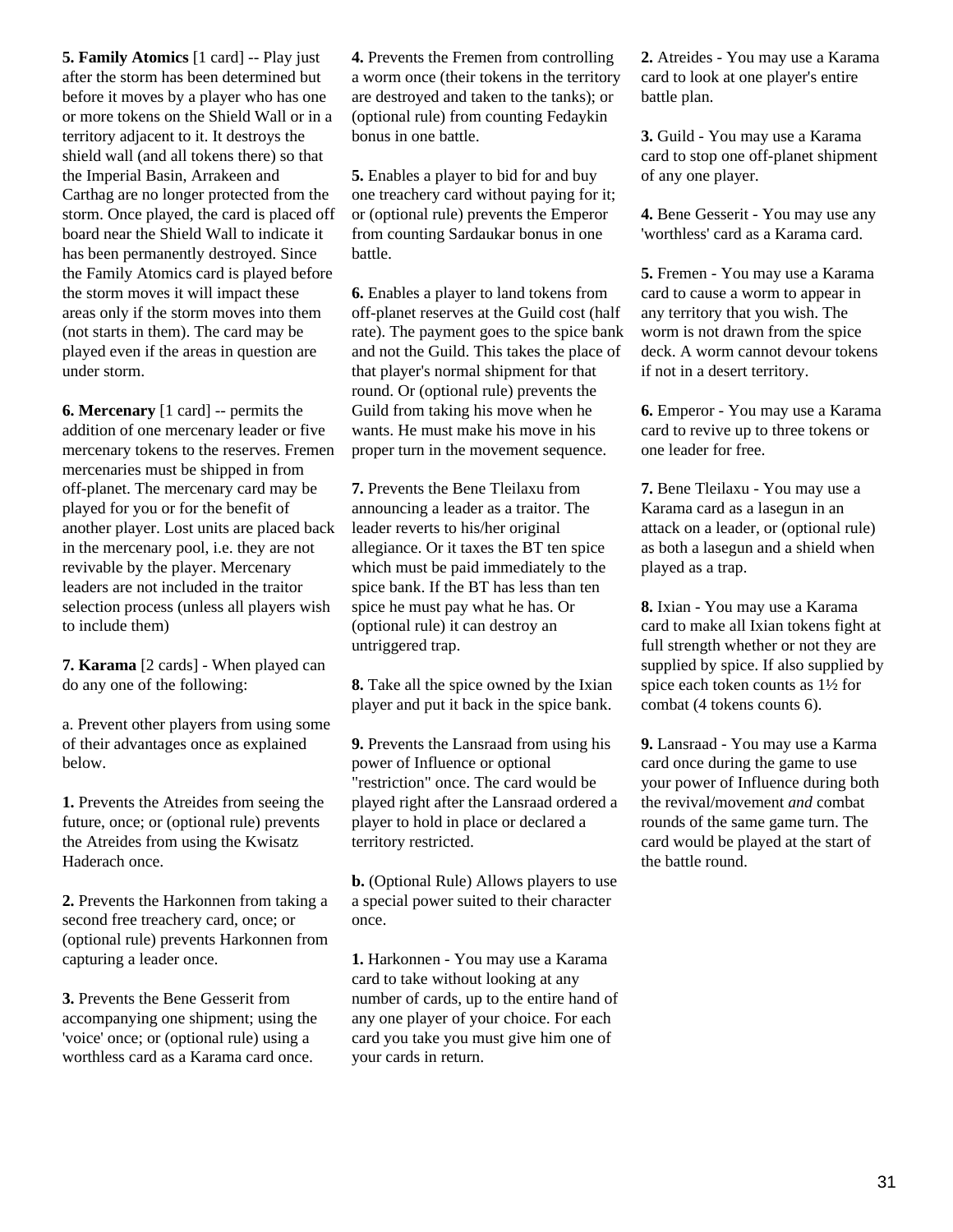# **XXXVIII. DUNE SYNOPSIS**

The Atreides family had governed the planet, Caladon, for twenty generations. In that time, their continued impartial and efficient leadership had earned for them the respect of their noble peers throughout the galaxies and, gradually, they began to acquire more and more influence in the noble assembly, the Lansraad. The present head of the Atreides family, Duke Leto, had just been selected the unofficial spokesman for the Lansraad, its highest position.

This growing influence of the Atreides was viewed with great concern by a powerful personage of no less rank than the Padishah Emperor, Shaddam IV. Shaddam had grown politically warwise in a regime long hoary with intrigue and corruption. The emergence of the upright and charismatic Duke Leto as a powerful leader of the nobility, he realized, could be a very real threat to his own position.

His simplest solution would be to send his fanatical police army, the Sardaukar, to arrest Duke Leto. Unfortunately, the Duke's character was so exemplary that no believable pretext for his arrest could be devised. A more subtle and serviceable plan began to creep into his devious mind. Why not reward Leto for his services to the Empire with a promotion to the governorship of a new and more important planet, Arrakis. He knew that the present governor of Arrakis, Baron Harkonnen, would not give up this planet without a struggle and would prepare a trap to surprise the Duke and his family when most vulnerable just after arrival on their new planet. In fact, he would secretly aid the Baron by lading him Sardaukar disguised in Harkonnen livery. If Duke Leto refused the governorship, he would be ostracized by his fellow nobles and forced to become a renegade. Either way Shaddam IV would be rid of him.

For over two thousand years, the religious and semi-mythical sisterhood of the Bene Gesserit had groomed the peoples of the Empire to prepare for a

messiah, a Kwisatz Haderach. To achieve this end, they had trained themselves to influence and impress the people by a combination of religious mysticism and the power of the 'voice' - the ability to control others merely by selected tone shadings of their voice. They also had secretly conducted a rigorous and careful genetic program to match mates with the ultimate object of producing a Kwisatz Haderach - one who through his genetically developed ability to contact higher dimensions could utilize the insights gained to bring a new order to the universe.

The Bene Gesserit were upset with one of their sisters, the formal concubine to Duke Leto Atreides, Lady Jessica. As one of the final agents in their breeding program, she had been instructed to bear a female child who was then to marry Feyd-Rautha Harkonnen, the Baron's nephew. There was a high probability that a male offspring of that union would be a Kwisatz Haderach. For some reason never quite understood, even by herself, Lady Jessica upset the program by bearing a son. This boy, named Paul, became the direct heir to the Atreides line and, along with his mother, was now accompanying his father to the new planet. The sisters would have to watch the events as they unfold on Arrakis very carefully or they might just lose their genetic investments.

Duke Leto was aware of the true significance behind the Emperor's magnanimous gesture. He and his human computer mentat, Thurfir Hawat had analyzed the situation and devised a plan - one that might bring them out of the danger alive. Very little concern had been given to the Fremen, the natives of Arrakis, bu either the Emperor or Baron Harkonnen. In fact, they considered them little more than small bands of raiders not worth any serious consideration. Yet Thurfir Hawat discovered that these natives were much more numerous than ever supposed by the Imperium and it was well known that they hated the

despotic rule of the Harkonnens. A secret alliance with these natives might be just enough to stave off the impending blow. The only real worry was gauging their fighting ability. Nothing was really known about the Fremen. They were as mysterious as the planet they inhabited.

Arrakis (or Dune as it is referred to by all of its inhabitants) had one of the most inhospitable surfaces on any planet in the Imperium. There was practically no water to be found anywhere. Except in a few civilized areas into which tremendous amounts of water had to be continually imported at an exorbitant price, the only way a human could survive the aridity was by wearing a stillsuit. This unit would continually recycle the body's water thereby preventing any from escaping into the atmosphere. Without a stillsuit or an imported water supply, a body would be unable to replace even the water lost through perspiration. In this dry environment, tremendous Coriolis sand storms often reached speeds of up to 700 kilometers per hour. They could eat flesh off bones and etch the bones to slivers. No being could survive these storms if caught in the open. There were also strange giant creatures often a quarter mile in length called Shai-Hulud by the Fremen or sandworms by everyone else. These worms lived in the deserts which covered most of the planet. The slightest noise or vibration would be sufficient to arouse and attract worms for miles around, any one of which could swallow a house without a moment's pause. Only in the towns and few rocky ridges which criss-crossed through the deserts was one safe from these monsters.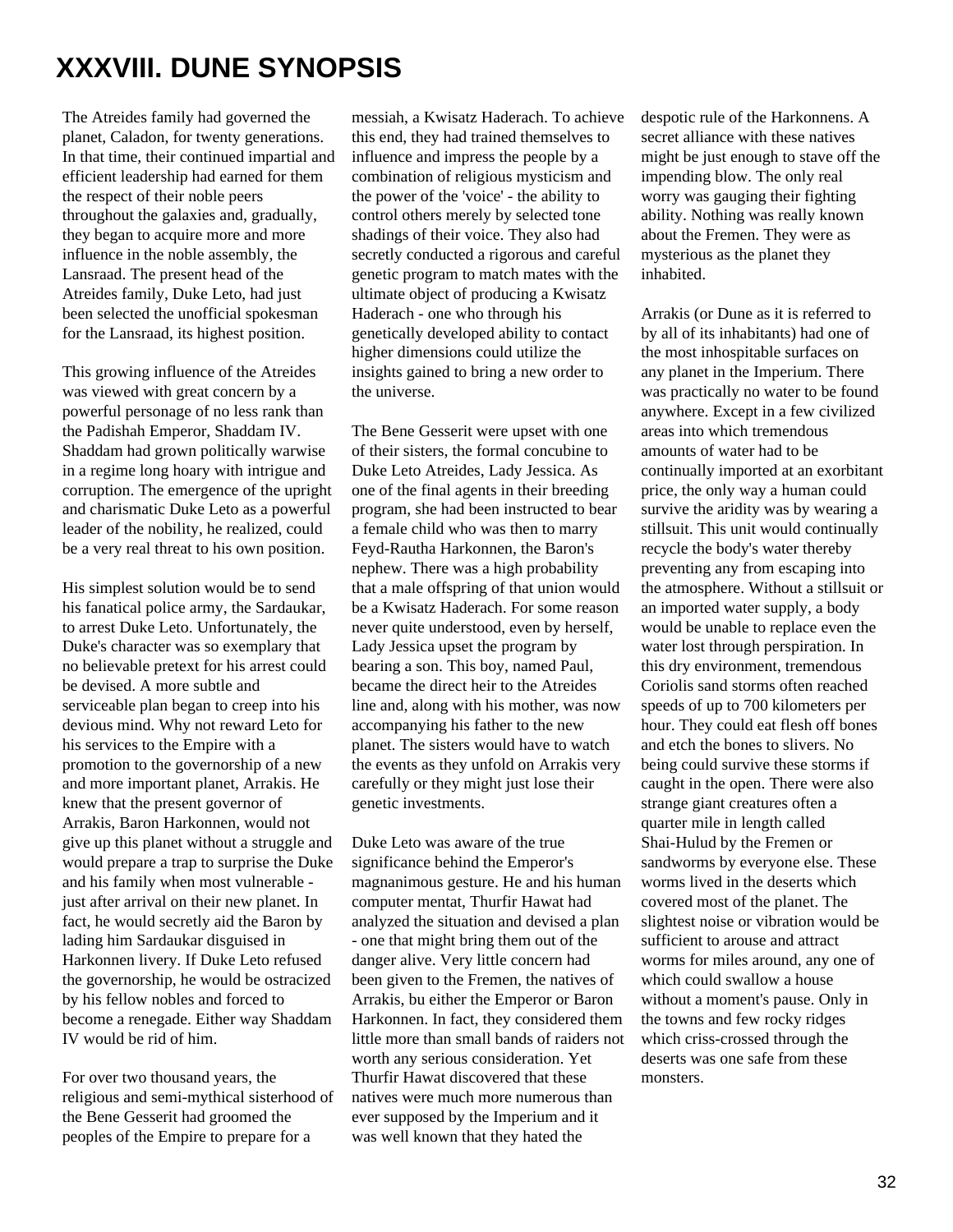It would seem that such a forbidding place would hardly be the likely setting for the events that were about to transpire. Yet how often underneath a harsh surface is found a cache of great value. There was one item valued above all others in the universe and there was just one place where it could be found. The item was melange and the place was Dune. Melange was a spice found only in the deserts - a by-product of the sandworm metamorphic life cycle. It awarded to its consumer prolonged life and prescient abilities. It was so highly prized that the entire economic structure of the Imperium was based upon it. Space navigation was not possible without the prescient abilities it conferred. Laws must be obeyed, properties must be observed but let no man restrict the flow of melange spice from Dune for whatever reason.

Like the planet he lived on, the features of the Fremen were harsh, desiccated and uninviting. Yet, also like the planet, there was hidden a spirit inured to hardship and dedicated to the ideals necessary for survival. It was the stuff of which great fighters were made and it was this hidden asset that Duke Leto hoped to exploit to his advantage.

Even as Duke Leto was preparing for his journey to Dune, yet another party was watching the situation very closely. The Guild had a monopoly on all space transport and along with the Emperor and the Lansraad formed the triumvirate that controlled the Imperium. The Guild guarded its monopoly zealously as it was its only basis for power. No one could travel anywhere through space except in a Guild spacecraft. Anyone who infringed upon its monopoly or broke its rules was immediately denied all space transport. The Guild had just one weakness, it could not navigate in space without the melange spice. It was more dependent upon the spice flow than all the others. They, too, would have to monitor the impending conflict on Dune very closely and, perhaps, even actively interfere if the flow of spice were to be threatened.

As Duke Leto and his forces arrived at their dune residence, Arrakeen, nothing seemed amiss. Every object had been carefully checked for traps and poison by the advance party. Envoys sent to the Fremen reported back favorably in regards to the alliance against the Harkonnens. Perhaps the transfer of power would occur without difficulty after all. Suddenly, the blow struck and it came unexpectedly from within. Dr. Yueh, the family Suk doctor, and one who had undergone Imperial conditioning (the highest conditioning against taking human life), had turned traitor. His training had been subverted by Baron Harkonnen who held the doctor's wife as hostage. The doctor secretly turned off the electronic sensors and drugged the Duke and his family to coincide with the Harkonnen surprise attack. He did his job well and the combination of surprise and the additional Sardaukar force was enough to overwhelm the defenders. The Duke was killed along with practically all of his forces. Paul and his mother, Lady Jessica, just barely escaped in an ornithopter, a bird-like flying machine, into the desert. For the Baron, victory was complete. From the triumvirate came a sigh of relief, the internecine squabble had been concluded and even though an important noble had been killed, the spice would continue to flow.

The baron was not finished, though. The Fremen had interfered with his destruction of the Atreides forces by aiding the remnants to get away. He decided to get rid of the native scum once and for all and gave his nephew, and Feyd-Rautha's brother, the 'Beast' Rabban Harkonnen, the power to initiate a pogrom to eliminate the Fremen from the face of the planet. The Emperor even loaned the Sardaukar (still disguised in Harkonnen livery) to help.

Several years passed and stories began to filter back to the Baron. The pogrom was not proceeding as well as expected. There were reports of raids of increasing intensity on the outlying villages conducted by specially trained Fremen troops called Fedaykin. These raiders were inflicting many more casualties than they were receiving, and the harvesting of spice was beginning to suffer. Especially alarming were the reports of a messianic leader called Muad'dib who was organizing, training and leading these Fremen to victory after victory. The cutback in spice was beginning to cause serious repercussion throughout the Imperium. A decision was finally made at the highest level for a cooperative and concerted effort by the emperor, the Lansraad and the Guild to aid Baron Harkonnen in destroying the Fremen resistance forever.

Meanwhile how had Lady Jessica and Paul fared? Having survived a sand storm and a sand worm, they were trapped by a band of Fremen who, following their law of survival, were about to kill them for their water. Although Paul had been specially trained since birth in weapons fighting, Mentat computing and the Bene Gesserit ways, he demonstrated an extraordinary ability to maintain control of the situation. He and his mother so impressed the band that they decided to take them back with them to their sietch, an underground stronghold where the Fremen make their home. Many centuries before, the Bene Gesserit had prepared the Fremen for the coming of the Kwisatz Haderach by a prophecy. 'A Bene Gesserit and her offspring would hold the key to the Fremen future.' Perhaps these visitors were the fulfillment of the legend. Whether or not they were, their abilities could be used to aid the fight against the Harkonnens.